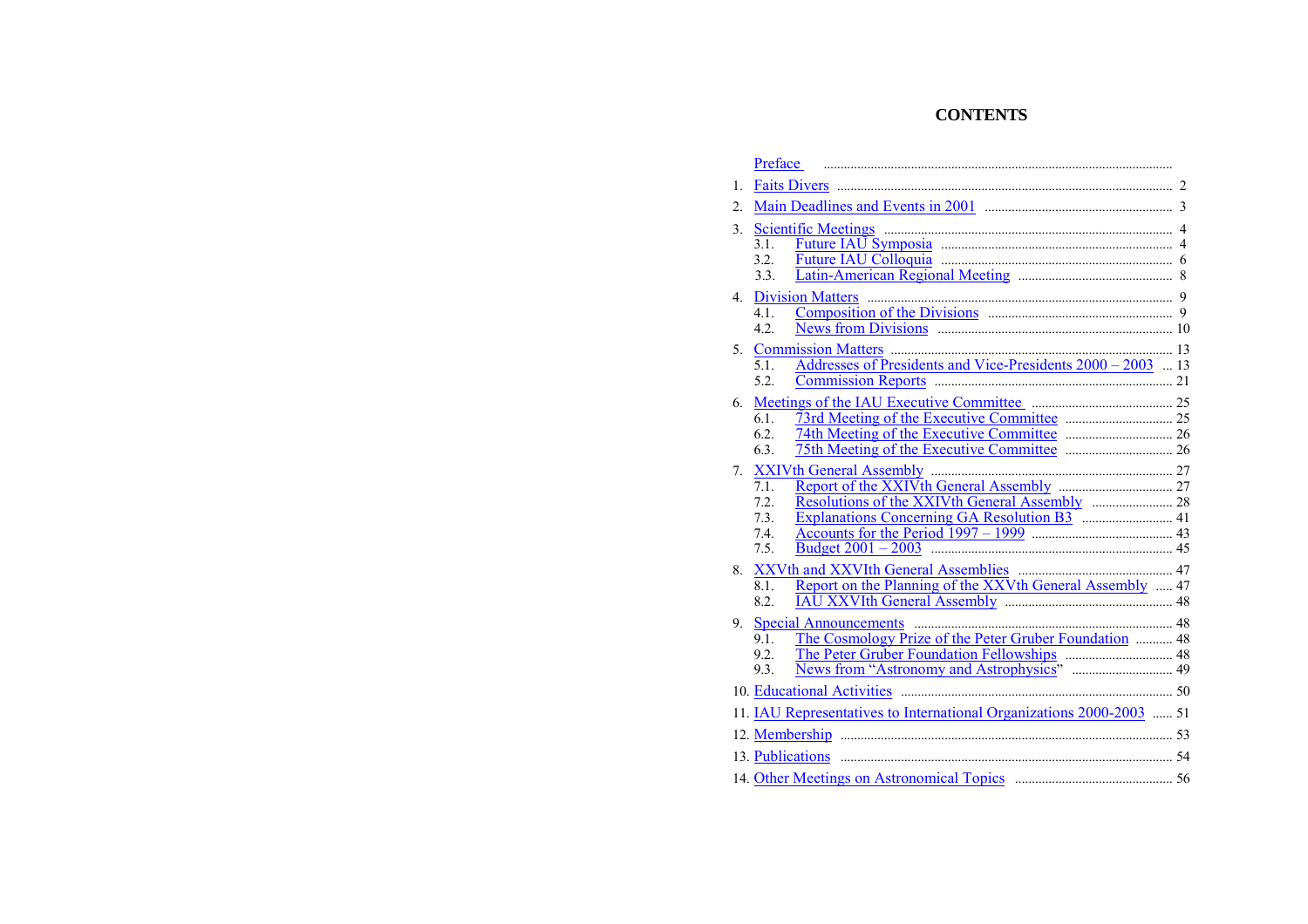## **PREFACE**

<span id="page-1-1"></span><span id="page-1-0"></span>Three months ago the XXIVth General Assembly was going on in Manchester, and many of us share pleasant memories of a great event that was very well organised and hosted on a nice university area that appeared fitting to the various aspects of our science. On behalf of us all, I extend the warmest thanks to our British hosts, in particular Rodney Davies, Dennis Walsh and Carole Jordan for their invaluable efforts.

With a multitude of Symposia and Joint Discussions that had been chosen to represent the real highlights of Astronomy with most of the hottest topics covered, we of course had a very tasty smörgåsbord (I just had to use that word!) where, unfortunately, some dishes had to be skipped for lack of time. I hope that the next GA will offer just as rich a programme though, with the aid of improved advance planning, one with less time conflicts. In particular, I encourage everyone who has ideas or wishes about the GA25 programme to submit them as soon as possible to the appropriate Division President or directly to the undersigned. This IB contains an update on the preparation for the XXVth GA in Sydney 2003, (see [ß8.1\)](#page-24-0) and I am happy to include also a first announcement by our Czech hosts for the XXVIth GA in Prague, 2006 (see  $88.2$ ). The choice of this excellent site was nonetheless difficult due to hard competition from an equally attractive invitation offered by our Canadian colleagues.

One of the items of interest from the 2nd session of GA 24 is covered in this IB, i.e. GA Resolution B3 on "Safeguarding the information in photographic observations" (see [ß7.3\).](#page-21-0) Due to the somewhat unusual circumstances under which it was passed, i.e., in front of unanimous opposition by the EC, I publish here both an explanation of the events that occurred and the reasons for the EC's points of view, and a description of the ways in which the resolution will be enacted. I personally share the view that the rules and procedures around GA Resolutions are in need of continued attention and possible revision.

Another special event during GA 24 was the announcement of the Cosmology Prize of the Peter Gruber Foundation (PGF) for scientific advances in our understanding and perception of the Universe, the first two of which were recently awarded to Allan Sandage and James Peebles. Starting from 2001, the IAU will contribute to the selection of the prize winners, and also, award two PGF fellowships to especially brilliant postdocs in all fields of astrophysics. Information is found in this IB (see  $\S 9.2$ )

With 703 new members recently welcomed, our individual membership now reaches almost 9000. We will continue to rely more and more on electronic means of communication, and the IAU web page, [http://www.iau.org, w](http://www.iau.org)ill soon evolve in order to include more information while continuing to be easily accessible. Suggestions and advice from members are always welcome. May I ask everyone to please check his/her entry in our electronic membership file and notify us of any errors.

The IAU Officers and Secretariat wish you all a professionally and personally rewarding 2001!

## **1. FAITS DIVERS**

I am happy to inherit this column from my predecessor, Johannes Andersen, who started it three years ago. In fact, the first thing I want to write here is a word of thanks to him for his superb running of the IAU during the past triennium that has set a very easy stage for me to work on, and for his continued interest in IAU matters which I value very much in my obvious need for good advice.

As I watch the leaves on the tree tops outside the IAU office set in motion by a gentle breeze, with rain drifting in over Paris from the English Channel on a gloomy November day, my thoughts go to another natural phenomenon of much lower occurrence rate, namely, major impacts onto Earth by its tiny fellows in heliocentric orbits. There was recently a case, called 2000 SG344, of an object that temporarily presented a set of astrometric observations compatible with an impact in 2030, with a likelihood that placed it near the lower boundary of class 1 on the Torino Scale. The risk was estimated at about 1/500, but the object was so small and its encounter velocity so low that the energy released would certainly be smaller than that of the Tunguska impact in 1908.

We published our assessment with many words of caution that further observations were, of course, likely to remove the risk altogether, and within a day such observations had indeed been identified with the expected result. The impact risk of SG344 in 2030 is essentially zero. I cannot agree with those who claim the IAU caused a fiasco. We have to get accustomed to situations where a publicly stated nonzero impact risk drops to zero, because such is the nature of the game. This will happen even after we refine our procedures to minimise the risk of "false alarm", but we are gradually learning to do things better.

I find the ongoing developments in the field of exoplanet detections to be among the most exciting of all current astronomical events. The Division III Working Group on Extra-Solar Planets (recently endorsed by the EC) under the able leadership of Alan Boss of the Carnegie Institution, Washington D.C., is having a busy time evaluating all the new data. One important issue is of course the very meaning of the word planet, facing discovery of objects that may span the whole mass range from Jupiter to red dwarf stars whereof some are not even gravitationally bound to any single star. The WG ESP has been and is still discussing a working definition applicable to all substellar objects whether inside or outside the Solar System.

It is sometimes difficult for laymen or journalists to understand that science is a learning process and that it is not useful for the IAU to lay down a crystal clear definition of "planet" while the learning is still in progress. But, we should all do our best to make that point. Just as one new observation may turn a hazardous asteroid into a harmless one, another one may upset our current concepts about what to call a planet. Such is the situation for all the frontiers of astronomical research, of course.

Hans RickmanGeneral Secretary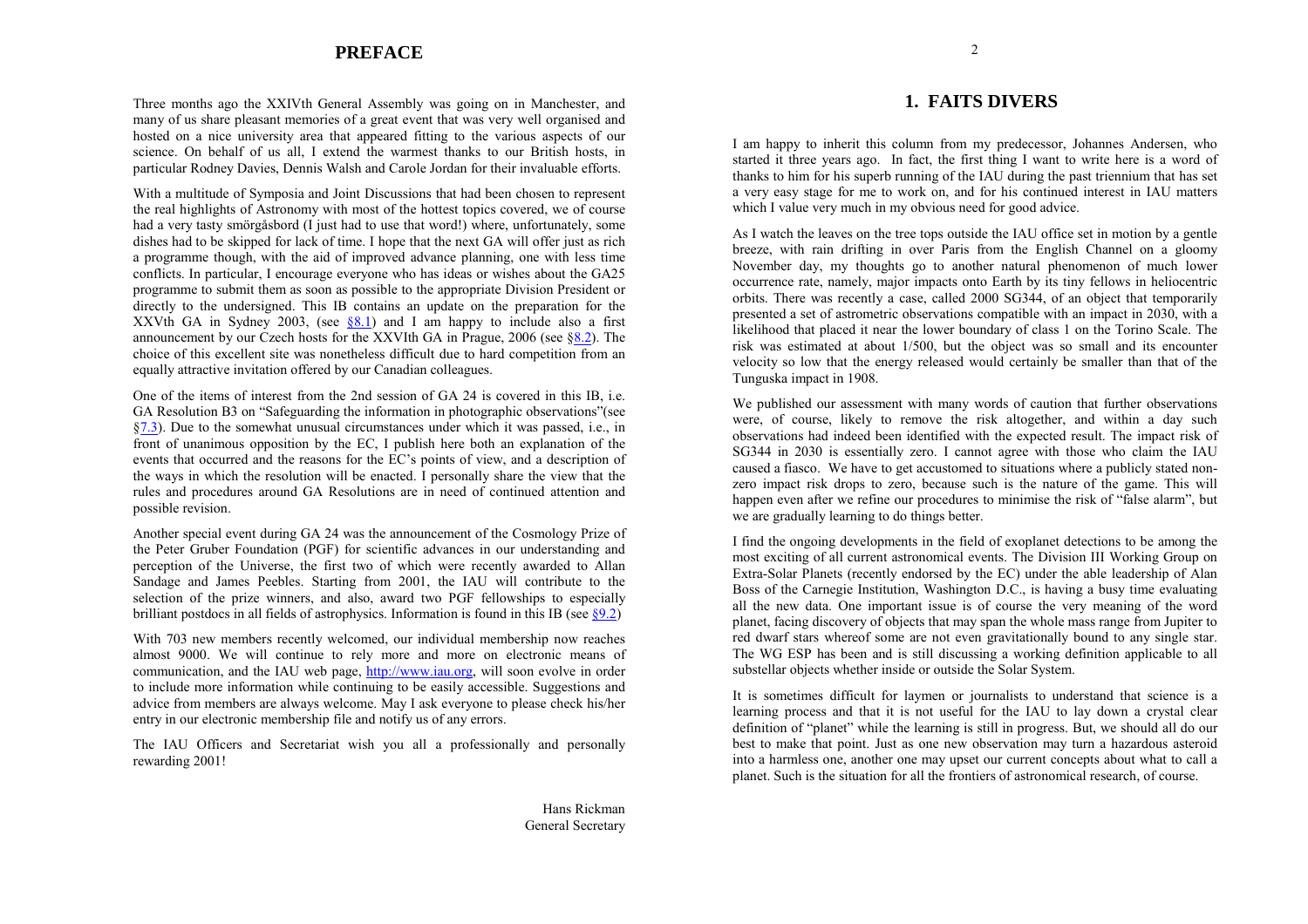## **2. MAIN DEADLINES AND EVENTS IN 2001**

<span id="page-2-0"></span>Proposals for IAU Symposia, Colloquia, Regional Meetings, and co-sponsored meetings planned for 2002 must reach the President of the appropriate Division (or Commission for Commissions not attached to <sup>a</sup> Division)

## **no later than March 15, 2001!**

in order to be considered at the  $75<sup>th</sup>$  Executive Committee meeting. See [http://www.iau.org/meetings.html.](http://www.iau.org/meetings.html)

Proposals and ideas for GA Symposia and Joint Discussions at GA 25 are also welcome at this time. Please submit via Division or Commission Presidents as stated above, for preliminarily discussion at EC75.

| <b>Date</b><br><u>2001</u> |       | <b>Action Item/Event</b>                                                 |
|----------------------------|-------|--------------------------------------------------------------------------|
| $04-08$                    | Jan.  | IAU Colloquium 183, Kenting National Park, Taiwan, China                 |
| $*15$                      | Jan.  | Propose Items for discussion at Officers' Meeting                        |
| 08-09                      | Feb.  | Officers' Meeting, Paris, France                                         |
| $05-10$                    | March | IAU Symposium 206, Rio de Jainero, Brazil                                |
| $12 - 16$                  | March | IAU Symposium 207, Pucon, Chile                                          |
| $*15$                      | March | Proposals due for IAU Meetings in 2002                                   |
| $*01$                      | April | Contributions due for Information Bulletin 89                            |
| $*15$                      | April | Submit matters for discussion at $75th EC$ meeting                       |
| $*30$                      | April | Submit applications for Peter Gruber Foundation (PGF) Fellowships        |
| $*30$                      | April | Submit nominations for PGF Cosmology Prize                               |
| $14 - 15$                  | June  | 75 <sup>th</sup> Executive Committee Meeting, Copenhagen, Denmark        |
| 18-22                      | June  | IAU Colloquium 184, Byurakan, Armenia                                    |
| $10-13$                    | July  | IAU Symposium 208, Tokyo, Japan                                          |
| $26 - 31$                  | July  | IAU Colloquium 185, Leuven, Belgium                                      |
| $17 - 21$                  | Sept. | IAU 10 <sup>th</sup> Latin-American Regional Meeting, Cordoba, Argentina |
| $*15$                      | Oct.  | Contributions due for Information Bulletin 90                            |
| 19-23                      | Nov.  | IAU Symposium 209, Canberra, Australia                                   |
|                            |       |                                                                          |

\*Denotes Final Deadline

## **3. SCIENTIFIC MEETINGS**

4

## **3.1. Future IAU Symposia**

#### **IAU SYMPOSIUM 206 COSMIC MASERS: FROM PROTO-STARS TO BLACK HOLES** March 5-10, 2001, Rio de Janeiro, Brazil

Scientific Organizing Committee: Jessica Chapman (Australia), Jim Cohen (UK), Moshe Elitzur (USA), Makato Inoue (Japan), Victor Migenes (Mexico, Co-chair),

Mark Reid (USA, Co-chair), Luis F. Rodriguez (Mexico), Slava Slysh (Russia) Chair, Local Organizing Committee: Everton Lüdke

Principal Topics:

- Maser physics
- Masers as probes for studying
- The physical conditions in star forming regions
- Stellar evolution
- Interstellar medium and other galaxies
- Other subtopics such as: magnetic fields, pumping mechanisms: ISM scattering,distance determinations, protostellar disks, central engines in AGNs and black holes.
- Promote better collaboration between observers and theoreticians in order to obtain better understanding of some of the more difficult and compicated issues.

*Contact address:* Dr. Victor Migenes, University of Guanajuato, Department of Astronomy, Apdo. Postal 144, Guanajuato, GTO. CP36000, Mexico

Tel: 52 4 732 9548 Email: [vmigenes@astro.ugto.mx](mailto:vmigenes@astro.ugto.mx) Fax: 52 4 732 025 <http://maser2001@lynx.ccne.ufsm.br>

## **IAU SYMPOSIUM 207 EXTRAGALACTIC STAR CLUSTERS**

March 12-16, 2001, Pucon, Chile

Scientific Organizing Committee: Beatriz Barbuy (Brazil), Jean Brodie (USA), Gary Da Costa (Australia), Bruce Elmegreen (USA), Uta Fritze-von Alvensleben (Germany), Juan Forte (Argentina), Doug Geisler (Chile, Co-chair), Eva Grebel (Germany, Co-chair), Luis Ho (USA), Rob Kennicutt (USA), Myung-Gyoon Lee (Korea), Georges Meylan (USA)

Chair, Local Organizing Committee: Doug Geisler

Principal Topics:

- Formation of star clusters
- Dynamical evolution and destruction
- Open clusters and associations; nuclear stellar clusters, super star clusters
- Globular clusters; GS systems of giant ellipticals, spirals, dwarf galaxies and their formation, multiple populations, luminosity functions, ages and abundances, models, implication for galaxy formation, distance indicators
- Interacting/merging galaxies, young globular clusters, starburst clusters
- Formation scenarios, evolutionary and population synthesis, future prospects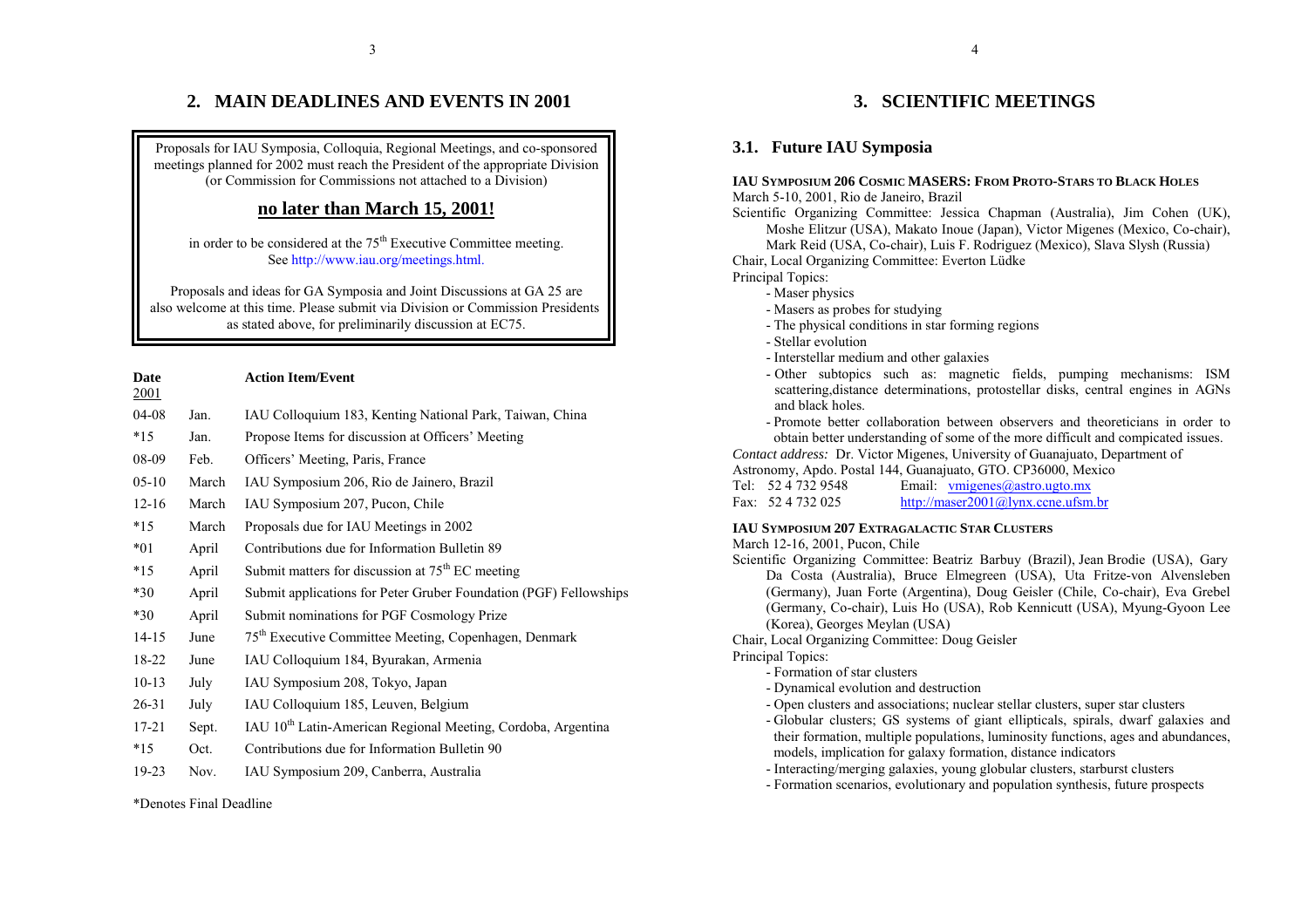<span id="page-3-0"></span>*Contact address:* Prof. Eva K. Grebel, Max Planck Institute for Astronomy (MPIA), Koeningstuhl 17, D-69117, Heidelberg, Germany

Tel:  $4962215280$  Email:  $grebel@mpia-hdmpg.de$ Fax: 49 6221 528 246<http://www.mpia-hd.mpg.de/~starclus>

## **IAU SYMPOSIUM 208 ASTROPHYSICAL SUPERCOMPUTING USING PARTICLESIMULATIONS**

July 10-13, 2001, Tokyo, Japan

Scientific Organizing Committee: Lia Athanassoula (France), James Binney (UK), Ken Freeman (Australia), Douglas Heggie (UK), Piet Hut (Co-chair, USA), Jun Makino (Co-chair, Japan), Steve McMillian (USA), Rainer Spurzem (Germany), Matthias Steinmetz (USA), Daiichiro Sugimoto (Japan), Simon White (Germany)

Chair, Local Organizing Committee: Toshiyuki Fukushige Principal Topics:

- Dynamics of star clusters
- Dynamics of galactic nuclei
- Dynamics of galaxies and clusters of galaxies
- Large-scale N-body simulation of cosmology
- Theory and simulation of planetary formation
- SPH/MHD simulation of star formation
- Direct simulation of gravitational lensing
- Algorithims for N-body simulation

*Contact address*: Prof. Jun Makino, Department of Astronomy, School of Science, University of Tokyo, 7-3-1 Hongo, Bunkyo-ku, Tokyo 113-0033, Japan

- Tel: 81 3 5841 4276 Email: [makino@astron.s.u.-tokyo.ac.jp](mailto:makino@astron.s.u.-tokyo.ac.jp)
- Fax: 81 3 5841 7644 <http://grape.astron.s.u-tokyo.ac.jp/iau208/>

## **IAU SYMPOSIUM 209 PLANETARY NEBULAE: THEIR EVOLUTION AND ROLE IN THEUNIVERSE**

November 19-23, 2001, Canberra, Australia

Scientific Organizing Committee: Agnes Acker (France), Magda Arnaboldi (Italy), Bruce Balick (USA), Michael Barlow (UK), Shuji Deguchi (Japan), Michael Dopita (Co-chair, Australia), George Jacoby (USA), Sun Kwok (Co-chair, Canada), Walter Maciel (Brazil), Arturo Manchado (Spain), Mario Perinotto (Italy), Stuart Pottasch (Netherlands), Detlef Schönberner (Germany), Yervant Terzian (USA), Silvia Torres-Peimbert (Mexico), Romuald Tylenda (Poland), Peter Wood (Australia)

Chair, Local Organizing Committee: Michael A. Dopita Principal Topics:

- PN surveys and their distribution in the galaxies
- PN in the scheme of stellar evolution
- Central stars and their atmospheres
- Nebular properties of PN
- PN as galaxy probes

*Contact address:* Prof. Michael A. Dopita, Research School of Astronomy and Astrophysics, Private Bag, Weston Creek P.O., ACT2611, Australia

Tel:  $61\ 262\ 49\ 0212$  Email: [michael.dopita@anu.edu.au](mailto:michael.dopita@anu.edu.au) Fax: 61 262 49 0233

## **IAU SYMPOSIUM 210 MODELING OF STELLAR ATMOSPHERES**

## June 17-21, 2002, Uppsala, Sweden

Scientific Organizing Committee: France Allard (France), Kwing Lam Chan (China PR), Henny Lamers (Netherlands), Dimitri Mihalas (USA), Nikolai Piskunov (Sweden), Fiorella Castelli (Italy), Sami Solanki (Germany), Kozo Sadakane (Japan), Javier Bueno Trujillo (Spain), Werner W. Weiss (Chair, Austria)

Chair, Local Organizing Committee: Nikolai Piskunov

Principal Topics:

- 3D hydrodynamic calculations with 3D energy transport
- Convection modeling
- Inclusion of magnetic fields
- Surface structures: Doppler and Zeeman-Doppler Imaging
- Vertical structures: Stratification by diffusion
- N-LTE radiative transfer
- Dynamic atmospheres: pulsations and winds
- Atomic and molecular data
- Observations
- Bringing it all together: self-consistent determination of abundances and atmosphere models in Sun and stars

*Contact address:* Prof. Nikolai Piskunov, Uppsala Astronomical Observatory, Box 515 S-751 20 Uppsala, Sweden

| Tel: 46 471 5958 | Email: $piskunov@astro.uu.se$ |
|------------------|-------------------------------|
| Fax: 46 471 5999 | http://www.astro.uu.se/iau210 |

## **3.2. Future IAU Colloquia**

## **IAU COLLOQUIUM 183 SMALL-TELESCOPE ASTRONOMY ON GLOBAL SCALES**

January, 4-8, 2001, Kenting National Park, Taiwan, China R

Scientific Organizing Committee: Charles Alcock (USA), Yong-Ik Byun (Korea), Wen-Ping Chen (China R, Co-chair), Alex Fillipenko (USA), Syuzo Isobe (Japan), Don Kurtz (South Africa), Joanna Mikolajewska (Poland), Bohdan Paczynski (USA, Co-chair), John Percy (Canada), Hui-Song Tan (China PR), Shyam N.

Tandon (India), Andrzej Udalski (Poland)

Chair, Local Organizing Committee: Wen-Ping Chen

Principal Topics:

- Telescope Networking
- Sky- and Time-Coveraged Surveys by Small Telescopes
- Observations of Transient Events
- Challenges in Data Archiving, Processing, and Communications
- Future of Small-Telescope Astronomy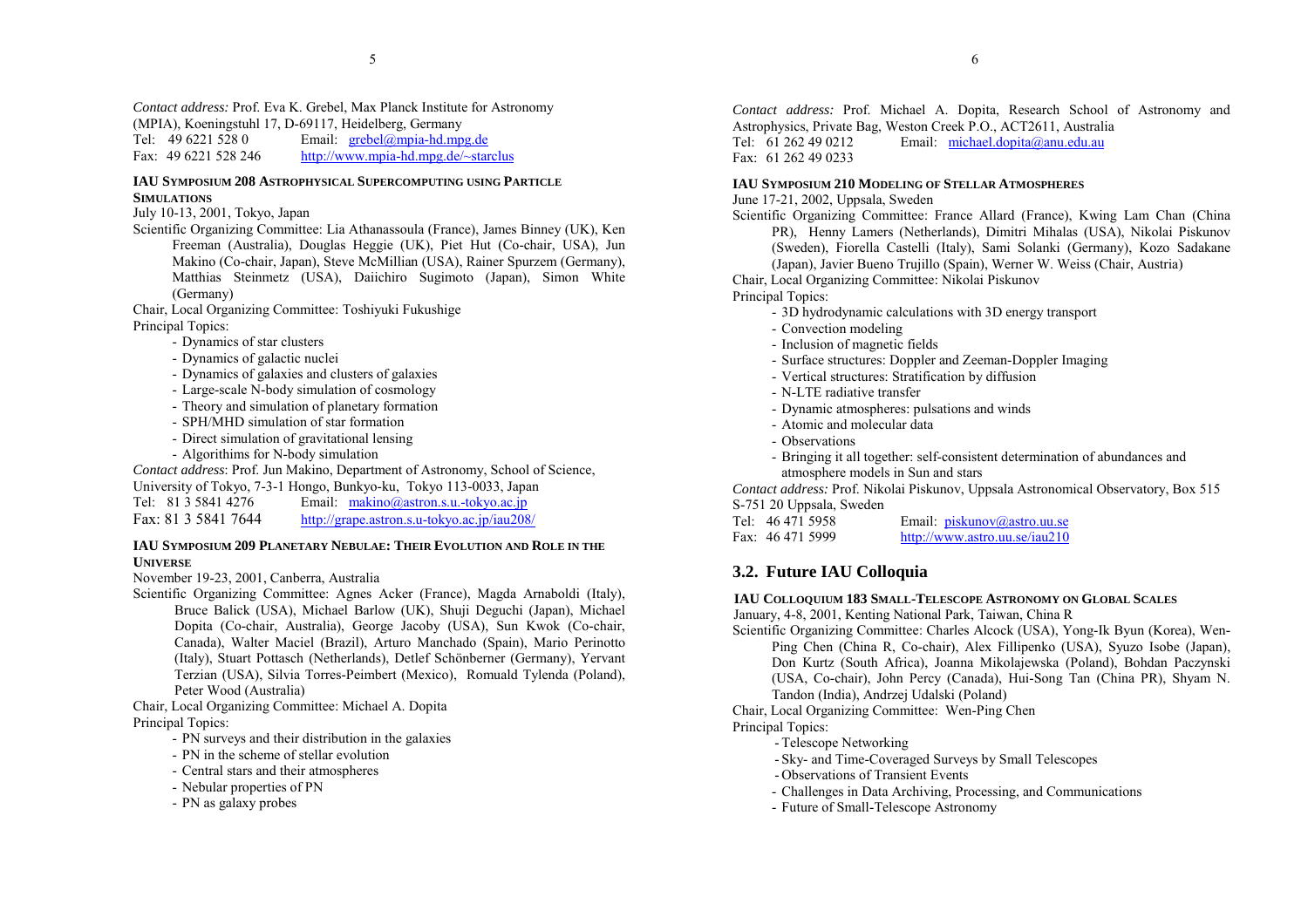<span id="page-4-0"></span>- New Trends in Hardware Design and Manufacturing *Contact address:* Dr. Chen Wen-Ping, c/o IAUC183, Graduate Institute of Astronomy National Central University, Chung-Li, 32054 Taiwan, China R Tel:  $88634262302$  Email:  $i \text{auc183} \text{ (a)}$  joule.phy.ncu.edu.tw Fax: 886 3 426 2304<http://www.astro.ncu.edu.tw/iauc183>

## **IAU COLLOQUIUM 184 AGN SURVEYS**

## June 18-22, 2001, Byurakan, Armenia

Scientific Organizing Committee: Francesco Bertola (Italy), Brian Boyle (Australia), Richard Green (USA), Guenther Hasinger (Germany), Edward Khachikian (Cochair, Armenia), Areg Mickaelian (Armenia), Dieter Reimers (Germany), Brigitte Rocca-Volmerange (France), David Sanders (Co-chair, USA), Govind Swarup (India), Yervant Terzian (USA), Phillipe Véron (France), Daniel Weeman (USA)

Chair, Local Organizing Committee: Areg Mickaelian Principal Topics:

- Spectral and colorimetric surveys for AGN
- Surveys for UV-excess galaxies
- AGN from IR/submm surveys: IRAS, ISO, SCUBA, SIRTF
- AGN from radio surveys: NVSS, FIRST, and others
- AGN from X-ray surveys: ROSAT, ASCA, BeppoSAX, Chandra, XMM
- AGN statistics and cross-correlation of multiwavelength surveys
- Physics and Cosmological Evolution of AGN
- Study of unique AGN
- Digital surveys and their advantage
- Future giant projects

*Contact adddress*: Dr. Areg M. Mickaelian, Byurakan Astrophysical Observatory, Byurakan 378433, Aragatzotn province, Republic of Armenia<br>Tel: 374 2 53 2751 Email: aregmick@obs-hp.fr / Jau

Email:  $aregmick@obs-hp.fr / Iauc184@bao.sci-am$  $aregmick@obs-hp.fr / Iauc184@bao.sci-am$ <http://bao.sci.am/iauc184>

## **IAU COLLOQUIUM 185 RADIAL AND NONRADIAL PULSATIONS AS PROBES OF STELLAR PHYSICS**

July 26-31, 2001, Leuven, Belgium

Scientific Organizing Committee: Conny Aerts (Belgium), Tim Bedding (Australia), Mike Berger (Austria), Jørgen Christensen-Dalsgaard (Chair, Denmark), Wojciech Dziembowski (Poland), Joyce Guzik (USA), Steve Kawaler (USA), Eric Michel (France), Ennio Poretti (Italy), Dimitar Sasselov (USA), Hiromoto Shibahashi (Japan), Mike Thompson (UK), Patricia Whitelock (South Africa)

Chair, Local Organizing Committee: Conny Aerts

Principal Topics:

- The importance of pulsating stars as probes of their internal properties
- Hydrodynamic processes
- Stellar pulsations in a broad context
- Stellar pulsations in rotating stars
- Non-linear effect in pulsating stars
- Mass loss in pulsating stars
- The interaction between convection and pulsation
- Asteroseismology from space and from the ground

*Contact address*: Prof. Conny Aerts, Katholieke Universiteit Leuven, Instituut voor Sterrenkunde, Celestijnenlaan 200 B, B-3001 Leuven, Belgium

Tel: 32 16 327028 Email: [conny@ster.kuleuven.ac.be](mailto:conny@ster.kuleuven.ac.be) Fax: 32 16 327999<http://www.ster.kuleuven.ac.be/~iau185/>

## **3.3. Latin-American Regional Meeting**

## **IAU 10TH LATIN-AMERICAN REGIONAL MEETING**

September 17-21, 2001, Cordoba, Argentina

Scientific Organizing Committee: Omar Benvenuto (Argentina), Alberto Carramiñana (Mexico), Juan Jose Claria (Argentina), Irene Cruz Gonzales (Mexico), Pierre Kaufmann (Brazil), Diego Garcia Lambas (Chair, Argentina), Hugo Levato (Argentina), Dante Minniti (Chile), Felix Mirabel (Argentina), Mirinai Pastoriza (Brazil), Antonio Parravano (Venezuela), Monica Rubio (Chile), Gonzalo Tancredi (Uruguay)

Chair, Local Organizing Committee: Carlos J. Donzelli

Principal Topics:

Dynamics of the solar system

- Stars; binary systems, supernova progenitors and compact stars
- Solar physics
- Interstellar medium; star formation, stellar ejecta and their interaction with ISM
- Stellar systems; stellar populations, clusters and stellar associations
- Extragalactic astronomy; galaxies, clusters, active nuclei
- High energy astrophysics
- Cosmology; Formation and evolution of structure
- Instrumentation

*Contact address*: Dr. Carlos J. Donzelli, Laprida 854, 5000 Cordoba, Agentina

Tel: 56 41 203092 /204500 Email: [charly@oac.uncor.edu](mailto:charly@oac.uncor.edu)

Fax: 56 41 224520<http://axp2.oac.uncor.edu/~xrrla/>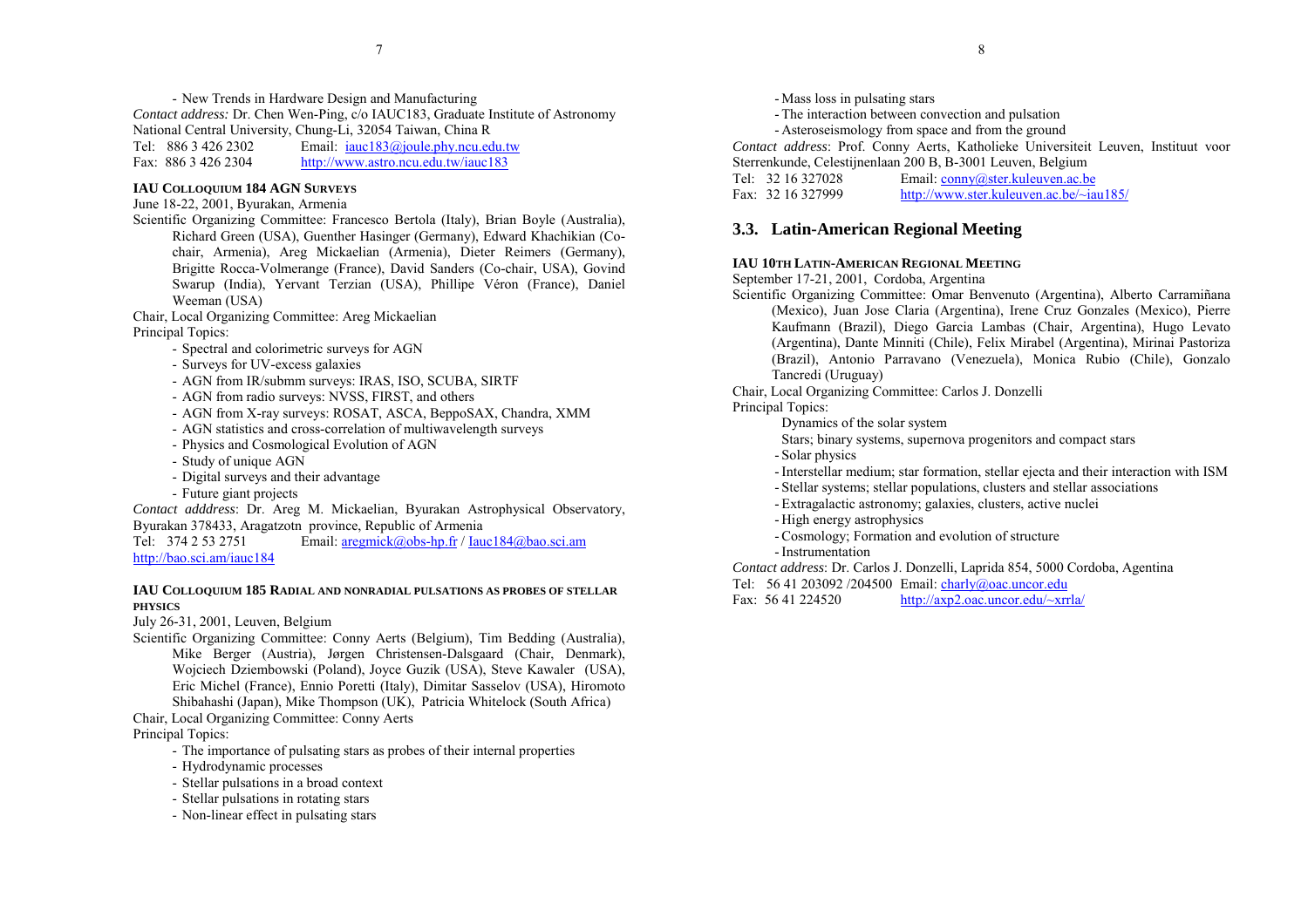## **4. DIVISION MATTERS**

## <span id="page-5-0"></span>**4.1 Composition of the Divisions**

The current composition of the IAU Divisions is listed below. Division Presidentsí addresses are given on the inside back cover as well as on the IAU Web page. Names and addresses of the new Commission Presidents and Vice-Presidents are given on pp. 13-21.

## **Division I Fundamental Astronomy/***Astronomie fondamentale*

| Commission 4:  | Ephemerides                                 |
|----------------|---------------------------------------------|
| Commission 7:  | Celestial Mechanics and Dynamical Astronomy |
| Commission 8:  | Astrometry                                  |
| Commission 19: | Rotation of the Earth                       |
| Commission 31: | Time                                        |

#### **Division II The Sun and Heliosphere/***Soleil et héliosphère*

| Commission 10: | Solar Activity                            |
|----------------|-------------------------------------------|
| Commission 12: | Solar Radiation and Structure             |
| Commission 49: | The Interplanetary Plasma and Heliosphere |

#### **Division III Planetary Systems Sciences/***Sciences des systèmes planétaires*

| Commission 15: | Physical Study of Comets and Minor Planets     |
|----------------|------------------------------------------------|
| Commission 16: | Physical Study of Planets and Satellites       |
| Commission 20: | Positions and Motions of Minor Planets, Comets |
|                | and Satellites                                 |
| Commission 21: | Light of the Night Sky                         |
| Commission 22: | Meteors, Meteorites and Interplanetary Dust    |
| Commission 51: | Bioastronomy: Search for Extraterrestrial Life |
|                |                                                |

## **Division IV Stars/***Etoiles*

| Commission 26: | Double and Multiple Stars     |
|----------------|-------------------------------|
| Commission 29: | Stellar Spectra               |
| Commission 35: | <b>Stellar Constitution</b>   |
| Commission 36: | Theory of Stellar Atmospheres |
| Commission 45: | <b>Stellar Classification</b> |

## **Division V Variable Stars/***Etoiles Variables*

| Commission 27: | Variable Stars     |
|----------------|--------------------|
| Commission 42: | Close Binary Stars |

## **Division VI Interstellar Matter/***Matière interstellaire*Commission 34: Interstellar Matter

### **Division VII Galactic System/***Système galactique*

Commission 33: Structure and Dynamics of the Galactic System Commission 37: Star Clusters and Associations

## **Division VIII Galaxies and the Universe***/ Les Galaxies et l'Univers*

| Commission 28: |  |
|----------------|--|
| Commission 47: |  |

**Galaxies** Cosmology

#### **Division IX Optical & Infrared Techniques/***Techniques optiques et infrarouges***<br>Commission 9: <b>Instrumentation and Techniques** Instrumentation and Techniques

| $\sim$         | mon annontanon and recumques       |
|----------------|------------------------------------|
| Commission 25: | Stellar Photometry and Polarimetry |
| Commission 30: | Radial Velocities                  |

## **Division X Radio Astronomy/***Radioastronomie*

Commission 40: Radio Astronomy

## **Division XI Space and High Energy Astrophysics/**

*Astrophysique spatiale et des hautes énergies* Commission 44: Space and High Energy Astrophysics

## **4.2. News from Divisions**

## **Division I: Fundamental Astronomy** (Nicole Capitaine)

New resolutions have been adopted during the General Assembly in Manchester among which resolutions B1 and B2 are of special interest to Division I; they have been prepared and discussed at IAU Colloquium 180 in Washington (March 2000) and then discussed again at Joint Discussion 2 "Models and Constants for Sub-microarcsecond Astrometry" during the GA. Resolution B1 provides definitions, standard algorithms and parameters for modern realisations and transformations of space and time reference systems within the framework of General Relativity; this resolution, which is based on the adoption of the International Celestial Reference System (ICRS) as the IAU celestial reference system, from 1 January 1998, results from the proposals of Working Groups of the Division. Resolution B2 recommends to investigate possible changes in the current definition of UTC, which concerns especially time and Earth rotation studies. Working Groups of Division I have been organized to implement these resolutions.

In order to follow the evolution of astrometry, Commissions 8 "Positional Astronomy" and 24 "Photographic Astrometry" have merged at the GA into one new Commission 8 "Astrometry".

The new Organizing Committee of Division I consists of Presidents of Commissions 4, 7, 8, 19 and 31 and the past President of the Division. Information about the Division, the Commissions and Working Groups is available at the Division I home page [http://danof/obspm.fr/iaudiv1 /](http://danof/obspm.fr/iaudiv1) for which contributions and comments are welcomed.

## **Division II: The Sun and Heliosphere** (Arnold Benz)

Division II has initiated a Working Group to study the archiving, retrieval and distribution of solar data. The immediate reason is considerations on the future of theQuarterly Bulletin of Solar Activity (QBSO), which has been supported by the IAU for many years. The need for a review of existing means of data distribution is obvious in view of the revolution in digital data storage and communication.

The intent of the Working Group is to survey the existing and growing data exchange through the Internet and to propose guidelines at an international level. The existing structures at the national levels should not be replaced nor duplicated.

9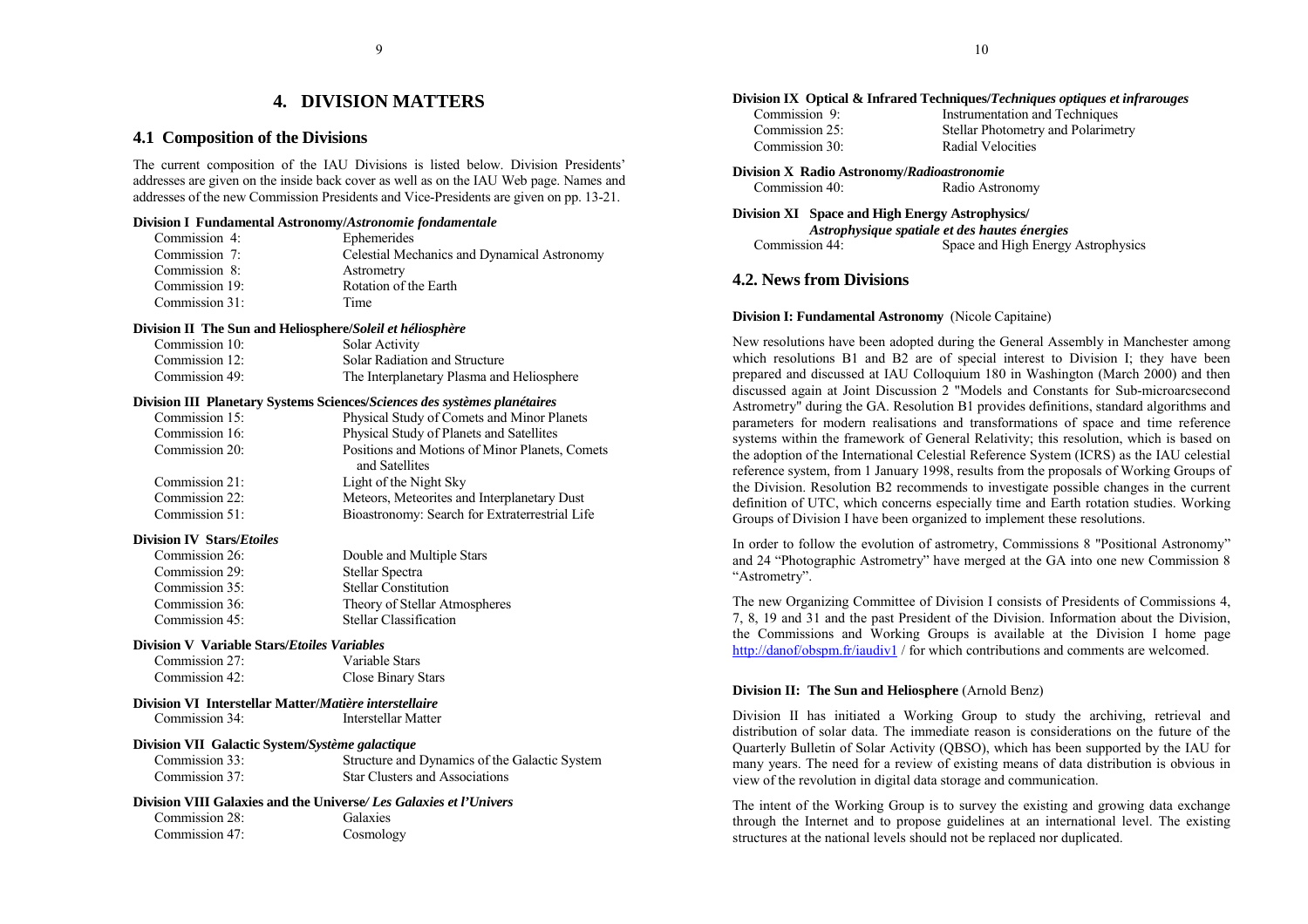The Working Group studies electronic means to support

- · Finding characteristic parameters of solar activity, solar events and active regions (lists similar to today's QBSO and Solar Geophysical Data (SGD))
- · Finding available data from the various observatories and satellites
- · Finding quick-look data (such as in today's SOHO data center, Base2000 etc.)
- · Finding actual raw data or calibrated data in archives located around the world · Downloading software for the data analysis.

The goal is to facilitate the use of the available solar data that is archived in a large number of computers scattered all over the world.

## **Division III: Planetary Systems Sciences** (Mikhail Marov)

The Division comprises six large Commissions (15, 16, 20, 21, 22, 51) as well as four divisional working groups dealing with broader topical matters. These are the WG on Near-Earth Objects (WG NEO), the WG on Planetary System Nomenclature (WG PSN), the Committee on Small Body Nomenclature (C SBN), and the WG on extrasolar planets (WG ESP). A recent change in scope of Commissions 15 (Physical Study of Comets and Minor Planets) and 22 (Meteors, Meteorites and Interplanetary Dust) reflects the Division acceptance (subject to final acceptance by EC) of a joint proposal of these Commissions to transfer the subject of meteorites from C15 to C 22.

The IAU Minor Planet Center (MPC) with its Advisory Committee (MPCAC) operates under coordination by Commission 20; its functioning will be further advanced according to the recently introduced Terms of Reference. New Terms of Reference were also defined by the EC in February 2000 for both C SBN and WG PSN, and these new procedures will come into full effect during the coming triennium. More detailed information about the business of the Division (linked also to its individual Commissions and WGs) is available on the web at the following address: <http://www.ss.astro.umd.edu/IAU/div3/,>also linked from the IAU home page.

Following the IAU formal guidelines, twelve members of the Board of the Division were elected for the next triennium, including the outgoing Division President, the new Presidents of the Commissions, and some outgoing Commission Presidents to provide continuity and corporate memory. The Division will maintain its activity before and during the next GA in Sydney through the relevant international meetings (IAU Colloquia and Symposia) sponsored by Commissions in the Division, with the hope to avoid conflicts in the selection of various proposals and timing of scientific events, ensuring their high quality and most efficient utilization of IAU financial support. The rationale to achieve this important goal involves circulation of the proposals through the divisional Board members, seeking support of the majority while minimizing conflicts of interests.

## **Division VIII: Galaxies and the Universe** (Virginia Trimble)

Division VIII currently has a "minimal" web site at <http://www.star.bris.ac.uk/iau/> maintained by our Webmaster, Mark Birkinshaw. It contains one or more Commission newsletters, notes from the Manchester business meetings, information on future IAU activities, lists of the members of the two constituent Commissions (28 and 47), and so

forth. Please communicate information about relevant upcoming meetings and other news to: [Mark.Birkinshaw@bristol.ac.uk fo](mailto:Mark.Birkinshaw@bristol.ac.uk)r potential incorporation in the site.

The Board elected at Manchester consists of: Peter Shaver (past president), Virginia Trimble (president), Francesco Bertola (past president Comm. 28 and unofficial Division VP), Alex Szalay (past president Comm. 47), Sadanori Okamura (Pres. Comm. 28), John Peacock (Pres. Comm. 47), Elaine Sadler (VP Comm. 28), Simon Lilly (VP Comm. 47), Mark Birkinshaw (Webmaster).

*Working Groups:* Division VIII currently has none of its own, but those most likely to be of interest to members include Future Large Scale Facilities (chair, Richard Schilizzi), and "new messenger astronomy" (not the real title; it deals with dark matter, neutrinos, cosmic rays, gravitational radiation astronomy, very high energy gamma rays, and so forth) which comes under Division XI.

*Commissions:* The Division board, prior to the GA, and the participants at the business meeting considered two possibilities: first, that of merging Commissions 28 and 47 into a single "Galaxies and Cosmology", and, second, that of spawning a third Commission (probably Active Galaxies). In the end, it was decided to leave well enough alone.

*Future Activities:* Please keep us informed about meetings, initiatives, or whatever you are involved in or know about, and we will try to reciprocate. And, of course, read the rest of the IB for lots more information on what the IAU can do for you, and conversely.

## **Division X: Radio Astronomy** (Lucia Padrielli)

*A Lunar Reflective Calibration Beacon for Global Co-ordinated Radio Astronomy* The American Astronomical Society has recently funded a proposal entitled "A Lunar Reflective Calibration Beacon for Global Co-ordinated Radio Astronomy" through the "Small Research Grant Program". The project is addressed to the construction of a readily accessible, continuously available source of extra-terrestrial microwave test and calibration signals, for use by radio telescopes around the world. The transmitter, which will broadcast at a frequency of 1296 MHz, will broadcast at a maximum power of  $+66$ dBW EIRP. However, due to Earth-Moon-Earth propagation losses and spectral spreading losses, the returned power will be at most  $-279$  dBW/m<sup>2</sup>/Hz, below the applicable ITU-R levels.

The manager of the Low-Noise receiver group at NRAO provided this analysis to AAS at the request of the principal investigator Dr. H. Paul Shuch. The proposing Committee received from leading astronomical observatories statements confirming that the project, not only would not harm radio astronomy observations, but that it would be of use to many researchers, both amateur and professional, worldwide.

However, if members of Division X discover information contradicting this analysis, or are aware that this project is causing interference to astronomical observations, AAS may be contacted and Dr. Shuch can be asked to remedy the situation. (from AAS)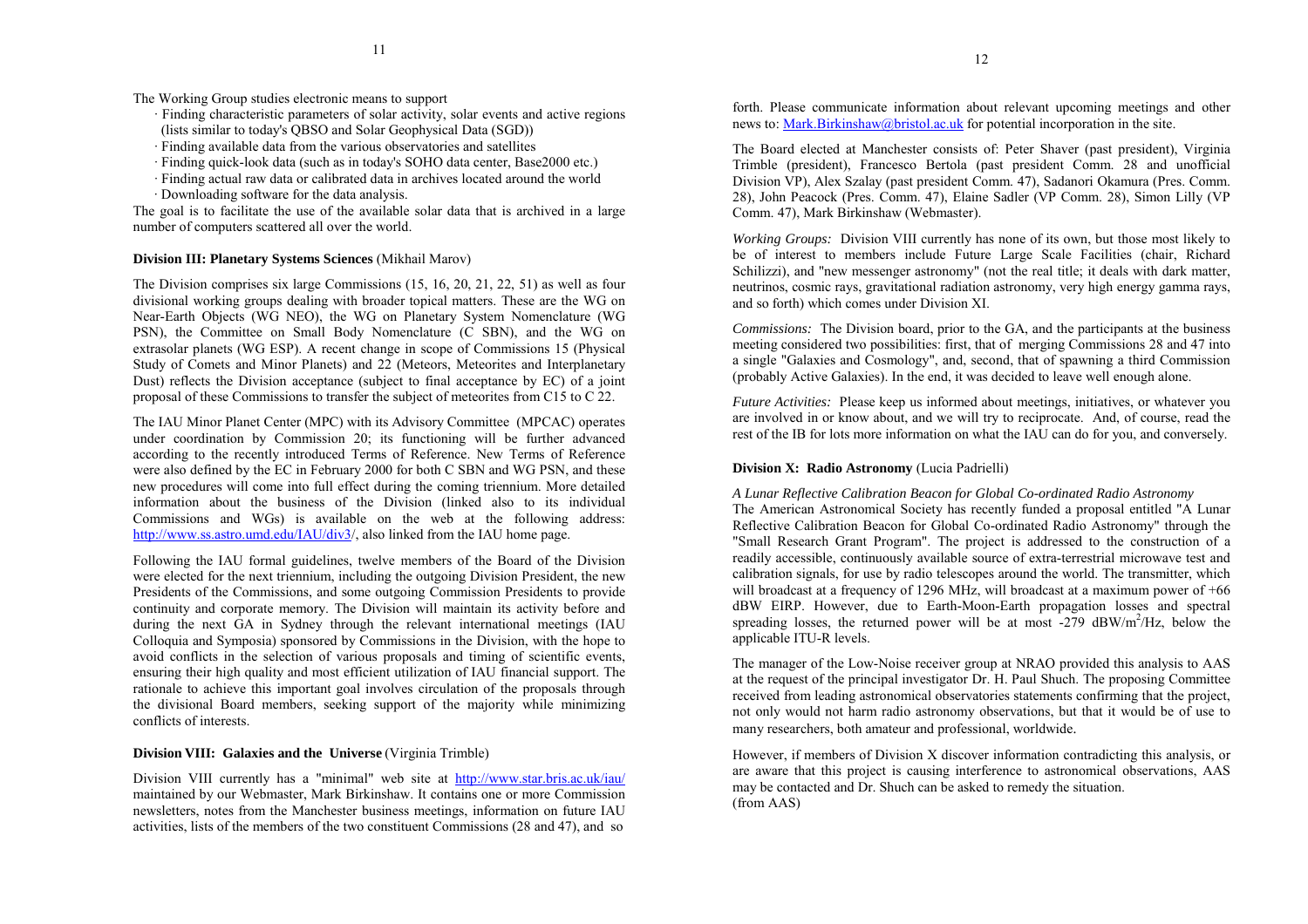## <span id="page-7-0"></span>*VLA-Pie Town Link Operational*

The National Radio Astronomy Observatory has completed implementation of a fiberoptic data link between the Pie Town antenna of the Very Long Baseline Array (VLBA) and the Very Large Array (VLA). Analogously intermediate-frequency data from the Pie Town antenna are transmitted to the VLA over 105 km of a commercial fiber optic line belonging to Western New Mexico Telephone Company. At the VLA, the data are demodulated from the optical carrier, fed into the normal VLA back-end rack, and correlated together with the other VLA antennas. The VLA correlator has been modified to accommodate this by adding more than 500 microseconds of additional delay to the correlator, as well as modifying the timing of signal-blanking in the correlator. The addition of Pie Town to the VLA approximately doubles the maximum resolution of the VLA, reaching 20 milliarcseconds at the highest VLA frequency of 43 GHz. Approximately 20 individual observations using the VLA-Pie Town link have been scheduled during the VLA A configuration (the largest VLA configuration) from October 2000 through January 2001. It is anticipated that this new capability of the VLA will be used in future A configuration sessions, and will help pave the way for the expansion of the VLA to longer baselines in the future. (From Jim Ulvestad)

## **5. COMMISSION MATTERS**

## **5.1. Addresses of Presidents and Vice-Presidents 2000 - 2003**

| Comm. | President                                        | Vice-President               |
|-------|--------------------------------------------------|------------------------------|
| 4     | Ephemerides/Ephémérides                          |                              |
|       | Jean Chapront                                    | George A. Krasinsky          |
|       | <b>Observ Paris</b>                              | <b>Inst Appl Astronomy</b>   |
|       | <b>DANOF</b>                                     | <b>Acad Sciences</b>         |
|       | 61 Av Observatoire                               | Zhdanovskaya Ul 8            |
|       | F 75014 Paris, France                            | 197042 St Petersburg, Russia |
| Phone | 33 1 40 51 2227                                  | 7 812 230 7414               |
| Fax   | 33 1 40 51 2291                                  | 78122307413                  |
|       | jean.chapront@obspm.fr                           | kra@isida.jpa.rssi.ru        |
| 5     | Documentation & astronomical data/               |                              |
|       | Documentation & données astronomiques            |                              |
|       | Olga Dluzhnevskaya                               | Françoise Génova             |
|       | Inst of Astronomy                                | Observ Strasbourg            |
|       | Academy of Sciences                              | 11 rue de l'Université       |
|       | Pyatnitskaya Ul 48                               | F 67000 Strasbourg           |
|       | 109017 Moscow, Russia                            | France                       |
| Phone | 7 095 231 5461                                   | 33 3 88 15 0721              |
| Fax   | 7 095 230 2081                                   | 33 3 88 15 0760              |
|       | $-1 - 1$ $\bigcap$ $\bigcap$ $-1$ $\bigcap$ $-1$ |                              |

| 6     | Astronomical telegrams/Télégrammes astronomiques          |                             |  |
|-------|-----------------------------------------------------------|-----------------------------|--|
|       | Brian G. Marsden                                          | Kaare Aksnes                |  |
|       | <b>CfA</b>                                                | <b>Inst Theor Astrophys</b> |  |
|       | HCO/SAO                                                   | Univ of Oslo                |  |
|       | 60 Garden St                                              | Box 1029                    |  |
|       | Cambridge MA 02138 - 1516                                 | N 0315 Blindern Oslo 3      |  |
|       | USA                                                       | Norway                      |  |
| Phone | 1 617 495 7244                                            | 47 22 856 515               |  |
| Fax   | 1 617 495 7231                                            | 47 22 856 505               |  |
|       | marsden@cfa.harvard.edu                                   | kaare.aksnes@astro.uio.no   |  |
| 7     | Celestial Mechanics & Dynamical Astronomy/                |                             |  |
|       | Mécanique céleste & astronomie dynamique                  |                             |  |
|       | John D. Hadjidemetriou                                    | Andrea Milani               |  |
|       | Dept of Physics                                           | Dpt Matematica              |  |
|       | Univ Thessaloniki                                         | Univ di Pisa                |  |
|       | GR 540 06 Thessaloniki                                    | Via Buonarroti 2            |  |
|       | Greece                                                    | I 56127 Pisa, Italy         |  |
| Phone | 30 31 99 8211                                             | 39 050 844 254              |  |
| Fax   | 30 31 99 8211                                             | 39 050 844 224              |  |
|       | hadjidem@physics.auth.gr                                  | Milani@dm.unipi.it          |  |
| 8     | Astrometry/Astrométrie                                    |                             |  |
|       | Jin Wen-Jing                                              | Imants K. Platais           |  |
|       | Shanghai Observ                                           | <b>Astronomy Dpt</b>        |  |
|       | CAS                                                       | Yale Univ                   |  |
|       | 80 Nandan Rd.                                             | Box 208101                  |  |
|       | Shanghai 200030                                           | New Haven CT 06520-8101     |  |
|       | China PR                                                  | USA                         |  |
| Phone | 21 6438 6191                                              | 1 203 432 3021              |  |
| Fax   | 21 6438 4618                                              | 1 203 432 5048              |  |
|       | $j$ wj $@$ center.shao.ac.cn                              | imants@astro.yale.edu       |  |
| 9     | Instrumentation & Techniques/Instrumentation & techniques |                             |  |
|       | Su Ding-Qiang                                             | Michel Dennefeld            |  |
|       | Ctr for Astronomy                                         | <b>IAP</b>                  |  |
|       | Instrumen Res, CAS                                        | 98bis bd Arago              |  |
|       | Nanjing 210042, China PR                                  | F 75014 Paris, France       |  |
| Phone | 86 25 541 1776                                            | 33 1 44 32 8116             |  |
| Fax   | 86 25 541 1872                                            | 33 1 44 32 8001             |  |
|       | $d$ qsu $(a)$ public1.ptt.js.cn                           | $d$ ennefel@iap.fr          |  |
| 10    | Solar Activity/Activité solaire                           |                             |  |
|       | Arnold O Benz                                             | Donald B. Melrose           |  |
|       | Inst Astronomie                                           | Dpt Theor Physics           |  |
|       | ETH Zentrum                                               | Univ of Sydney              |  |
|       | CH 8092 Zürich                                            | Sydney NSW 2006             |  |
|       | Switzerland                                               | Australia                   |  |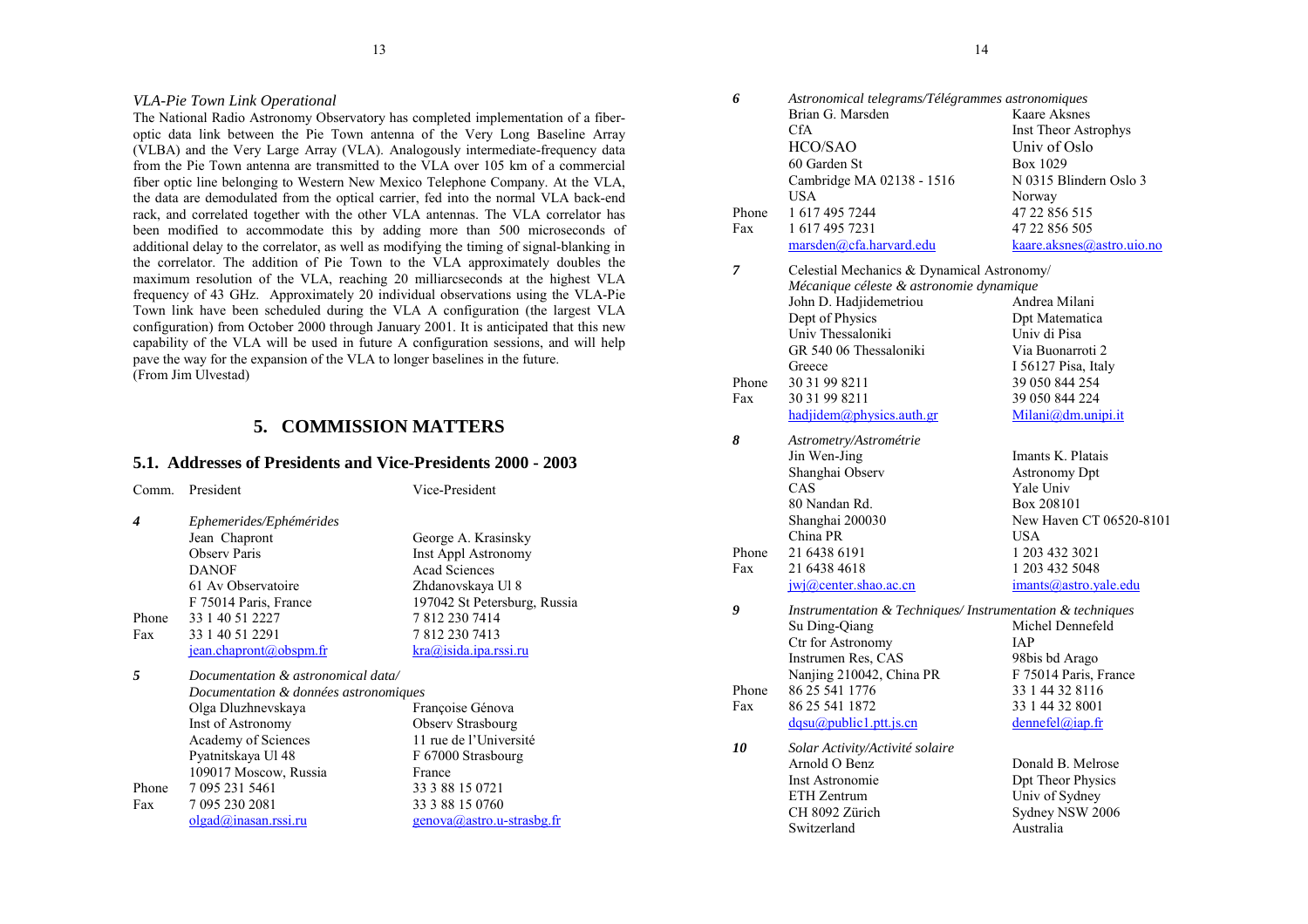| Phone | 41 1 632 4223                                              | 61 2 692 2222                  |
|-------|------------------------------------------------------------|--------------------------------|
| Fax   | 41 1 632 12 05                                             | 61 2 660 2903                  |
|       | $benz@astro.phys.ethz.ch$                                  | melrose@physics.usyd.edu.au    |
| 12    | Solar Radiation & Structure/Radiation & structure solaires |                                |
|       | Sami K. Solanki                                            | Thomas Bogdan                  |
|       | MPI Aeronomie                                              | HAO                            |
|       | Max Planck Str 2                                           | <b>NCAR</b>                    |
|       | Postfach 20                                                | Box 3000                       |
|       | D 37191 Katlenburg-Lindau                                  | Boulder CO 80307-3000          |
|       | Germany                                                    | USA                            |
| Phone | 49 5556 979 552                                            | 1 303 497 1547                 |
| Fax   | 49 5556 979 190                                            | 1 303 497 1589                 |
|       | $solanki(a)$ linmpi.mpg.de                                 | tom@hao.ucar.edu               |
| 14    | Atomic & Molecular Data/Données atomiques & moléculaires   |                                |
|       | Peter L. Smith                                             | Sveneric Johansson             |
|       | <b>CfA</b>                                                 | <b>Physics Dpt</b>             |
|       | HCO/SAO MS 50                                              | Univ of Lund                   |
|       | 60 Garden St                                               | Sőlvegatan 14                  |
|       | Cambridge MA 02138-1516                                    | S 223 62 Lund                  |
|       | USA                                                        | Sweden                         |
| Phone | 16174954984                                                | 46 46 12 6097                  |
| Fax   | 1 617 495 7455                                             | 46 46 222 4709                 |
|       | plsmith@cfa.harvard.edu                                    | sveneric.johansson@fysik.lu.se |
| 15    | Physical Study of Comets & Minor Planets/                  |                                |
|       | Etude physique des comètes & des petites planètes          |                                |
|       | Horst Uwe Keller                                           | Edward F. Tedesco              |
|       | <b>MPI</b> Aeronomie                                       | TerraSystems Inc               |
|       | Max Planck Str 2                                           | Space Sci Res Div              |
|       | Postfach 20                                                | 59 Wednesday Hill Rd           |
|       | D 37189 Katlenburg-Lindau                                  | Lee NH 03824-6537              |
|       | Germany                                                    | USA                            |
| Phone | 49 5556 979 419                                            | 1 603 659 5620                 |
| Fax   | 49 5556 979 141                                            | 1 603 659 5620                 |
|       | keller@limmpi.mpg.de                                       | etedesco@terrasys.com          |
| 16    | Physical Study of Planets & Satellites/                    |                                |
|       | Etude physique des planètes & des satellites               |                                |
|       | Dale P. Cruikshank                                         | Régis Courtin                  |
|       | NASA ARC                                                   | Observ Paris Meudon, DESPA     |
|       | MS 245-6                                                   | Pl J Janssen                   |
|       | Moffett Field CA 94035-1000                                | F 92195 Meudon PPL Cdx         |
|       | USA                                                        | France                         |
| Phone | 1 415 604 4244                                             | 33 1 45 07 7729                |
| Fax   | 1 415 604 6779                                             | 33 1 45 07 7469                |
|       | cruikshank@ssa1.arc.nasa.gov                               | courtin@obspm.fr               |

| 19    | Rotation of the Earth/Rotation de la Terre                            |                                                                           |
|-------|-----------------------------------------------------------------------|---------------------------------------------------------------------------|
|       | Nicole Capitaine                                                      | Véronique Dehant                                                          |
|       | <b>Observ Paris</b>                                                   | Observatoire Royal                                                        |
|       | <b>DANOF</b>                                                          | de Belgique                                                               |
|       | 61 Av Observatoire                                                    | Av Circulaire 3                                                           |
|       | F 75014 Paris, France                                                 | B 1180 Bruxelles, Belgium                                                 |
| Phone | 33 1 40 51 2231                                                       | 32 2 373 0266                                                             |
| Fax   | 33 1 40 51 2291                                                       | 32 2 374 9822                                                             |
|       | capitaine@obspm.fr                                                    | veronique.dehant@oma.be                                                   |
| 20    | Positions & Motions of Minor Planets, Comets & Satellites/            |                                                                           |
|       |                                                                       | Positions & mouvements des petites planètes, des comètes & des satellites |
|       | Edward L.G. Bowell                                                    | Giovanni B. Valsecchi                                                     |
|       | Lowell Observ                                                         | <b>IAS</b>                                                                |
|       | 1400 W Mars Hill Rd                                                   | Rep Planetologia                                                          |
|       | Box 1149                                                              | via Fosso del Cavaliere 100                                               |
|       | Flagstaff AZ 86001, USA                                               | I 00133 Roma, Italy                                                       |
| Phone | 1 520 774 3358                                                        | 39 06 4993 4446                                                           |
| Fax   | 1 520 774 6296                                                        | 39 06 2066 0188                                                           |
|       | ebowell@lowell.edu                                                    | giovanni@ias.rm.cnr.it                                                    |
| 21    | Light of the Night Sky/Lumière du ciel nocturne                       |                                                                           |
|       | Philippe Lamy                                                         | J. Mayo Greenberg                                                         |
|       | LAS                                                                   | R & B Sackler Lab for Astrophysics                                        |
|       | Traverse du Siphon                                                    | Leiden Observ                                                             |
|       | Les Trois Lucs                                                        | Box 9513                                                                  |
|       | F 13376 Marseille Cdx 12                                              | NL 2300 RA Leiden                                                         |
|       | France                                                                | Netherlands                                                               |
| Phone | 33 4 91 05 5932                                                       | 31 71 527 5804                                                            |
| Fax   | 33 4 91 66 1855                                                       | 31 71 527 5819                                                            |
|       | philippe.lamy@astrsp-mrs.fr                                           | greenber@strw.leidenuniv.nl                                               |
| 22    | Meteors, Meteorites & Interplanetary Dust/                            |                                                                           |
|       | Météores, météorites & poussière interplanétaire                      |                                                                           |
|       | Vladimir Porubčan                                                     | Ingrid Mann                                                               |
|       | Astronomical Inst                                                     | <b>ESA</b>                                                                |
|       | Slovak Acad Sci                                                       | Space Science Dept ESTEC                                                  |
|       | Dubravská 9                                                           | PO Box 299                                                                |
|       | SK 842 28 Bratislava, Slovak Rep                                      | NL 220 AG Noordwijk, Netherlands                                          |
| Phone | 421 7 5477 5157                                                       | 31 71 565 4380                                                            |
| Fax   | 421 7 5477 5157                                                       | 31 71 565 4697                                                            |
|       | $astropor@savba$ .sk                                                  | imann@so.estec.esa.nl                                                     |
| 25    | Stellar Photometry & Polarimetry/Photométrie & polarimétrie stellaire |                                                                           |
|       | Christiaan Sterken                                                    | Arlo U. Landolt                                                           |
|       | Astrofysisch Inst                                                     | Dpt Phys/Astronomy                                                        |
|       | Vrije Univ Brussel                                                    | Louisiana State Univ                                                      |
|       | Pleinlaan 2                                                           | Baton Rouge LA 70803-4001                                                 |
|       | B 1050 Brussel, Belgium                                               | <b>USA</b>                                                                |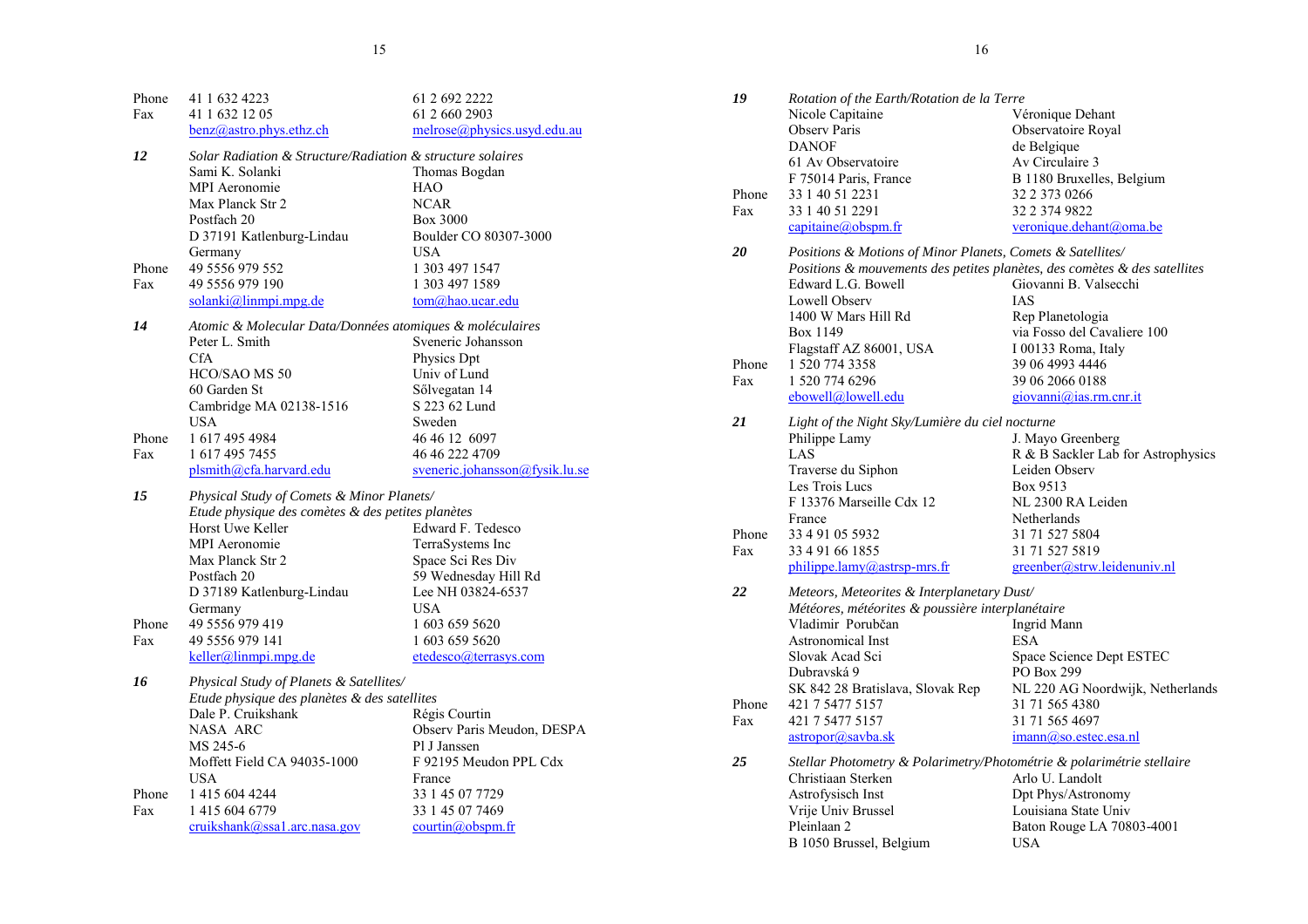| Phone | 32 2 629 3469                                        | 1 225 578 1160             |
|-------|------------------------------------------------------|----------------------------|
| Fax   | 32 9 362 3976                                        | 1 225 578 7701             |
|       | csterken@vub.ac.be                                   | landolt@rouge.phys.lsu.edu |
| 26    | Double & Multiple Stars/ Etoiles doubles & multiples |                            |
|       | Colin D. Scarfe                                      | William I. Hartkopf        |
|       | Dpt Phys/Astronomy                                   | <b>USNO</b>                |
|       | Univ Victoria                                        | <b>Astrometry Dept</b>     |
|       | Box 3055                                             | 3450 Massachusetts Av NW   |
|       | Victoria BC V8W 3P6                                  | Washington DC 20392-5420   |
|       | Canada                                               | USA                        |
| Phone | 1 250 721 7740                                       | 1 202 762 1478             |
| Fax   | 1 250 721 7715                                       | 1 202 762 1516             |
|       | $scarfc(a)$ uvphys.phys.uvic.ca                      | wih@usno.navy.mil          |
| 27    | Variable Stars/Etoiles variables                     |                            |
|       | J. Christensen-Dalsgaard                             | Conny Aerts                |
|       | Inst Phys/Astronomy                                  | Inst v Sterrenkunde        |
|       | Univ of Aarhus                                       | Katholicke Univ Leuven     |
|       | Ny Munkegade                                         | Celestijnenlaan 200B       |
|       | DK 8000 Aarhus, Denmark                              | B 3001 Leuven, Belgium     |
| Phone | 45 89 42 3614                                        | 32 16 32 7028              |
| Fax   | 45 86 12 0740                                        | 32 16 32 7999              |
|       | $jcd(a)$ ifa.au.dk                                   | conny@ster.kuleuven.ac.be  |
| 28    | Galaxies                                             |                            |
|       | Sadanori Okamura                                     | Elaine Sadler              |
|       | <b>Astronomy Dpt</b>                                 | School of Physics          |
|       | Univ of Tokyo                                        | Univ of Sydney             |
|       | Bunkyo Ku                                            | Sydney NSW 2006            |
|       | Tokyo 113, Japan                                     | Australia                  |
| Phone | 81 358 00 6880                                       | 61 2 935 12622             |
| Fax   | 81 338 13 9439                                       | 61 2 935 17726             |
|       | okamura@apsunl.astron.s.u-tokyo.jp                   | ems@physics.usyd.edu.au    |
| 29    | Stellar Spectra/Spectres stellaires                  |                            |
|       | Gautier Mathys                                       | Christopher A. Sneden      |
|       | <b>ESO</b>                                           | <b>Astronomy Dpt</b>       |
|       | Santiago Office                                      | Univ of Texas              |
|       | Casilla 19001                                        | Rlm 16 324                 |
|       | Santiago 19, Chile                                   | Austin TX 78712-1083, USA  |
| Phone | 56 2 228 5006                                        | 1 512 471 1349             |
| Fax   | 56 2 228 5132                                        | 1 512 471 6016             |
|       | gmathys@eso.org                                      | chris@astro.as.utexas.edu  |
|       |                                                      |                            |

| 30<br>Phone<br>Fax | Radial Velocities/Vitesses radiales<br>Andrej Tokovinin<br>SAI<br>Moscow State Univ<br>Universitetskij Pr 13<br>119899 Moscow<br>Russia<br>7 095 939 3318<br>7 095 939 1661<br>$toko(a)$ sai.msu.su | Birgitta Nordström<br>Astronomical Obs, NBIfAFG<br>Copenhagen Univ<br>Juliane Maries Vej 30<br>DK 2100 Copenhagen<br>Denmark<br>45 35 32 5950<br>45 35 32 5989<br>birgitta@astro.ku.dk |
|--------------------|-----------------------------------------------------------------------------------------------------------------------------------------------------------------------------------------------------|----------------------------------------------------------------------------------------------------------------------------------------------------------------------------------------|
| 31                 | Time/L'Heure<br>Gérard Petit<br><b>BIPM</b>                                                                                                                                                         | Demetrios N. Matsakis<br><b>USNO</b>                                                                                                                                                   |
| Phone<br>Fax       | Pavillon de Breteuil<br>F 92312 Sèvres Cdx, France<br>33 1 45 07 7067<br>33 1 45 34 2021                                                                                                            | 3450 Massachusetts Av NW<br>Washington DC 20392-5100, USA<br>1 202 653 1823                                                                                                            |
|                    | gpetit@bipm.fr                                                                                                                                                                                      | dnm@orion.usno.navy.mil                                                                                                                                                                |
| 33                 | Structure & Dynamics of the Galactic System/                                                                                                                                                        |                                                                                                                                                                                        |
|                    | Structure & dynamique du système galactique                                                                                                                                                         |                                                                                                                                                                                        |
|                    | David N. Spergel                                                                                                                                                                                    | Patricia A. Whitelock                                                                                                                                                                  |
|                    | Princeton Univ Obs                                                                                                                                                                                  | SAAO                                                                                                                                                                                   |
|                    | Peyton Hall                                                                                                                                                                                         | P.O. Box 9                                                                                                                                                                             |
|                    | Princeton NJ 08544-1001, USA                                                                                                                                                                        | 7935 Observatory, South Africa                                                                                                                                                         |
| Phone              | 16092583589                                                                                                                                                                                         | 27 21 447 0025                                                                                                                                                                         |
| Fax                | 1 609 258 1020                                                                                                                                                                                      | 27 21 447 3639                                                                                                                                                                         |
|                    | dns@astro.princeton.edu                                                                                                                                                                             | paw@saao.ac.za                                                                                                                                                                         |
| 34                 | Interstellar Matter/Matière interstellaire                                                                                                                                                          |                                                                                                                                                                                        |
|                    | Bo Reipurth                                                                                                                                                                                         | John E. Dyson                                                                                                                                                                          |
|                    | CASA, Univ of Colorado                                                                                                                                                                              | Dept of Physics & Astron                                                                                                                                                               |
|                    | Campus Box 389                                                                                                                                                                                      | University of Leeds                                                                                                                                                                    |
|                    | Boulder CO 80309-0389, USA                                                                                                                                                                          | Leeds LS2 9JT, UK                                                                                                                                                                      |
| Phone              | 1 303 492 4050                                                                                                                                                                                      | 44 113 233 3869                                                                                                                                                                        |
| Fax                | 1 303 492 7178                                                                                                                                                                                      | 44 113 233 3869                                                                                                                                                                        |
|                    | reipurth@casa.colorado.edu                                                                                                                                                                          | jed@ast.leeds.ac.uk                                                                                                                                                                    |
| 35                 | Stellar Constitution/Constitution des étoiles                                                                                                                                                       |                                                                                                                                                                                        |
|                    | Don VandenBerg                                                                                                                                                                                      | Wojciech Dziembowski                                                                                                                                                                   |
|                    | Physics Dpt                                                                                                                                                                                         | Copernicus Astron Ctr                                                                                                                                                                  |
|                    | Univ of Victoria                                                                                                                                                                                    | Polish Acad Sci                                                                                                                                                                        |
|                    | Box 1700                                                                                                                                                                                            | Ul Bartycka 18                                                                                                                                                                         |
|                    | Victoria BC V8W 2Y2, Canada                                                                                                                                                                         | PL 00 716 Warsaw, Poland                                                                                                                                                               |
| Phone<br>Fax       | 1 250 721 7739<br>1 250 721 7715                                                                                                                                                                    | 48 22 841 1086<br>48 22 841 0828                                                                                                                                                       |
|                    | $\frac{dayb(a)uvvm.uvic.ca}{=}$                                                                                                                                                                     | <u>wd@astrouw.edu.pl</u>                                                                                                                                                               |
|                    |                                                                                                                                                                                                     |                                                                                                                                                                                        |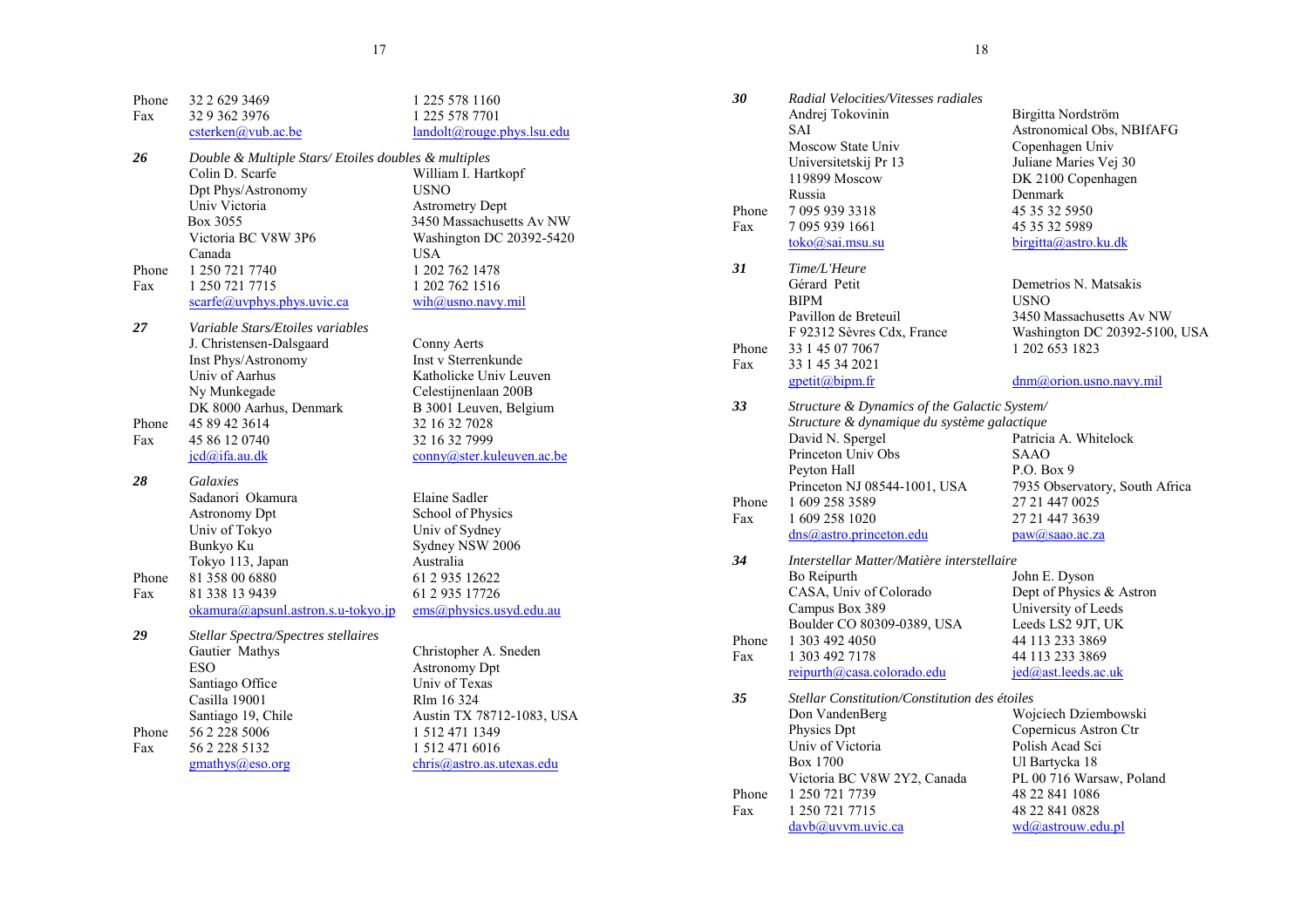| 36    | Theory of Stellar Atmospheres/Théorie des atmosphères stellaires |                             |
|-------|------------------------------------------------------------------|-----------------------------|
|       | Dainis Dravins                                                   | Monique Spite               |
|       | Lund Observ                                                      | Observ Paris Meudon, DASGAL |
|       | Box 43                                                           | Pl J Janssen                |
|       | S 221 00 Lund                                                    | F 92195 Meudon PPL Cdx      |
|       | Sweden                                                           | France                      |
| Phone | 46 46 222 7297                                                   | 33 1 45 07 7839             |
| Fax   | 46 46 222 4614                                                   | 33 1 45 07 7878             |
|       | dains@astro.lu.se                                                | monique.spite@obspm.fr      |

| 37    | Star Clusters & Associations/Amas stellaires & associations |                          |
|-------|-------------------------------------------------------------|--------------------------|
|       | Georges Meylan                                              | Ata Sarajedini           |
|       | <b>STScI</b>                                                | Wesleyan University      |
|       | 3700 San Martin Drive                                       | <b>Astronomy Dept</b>    |
|       | Baltimore MD 21218                                          | Van Vleck Obs            |
|       | USA                                                         | Middletown CT 06459, USA |
| Phone | 1 410 338 4483                                              | 1 860 685 3739           |
| Fax   | 1 410 338 4767                                              | 1 860 685 2131           |
|       | $g$ meylan $@$ stsci.edu                                    | ata@astro.wesleyan.edu   |

*40 Radio Astronomy/Radioastronomie* Luis Rodriguez Istt Radioastronomia Inst Astronomia CNR UNAMApt 70 264 Via P Gobetti101<br>I 40129 Bologna, Italy Mexico D.F. 04510, Mexico Phone 39 051 639 0384 52 5 622 3906<br>52 5 616 0653 Fax 39 051 639 9431 [padrielli@astbo1.bo.cnr.it](mailto:padrielli@astbo1.bo.cnr.it) [luisfr@astrosmo.unam.mx](mailto:luisfr@astrosmo.unam.mx)

| History of Astronomy/Histoire de l'Astronomie<br>41 |                             |                         |
|-----------------------------------------------------|-----------------------------|-------------------------|
|                                                     | F. Richard Stephenson       | Alexander A. Gurshtein  |
|                                                     | Physics Dpt                 | Mesa State College      |
|                                                     | Univ of Durham              | Box 2674                |
|                                                     | South Rd                    | Grand Junction CO 81502 |
|                                                     | Durham DH1 3LE, UK          | USA                     |
| Phone                                               | 44 191 374 2153             | 1 970 241 2876          |
| Fax                                                 | 44 191 374 3749             | 1970 256 1753           |
|                                                     | F.R.Stephenson@durham.ac.uk | alex@mesastate.edu      |

| 42    | Close Binary Stars/Etoiles binaires serrées |                       |  |
|-------|---------------------------------------------|-----------------------|--|
|       | Paula Szkody                                | Alvaro Gimenez        |  |
|       | Dept Astronomy                              | ESA                   |  |
|       | Univ of Washington                          | Apt 50727 Villafranca |  |
|       | Box 351580                                  | E 28080 Madrid        |  |
|       | Seattle WA 98195-1580, USA                  | Spain                 |  |
| Phone | 1 425 543 1988                              | 34 91 813 1155        |  |
| Fax   | 1 425 685 0403                              | 34 91 813 1139        |  |
|       | szkody@astro.washington.edu                 | $ag(a)$ laeff.esa.es  |  |

| 44    | Space & High Energy Astrophysics/<br>Astrophysique spatiale & des hautes énergies |                                                                                                   |
|-------|-----------------------------------------------------------------------------------|---------------------------------------------------------------------------------------------------|
|       | G Srinivasan                                                                      | Haruyuki Okuda                                                                                    |
|       | RRI                                                                               |                                                                                                   |
|       |                                                                                   | Inst Space/Astron Sci<br>Univ of Tokyo                                                            |
|       | Sadashiyanagar<br>CV Raman Av                                                     | Meguro Ku                                                                                         |
|       | Bangalore 560 080, India                                                          | Tokyo 153, Japan                                                                                  |
| Phone | 91 80 334 0122                                                                    | 81 346 71 111                                                                                     |
| Fax   | 91 80 334 0492                                                                    | 81 334 85 2904                                                                                    |
|       | srini@rri,res.in                                                                  | okuda@astro.isas.ac.jp                                                                            |
| 45    | Stellar Classification/Classification stellaire                                   |                                                                                                   |
|       | Thomas Lloyd Evans                                                                | Christopher Corbally                                                                              |
|       | SAAO                                                                              | <b>Steward Observ</b>                                                                             |
|       | PO Box 9                                                                          | Univ of Arizona                                                                                   |
|       | 7935 Observatory                                                                  | Vatican Obs Res Gp                                                                                |
|       | South Africa                                                                      | Tucson AZ 85721, USA                                                                              |
| Phone | 27 21 447 0025                                                                    | 1 520 621 3225                                                                                    |
| Fax   | 27 21 447 3639                                                                    | 1 520 621 1532                                                                                    |
|       | $t e(a)$ saao.ac.za                                                               | corbally@as.arizona.edu                                                                           |
| 46    | Astronomical Education & Development/                                             |                                                                                                   |
|       | Education & développement en astronomie                                           |                                                                                                   |
|       | Syuzo Isobe                                                                       | Jay M. Pasachoff                                                                                  |
|       | Ntl Astronomical Obs                                                              | Hopkins Observ                                                                                    |
|       | 2 21 1 Osawa                                                                      | Williams College                                                                                  |
|       | Mitaka                                                                            | Williamstown MA 01267                                                                             |
|       | Tokyo 181, Japan                                                                  | <b>USA</b>                                                                                        |
| Phone | 81 422 34 3645                                                                    | 1 413 597 2105                                                                                    |
| Fax   | 81 422 34 3641                                                                    | 1 413 597 3200                                                                                    |
|       | isobesz@cc.nao.ac.jp                                                              | jay.m.pasachoff@williams.edu                                                                      |
| 47    | Cosmology/Cosmologie                                                              |                                                                                                   |
|       | John Peacock                                                                      | Simon Lilly                                                                                       |
|       | Royal Observ, Edinburgh                                                           | <b>Astronomy Dpt</b>                                                                              |
|       | <b>Blackford Hill</b>                                                             | Univ of Toronto                                                                                   |
|       | Edinburgh EH9 3HJ                                                                 | 60 St George St                                                                                   |
|       | UK                                                                                | Toronto ON M5S 1A1, Canada                                                                        |
| Phone | 44 131 667 3321                                                                   | 14169782183                                                                                       |
| Fax   | 44 131 668 8356                                                                   | 1 416 971 2026                                                                                    |
|       | j.peacock@roe.ac.uk                                                               | $\frac{1}{1}$ $\frac{1}{1}$ $\frac{1}{2}$ $\frac{1}{2}$ $\frac{1}{2}$ $\frac{1}{2}$ $\frac{1}{2}$ |
| 49    | Marek Vandas                                                                      | Interplanetary Plasma & Heliosphere/Plasma interplanétaire & héliosphère<br>David F. Webb         |
|       | Astronomical Inst                                                                 | AF Research Lab                                                                                   |
|       | Czech Acad Sci                                                                    | Space Vehicles Directorate/VSBS                                                                   |
|       | Bocni II, 1401                                                                    | 29 Randolph Road                                                                                  |
|       | CZ 141 31 Praha 4, Czech R                                                        | Hanscom AFB MA 01731-3010, USA                                                                    |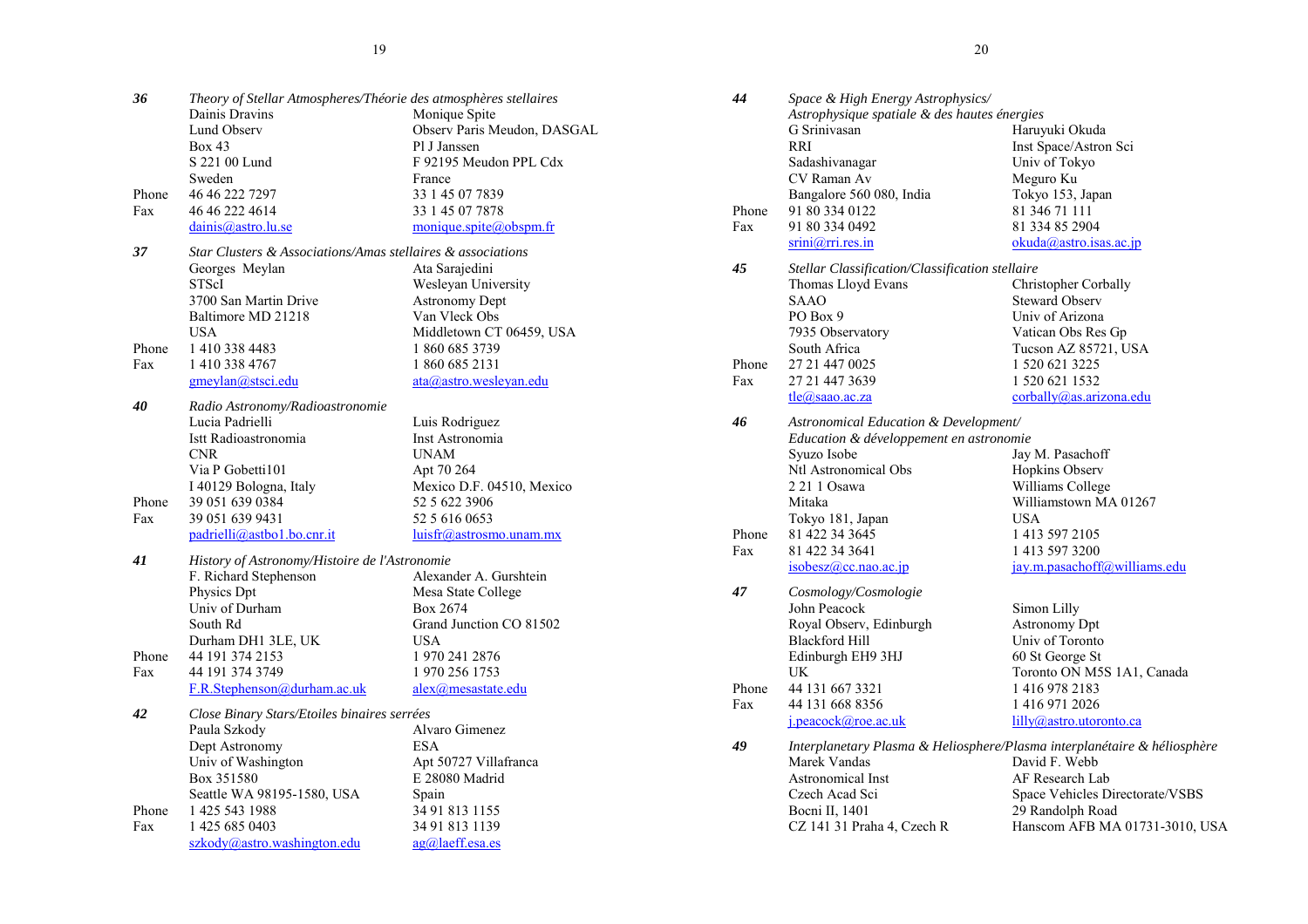<span id="page-11-0"></span>

| Phone                                                     | 420 267 10 3061                                             | 1 617 377 3970            |
|-----------------------------------------------------------|-------------------------------------------------------------|---------------------------|
| Fax                                                       | 420 272 76 9023                                             | 1 617 377 3160            |
|                                                           | vandas@iq.cs.cz                                             | David.Webb@hanscom.af.mil |
| 50                                                        | Protection of Existing & Potential Observatory Sites/       |                           |
|                                                           | Protection des sites d'observatoires existants & potentiels |                           |
|                                                           | Raymond J. Cohen                                            | Malcolm G. Smith          |
|                                                           | NRAL, Univ Manchester                                       | NOAO                      |
|                                                           | Jodrell Bank                                                | <b>CTIO</b>               |
|                                                           | Macclesfield SK11 9DL                                       | Casilla 603               |
|                                                           | UK                                                          | La Serena, Chile          |
| Phone                                                     | 44 147 757 1321                                             | 56 51 20 5217/5200        |
| Fax                                                       | 44 147 757 1618                                             | 56 51 20 5212             |
|                                                           | $ric(a)$ jb.man.ac.uk                                       | msmith@ctio.noao.edu      |
| 51                                                        | Bioastronomy: Search for Extraterrestrial Life/             |                           |
|                                                           | Bioastronomie: recherche de la vie extraterrestre           |                           |
|                                                           | C. Stuart Bowyer                                            | Karen Meech               |
|                                                           | <b>Astronomy Dpt</b>                                        | Inst for Astronomy        |
|                                                           | Univ of California                                          | Univ of Hawaii            |
|                                                           | 601 Campbell Hall                                           | 2680 Woodlawn Dr          |
|                                                           | Berkeley CA 94720-3411, USA                                 | Honolulu HI 96822, USA    |
| Phone                                                     | 1 510 642 1648                                              | 1 808 956 6828            |
| Fax                                                       | 1 510 643 8303                                              | 1 808 988 2790            |
|                                                           | bowyer@ssl.berkeley.edu                                     | meech@ifa.hawai.edu       |
| WGFLSF<br>Working Group for Future Large Scale Facilities |                                                             |                           |

|       | Groupe de Travail pour les Futures Grandes Infrastructures |
|-------|------------------------------------------------------------|
| Chair | Richard Schilizzi                                          |
|       | NFR A                                                      |
|       | Postbus 2, NL 7990 AA Dwingeloo, Netherlands               |
| Phone | 31 521 59 5100                                             |
| Fax   | 31 521 59 7332                                             |
|       | rts@nfra.nl                                                |
|       |                                                            |

## **5.2. Commission Reports**

## **Commission 6: Annual Report of the Central Bureau for Astronomical Telegrams, 1999**

In terms of *IAU Circulars* published, 1999 was the fifth most active year on record. With 261 issues, the count was behind those for 1991, 1992, 1997 and the record 278 of 1998. The most popular topics covered were supernovae, which were mentioned on 59 percent of the *Circulars*, and comets, mentioned on 48 percent. These were followed by novae (15 percent) and γ-ray bursters (10 percent).

1999 was a clear record year for supernovae, with 204 new discoveries. This was actually also the number of announcements of new discoveries, for although five of the 1999 were not reported until 2000, there were reports in 1999 of five new supernovae recognized from earlier years. Half a dozen of the supernovae, notably,

1999by in NGC 2841 and 1999em in NGC 1637, became as bright as magnitude 13-14, while eight others were fainter than magnitude 24.

The year was also clearly a record one for comets, of which 109 were given 1999 designations. Sixty-two of the comets were found using the white-light coronagraphs aboard SOHO, the Solar and Heliospheric Observatory spacecraft. Only 19 of these were actually found in 1999, and the remaining 43 were found in 2000. In addition 40 SOHO comets from 1996-98 were recognized in 1999. The three bright visual discoveries of comets during the year, C/1999 A1 (Tilbrook), C/1999 H1 (Lee) and C/1999 N2 (Lynn), qualified for the new Edgar Wilson Award for comet discoveries, as did the amateur CCD discoveries  $P/1999 \text{ DN}_3$ ,  $P/1999 \text{ WI}_7$  (not announced until 2000).  $P/1999 X_1$  and three comets from the second half of 1998.

There were also reports of five galactic novae and of four novae in the Small Magellanic Cloud. Brighter than third magnitude in late May, V382 Velorum was the brightest nova since V1500 Cygni in 1975. Two of the 1999 novae were in Aquila, and the remaining novae were in Sagittarius and Circinus.

The eleven γ-ray bursters mentioned on the IAU Circulars in 1999 represent slightly fewer than half of the total recorded during the year. More extensive information on these events is being given in the *GCN* service of NASA's Goddard Space Flight Center. This is reasonable, given that this service disseminates the communications – errors and all <sup>−</sup> automatically, in contrast to the verification and editing that has traditionally been associated with the publication of the *IAU Circulars.*

Three very faint new satellites of Uranus were reported during the year, and they were successfully recovered at the 2000 opposition. Together with the similar but somewhat brighter bodies discovered in 1997, these make a total of five irregular, outer satellites for this planet.

The number of subscribers to the printed edition of the *IAU Circulars* has continued to fall, from 337 at the start of the year to 302 at the end. The reduction in the number of paid subscribers to the e-mail version via the Computer Service that is shared with the Minor Planet Center is implicit in the report of the latter. Although many users undoubtedly consider the ready availability of the *Circulars* in the WWW (albeit after some delay) a plus, there is a cost associated with the production, and sooner or later this will have to be recognized. Even a small staff that is unsupported may eventually draw the line at being open for business 14 or more hours a day and seven days a week. As in recent years, most of the *Circulars* in 1999 were prepared by Bureau Associate Director Daniel Green, with backup from the undersigned − and from Minor Planet Center Associate Director Gareth Williams (who is routinely responsible for the Bureau's presence on the WWW) when both were away in August. Muazzez Lohmiller has efficiently taken care of the accounts and other administrative matters.

This is my thirty-second and last annual report as Director of the Central Bureau for Astronomical Telegrams. At the IAU General Assembly in Manchester Dan Green will succeed me in this position, as I become Director Emeritus and President of Commission 6. I take this opportunity to remark that, like most jobs, that of the CBAT Director can be both rewarding and frustrating. I have very much appreciated the forging of friendships with numerous astronomers, professional and amateur, past and present,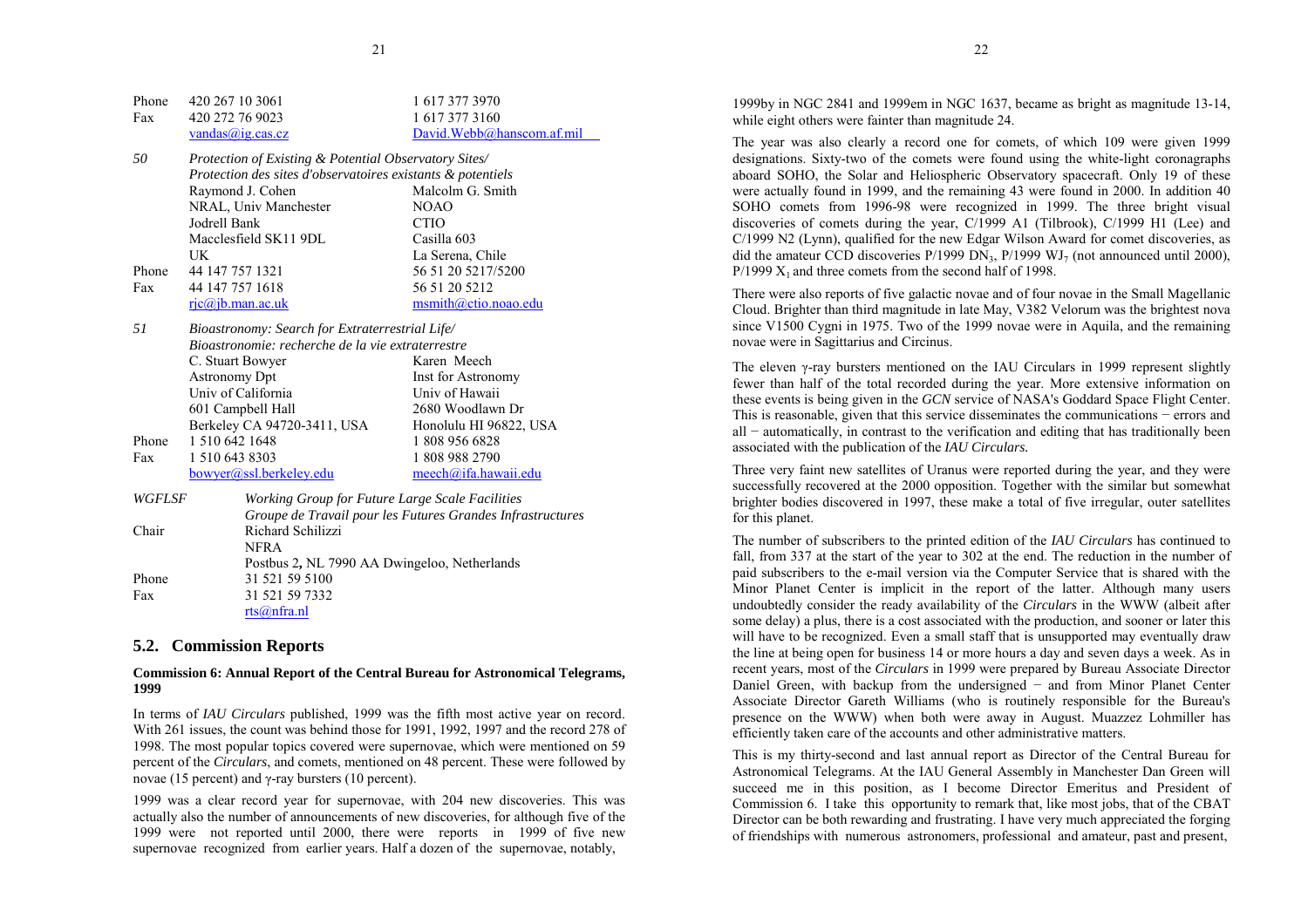in many countries around the world. I also thank all those people at the Smithsonian Astrophysical Observatory and elsewhere who have helped, in so many ways, to get the information out, in as timely a fashion as possible, particularly in the pre-e-mail era when a February blizzard could close the Observatory for several days to all but a token employee in the old Communications Center of the Satellite-Tracking Program. Actually, the frustration is low, and it is generally limited to a lack of time – whether it be the time required to put together a more complete and coherent summary of a complex situation or the time needed now on a large telescope to make some critical follow-up observation.

October 30, 2000 Brian G. Marsden, *Director of the Bureau*

## **Commission 20: Annual Report of the Minor Planet Center, 1999**

As anticipated, the year 1999 handsomely broke all previous records for Minor Planet Center activity. The number of pages of *Minor Planet Circulars* (*MPC*s), 3960, as well as the number of pages of actual observations in the *Minor Planet Circulars Supplement* (*MPS*s), 4998, each exceeded the total for the previous year by more than 65 percent. The 3145 new numberings of minor planets were 85 percent more than in 1998 and more than *four times* as many as in 1997. A milestone was reached in March 1999 with the numbering of minor planets (10000). Although it had taken more than 198 years, following the discovery of Ceres, to attain this milestone, the milestone rather loses significance when one realizes that it will take less than *two years* more to reach (20000)!

The maximum subscript used for the provisional designations in a single half month, which exceeded 100 for the first time in 1998, exceeded 200 for the first time in 1999. This happened in the first half of September, when the subscript reached 214, even before the month was out. In similar fashion, the subscript for the first half of December reached 231. By the middle of 2000, the continuing processing of data from 1999 had increased these subscripts to 253 and 261, respectively − but by then the latest designation for the first half of October 1999 was up to  $TZ_{321}$  corresponding to 8050 objects.

The total of *Minor Planet Electronic Circulars* (*MPEC*s) issued, 948, was only a modest 28 percent higher than in 1999. Of these, 325 were ''Daily Orbit Update'' (DOU) issues listing the new orbits computed and identifications found. Although the December 9 DOU contained a record 2504 new orbits, this represented activity over 48 hours. The Dec. 29 DOU contained 2406 orbits computed and 256 identifications and double designations found during the previous 24 hours. The previous record of 48 *MPEC*s in a single half month (late September 1998) was exceeded by the 55 in early May 1999 and the 65 in early October 1999.

This significantly increased activity in December was finally made possible through resolution of the ''Catch 22'' situation mentioned in the 1998 report. The three new computers purchased in 1998 were finally integrated into the Minor Planet Center's computing system in November 1999 and used for the preparation of that month's *MPC*s. The Minor Planet Center was very pleased to receive a gift from the Tamkin Foundantion that covered the purchase of these computers. This gift has been acknowledged by reference in the *MPC*s and *MPEC*s to the clustering of the new computers into the Tamkin Foundation Computer Network.

''The NEO Confirmation Page'' has continued to be an extremely useful tool for ensuring that most of the Near-Earth Objects reported are followed up reasonably satisfactorily, an activity in which an ever-increasing number of amateur astronomers participate. Although the number of NEOs found during the year was up from that of the previous year, the number of the subset of ''potentially hazardous asteroids'' (PHAs) found was down from 55 to 49. Nevertheless, the LINEAR program of the Massachusetts Institute of Technology yielded a record 37 PHAs. This program also yielded 20 new comets, 2 new comets initially given asteroidal designations and 3 prediscovery linkages with comets discovered at their oppositions in 2000.

The number of transneptunian objects (TNOs) and centaurs known more than doubled during the year (although many of the new images were not actually measured and orbits computed until well into 2000). Perhaps even more encouraging was a doubling of the number of such objects that have been observed at multiple oppositions, for it is only then that the orbit determinations have much meaning. The recognition of a second "scattered-disk object", 1998  $XY_{95}$ , at its second opposition presaged a surge in the further discovery of such objects, of which one,  $1999$   $TD_{10}$ , clearly showed the distinction between these objects and the centaurs to be quite nebulous. Accordingly, in the Minor Planet Center's web pages it became reasonable to combine these categories, restricting the TNO title to the more ''regular'' categories of cubewanos, plutinos and other Neptune-resonant objects.

The number of subscriptions to the printed *MPC*s showed a general decrease from 203 to 190 during the year. Although the number of subscribers to the Computer Service (shared with the Central Bureau for Astronomical Telegrams) remained near 565 for much of the year, it had declined to 545 at year's end. The number of subscribers to the Extended Computer Service (ECS) remained steady at around 60; one of the features of the ECS is a facility for securing the pages of the *MPS* by file-transfer protocol, since it has become prohibitive to print and mail them. The Minor Planet Center's resources were further depleted by the cessation of the grant from the U.S. National Aeronautics and Space Administration at the end of 1998, but this was replaced by a contract beginning in October 1999.

As in previous years, the bulk of the work of the Minor Planet Center has been handled by Associate Director Gareth Williams. This has included, not only the processing of the enormous number of observations received daily and the maintenance of the web pages, but also extensive computer programing and reprograming for the new cluster of computers. Syuichi Nakano has again been the ''Liaison in Japan'', and Susan Russell has provided *pro bono* service editing the citations for new namings of minor planets. Timothy B. Spahr assisted operations for a while in February and again in August. Muazzez Lohmiller was responsible for the accounts and mailings, and Billy Duggan oversaw the printing, collating and stapling of the *MPC*s in the SAO's print shop.

## October 30, 2000 Brian G. Marsden, *Director, Minor Planet Center*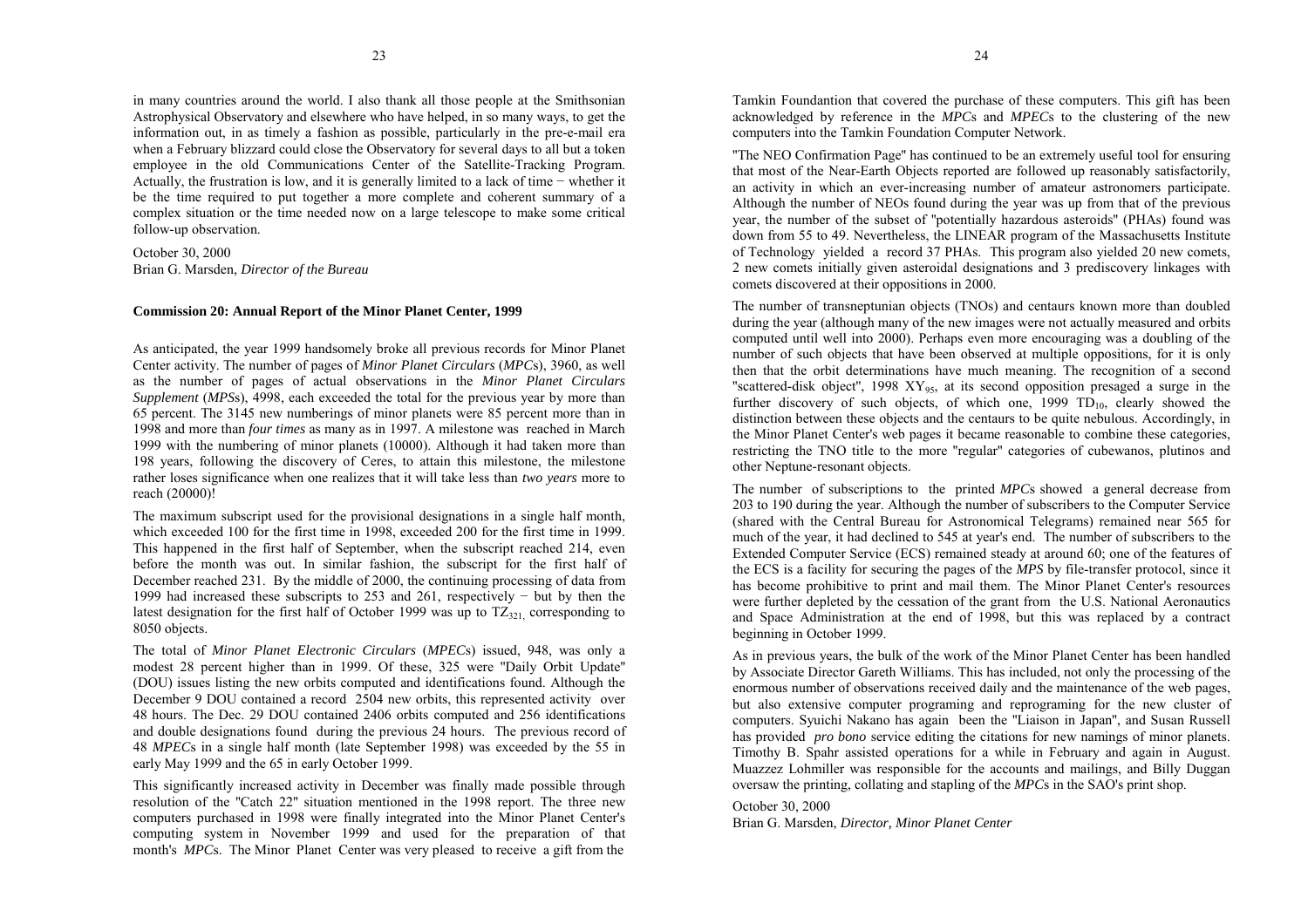## <span id="page-13-0"></span>**6. MEETINGS OF THE IAU EXECUTIVE COMMITTEE**

## **6.1. 73rd Meeting of the IAU Executive Committee**

The 73rd Meeting of the IAU Executive Committee was held in Manchester at the venue of the XXIVth General Assembly on August 7, 8, 9, and 15, 2000. At the opening of the meeting, tribute was paid to the memory of Vice-President Claudio Anguita, who passed away on March 2, 2000. All the other Members were present, as were the proposed new Assistant General Secretary, Oddbjørn Engvold, and the IAU Executive Assistant, Monique Léger-Orine. The newly established policy of inviting the Division Presidents in order to benefit from their collective expertise and strengthen the role of Divisions in the running of the IAU was followed, and nearly all attended or were represented. The roles and tasks of IAU Commissions and Divisions were discussed with the Division Presidents (and also at separate meetings with the Commission Presidents).The meeting was chaired by the President, R.P. Kraft.

The EC decided to recommend to the GA that Cuba, Jordan, Morocco and the Philippines be admitted as new Associate Members. The financial affairs of the Union were reviewed on the basis of a much appreciated report of the Finance Subcommittee. This highlighted a generally healthy state with well-balanced accounts for 1997-1999 and a continued high productivity in terms of the ratio [of ex](#page-11-0)penditures for science and education with respect to administration. A large part of the modest expenditure was noted as being due to the EC Meetings. The budget for 2001-2003 was found adequate (subsequently confirmed at the second GA session). This notably includes a substantial increase for the educational activities which, on the administrative side, is paralleled by a reorganization of EC Commission 46 (now Astronomy Teaching and Development) with its own budget and special representation by the EC.

The draft EC report for 1997-2000 was approved. The EC reviewed the resolutions submitted to the vote of the GA at its  $2<sup>nd</sup>$  session and decided not to support resolution B3 (see  $\S$ 7.3). After thorough discussions, the EC also decided to enter into a collaboration with the Peter Gruber Foundation concerning its Cosmology Prize and associated fellowship program (see  $\S$ §9.1-9.2). Some attention was also paid to the IAU Meeting program. While the recent meetings have been successfully organized and good reports received, some concern for the future is caused by the progressive, recent decrease in the number of proposals. Closer links between the EC and the Division Presidents were seen as a possible remedy.

The EC reviewed the invitations for the XXVIth GA in 2006 and, after extensive discussion, decided to recommend to the GA to accept the one by the Czech Republic for Prague (see  $8.2$ ). Letters of intent from Brazil and China PR to host the XXVIIth GA were also noted; a decision will be taken in 2003.

The 74<sup>th</sup> Meeting of the EC was also held in Manchester at the GA venue, on August 17, 2000. The EC met in its new composition (see inside cover page) except K.A. Pounds, who was unable to attend. IAU President Franco Pacini chaired the meeting, Again, nearly all Division Presidents were present, and the IAU Executive Assistant, Monique Léger-Orine, also attended.

The EC received short reports from Prof. R. Davies and Dr. D. Walsh, LOC Co-chairs for the XXIVth GA. While the GA was generally considered to be scientifically very successful, the lower than expected attendance and ensuing financial problems were significant concerns. Different reasons and lessons for the future were discussed. This led over into a thorough discussion of the preparations for the XXVth GA in Sydney, 2003. A presentation was made by Prof. Raymond Haynes on behalf of the NOC, stressing that early knowledge of the need for meeting rooms is of essence. This is concurrent with the EC's wish to secure a large attendance by early action on the scientific program so that it becomes the best possible. To this end, closer contacts will be held between the EC and the Division Presidents, and the letters of intent for Symposia and Joint Discussions are invited already for March 15, 2001 (see [ß2\).](#page-2-0)

A major agenda item was the selection of IAU sponsored scientific meetings in 2001. The final choice comprised five Symposia (whereof one was later moved to 2002), two Colloquia, one Regional Astronomy Meeting, and one co-sponsored meeting, in some cases pending supplementary information or discussions with the organizers (see [ß3\).](#page-2-0) Other matters included the final endorsement of Terms of Reference for the IAU Minor Planet Center, aimed at formalizing an IAU activity that has taken on an ever increasing importance (see  $\S$ 5.2) and establishing a firm basis for future attempts to secure an improved funding to respond to the increasing needs. The future development of IAU activities was finally discussed, and the EC decided to initiate a work toward a major overhaul of the Statutes, Bye-Laws and Working Rules that are constantly revised to correct inconsistencies caused by successive iterations. The GS was also advised to look for ways to overcome the shortage of staff by delegating work items and hiring specialpurpose assistants.

## **6.3. <sup>75</sup>th Meeting of the Executive Committee**

The 75th Meeting of the EC will take place on June 14-15, 2001 at the Astronomical Observatory, University of Copenhagen, Denmark, at the invitation of former General Secretary J. Andersen. Major items on the agenda will be the preparations for the XXVth GA, including preliminary planning of the scientific program, and the selection of IAU sponsored meetings in 2002. Any matters to be placed on the agenda should reach the General Secretary before *April 15, 2001.*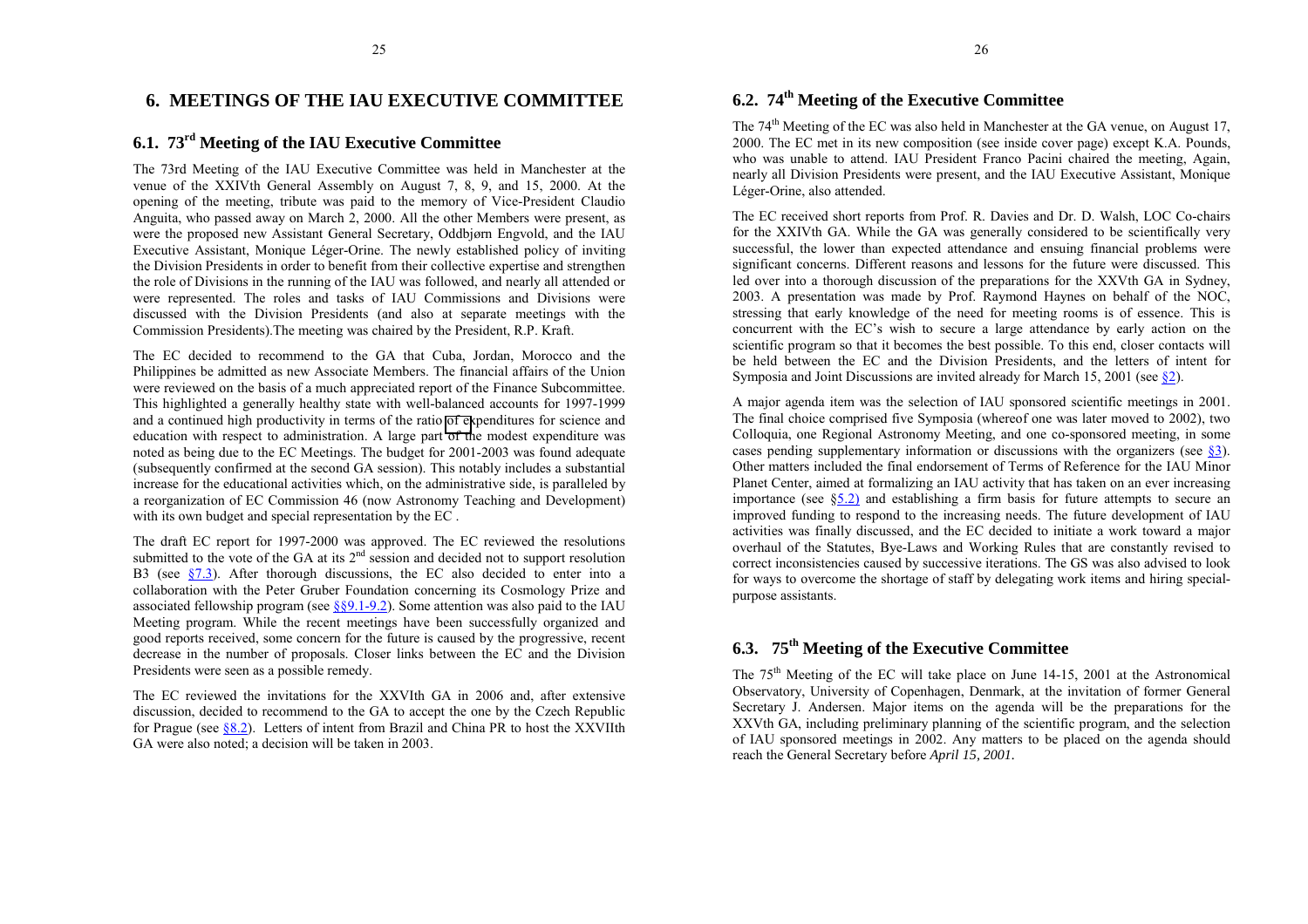#### **7.XXIVth GENERAL ASSEMBLY**

## <span id="page-14-0"></span>**7.1. Report on the XXIVth General Assembly**

The XXIVth General Assembly of the IAU was held at the University of Manchester in Manchester, United Kingdom, from August  $7-18$ , 2000, at the invitation of the Royal Society and the British Astronomical Community. Nearly 1,800 participants from 75 countries took part in the scientific programme as well as excursions to Jodrell Bank Observatory and various tourist attractions. The Local Organizing Committee, led by Rodney Davies and Dennis Walsh, was much smaller than three years ago but managed beautifully to have the event run smoothly and pleasantly.

The opening session took place on August 9, 2000. The inaugural speeches were given, e.g., by Sir Robert May, Chief Scientific Advisor to the UK Government, and by the Lord Mayor of Manchester. Administrative matters included the admission of Cuba, Jordan, Morocco and the Philippines as associate members of the IAU and the approval of proposed revisions of the Statutes and Bye-Laws (see the IAU web page).

A rich scientific programme was offered during the two weeks, including five Symposia (IAU Symp. Nos. 201-205), 14 Joint Discussions and one Special Session (Astronomy for Developing Countries), in addition to a great number of Division, Commission and Working Group meetings that often included some science presentations beside the necessary business. The three Invited Discourses were given by R.P. Kirshner (An Accelerating Universe? Evidence from Supernovae), M. Mayor (Extrasolar Planetary Systems), and M. Perryman (The Three-Dimensional Structure of our Galaxy). Four well-attended lectures on Public Understanding of Science covering astronomical topics from the nearest to the farthest were also given.

Proceedings of the five IAU Symposia will be published in the regular Symposium series. Condensed proceedings of the Invited Discourses, Joint Discussions, and Special Session will be published in *Highlights of Astronomy,* Vol. 12*.* These volumes, and *Transactions XXIVB*, will all be published by the Astronomical Society of the Pacific along with a Proceedings volume for the Special Session.

At the second session of the General Assembly, on August 16, 2000, the admission of 703 new Individual Members was announced, bringing the total IAU membership to 8737 (see  $\S 12$ ). The proposed Budget for 2000–2003 was approved and the new officers and a new Executive Committee as listed on the inside cover of this IB wereelected. An invitation to hold the XXVIth General Assembly in Prague, Czech Republic, in 2006 was accepted.

The Resolutions adopted by the General Assembly are reproduced in the next section and will also be published in the Proceedings of the General Assembly (*Transactions XXIVB*) together with the new Statutes, Bye-Laws and Working Rules, full records of the other administrative business conducted at Manchester, and the administrative and financial reports for the triennium 1997−2000.

## **7.2. Resolutions of the XXIVth General Assembly**

## **RESOLUTIONS B**

## **Resolution B1.1**

## **Maintenance and Establishment of Reference Frames and Systems**

The XXIVth International Astronomical Union General Assembly,

## **Noting**

- 1. that Resolution B2 of the XXIIIrd General Assembly (1997) specifies that "the fundamental reference frame shall be the International Celestial Reference Frame(ICRF) constructed by the IAU Working Group on Reference Frames".
- 2.that Resolution B2 of the XXIIIrd General Assembly  $(1997)$  specifies "That the Hipparcos Catalogue shall be the primary realisation of the International Celestial Reference System (ICRS) at optical wavelengths", and
- 3. the need for accurate definition of reference systems brought about by unprecedented precision, and

## **Recognising**

- 1. the importance of continuing operational observations made with very long baseline interferometry (VLBI) to maintain the ICRF,
- 2. the importance of VLBI observations to the operational determination of the parameters needed to specify the time-variable transformation between the International Celestial and Terrestrial Reference Frames,
- 3.the progressive shift between the Hipparcos frame and the ICRF, and
- 4. the need to maintain the optical realisation as close as possible to the ICRF,

## **Recommends**

- 1. that IAU Division I maintain the Working Group on Celestial Reference Systems formed from Division I members to consult with the International Earth RotationService (IERS) regarding the maintenance of the ICRS,
- 2. that the IAU recognise the international VLBI service (IVS) for Geodesy and Astrometry as an IAU Service Organization,
- 3. that an official representative of the IVS be invited to participate in the IAU Working Group on Celestial Reference Systems,
- 4. that the IAU continue to provide an official representative to the IVS Directing Board,
- 5. that the astrometric and geodetic VLBI observing programs consider the requirements for maintenance of the ICRF and linking to the Hipparcos optical frame in the selection of sources to be observed (with emphasis on the Southern Hemisphere), design of observing networks, and the distribution of data, and
- 6. that the scientific community continue with high priority ground- and space-based observations (a) for the maintenance of the optical Hipparcos frame and frames at other wavelengths and (b) for links of the frames to the ICRF.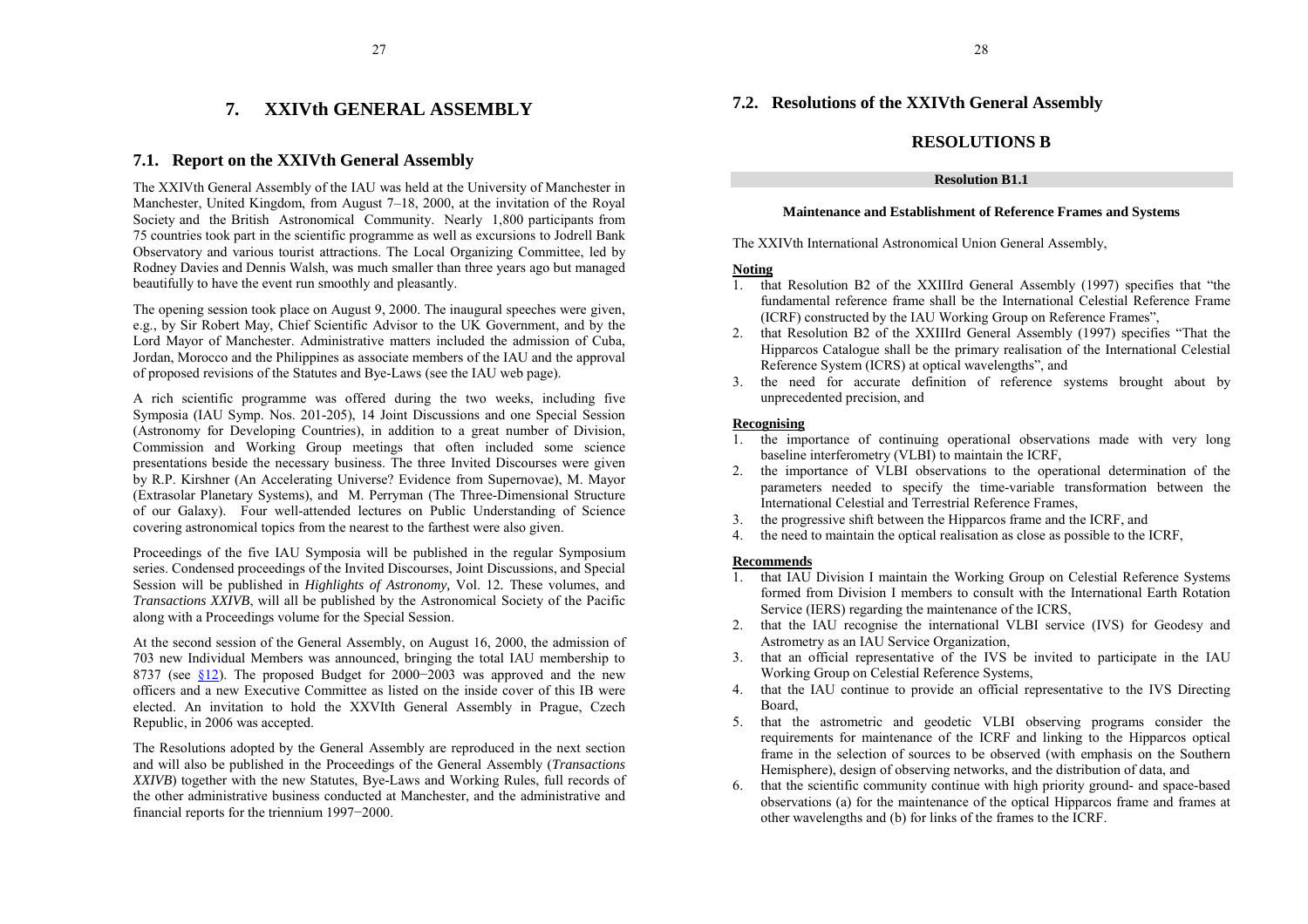## **Resolution B1.2**

## **Hipparcos Celestial Reference Frame**

The XXIVth International Astronomical Union General Assembly,

#### **Noting**

- 1. that Resolution B2 of the XXIIIrd General Assembly (1997) specifies, "That the Hipparcos Catalogue shall be the primary realisation of the International Celestial Reference System (ICRS) at optical wavelengths",
- 2. the need for this realisation to be of the highest precision,
- 3. that the proper motions of many of the Hipparcos stars known, or suspected, to be multiple are adversely affected by uncorrected orbital motion,
- 4. the extensive use of the Hipparcos Catalogue as reference for the ICRS in extension to fainter stars,
- 5. the need to avoid confusion between the International Celestial Reference Frame(ICRF) and the Hipparcos frame, and
- 6. the progressive shift between the Hipparcos frame and the ICRF,

#### **Recommends**

- 1. that Resolution B2 of the XXIIIrd IAU General Assembly (1997) be amended by excluding from the optical realisation of the ICRS all stars flagged C, G, O, V and X in the Hipparcos Catalogue, and
- 2. that this modified Hipparcos frame be labelled the Hipparcos Celestial Reference Frame (HCRF).

#### **Resolution B1.3**

## **Definition of Barycentric Celestial Reference System and Geocentric Celestial Reference System**

The XXIVth International Astronomical Union General Assembly,

## **Considering**

- 1. that the Resolution A4 of the XXIst General Assembly (1991) has defined a system of space-time coordinates for (a) the solar system (now called the Barycentric Celestial Reference System, (BCRS)) and (b) the Earth (now called the Geocentric Celestial Reference System (GCRS)), within the framework of General Relativity,
- 2. the desire to write the metric tensors both in the BCRS and in the GCRS in a compact and self-consistent form, and
- 3. the fact that considerable work in General Relativity has been done using the harmonic gauge that was found to be a useful and simplifying gauge for many kinds of applications,

#### **Recommends**

- 1. the choice of harmonic coordinates both for the barycentric and for the geocentric reference systems,
- 2. writing the time-time component and the space-space component of the barycentric metric  $g_{\mu\nu}$  with barycentric coordinates  $(t, \mathbf{x})$  ( $t =$  Barycentric Coordinate Time  $(TCB)$ ) with a single scalar potential w(t, **x**) that generalises the Newtonian potential, and the space-time component with a vector potential  $w^i(t, x)$ ; as a boundary condition it is assumed that these two potentials vanish far from the solar system,

explicitly,

$$
g_{00} = -1 + \frac{2w}{c^2} - \frac{2w^2}{c^4},
$$
  
\n
$$
g_{0i} = -\frac{4}{c^3} w^i,
$$
  
\n
$$
g_{ij} = \delta_{ij} \left( 1 + \frac{2}{c^2} w \right),
$$
  
\nwith  
\n
$$
w(t, x) = G \int d^3x' \frac{\sigma(t, x')}{|x - x'|} + \frac{1}{2c^2} G \frac{\partial^2}{\partial t^2} \int d^3x'(t, x') |x - x'|,
$$
  
\n
$$
w^i(t, x) = G \int d^3x' \frac{\sigma^i(t, x')}{|x - x'|}.
$$

Here,  $\sigma$  and  $\sigma^i$  are the gravitational mass and current densities, respectively.

3. writing the geocentric metric tensor  $G_{ab}$  with geocentric coordinates  $(T, X)$   $(T =$ Geocentric Coordinate Time (TCG)) in the same form as the barycentric one but with potentials  $W(T, X)$  and  $W^a(T, X)$ ; these geocentric potentials should be split into two parts - potentials  $W_{ext}^{a}$  and  $W_{ext}^{a}$  arising from the gravitational action of the Earth and external parts  $W_{ext}^{a}$  and  $W_{ext}^{a}$  due to tidal and inertial effects; the external parts of the metric potentials are assumed to vanish at the geocenter and admit an expansion into positive powers of **X**,

explicitly,

$$
G_{00} = -1 + \frac{2W}{c^2} - \frac{2W^2}{c^4},
$$
  
\n
$$
G_{0a} = -\frac{4}{c^3} W^a,
$$
  
\n
$$
G_{ab} = \delta_{ab} \left( 1 + \frac{2}{c^2} W \right),
$$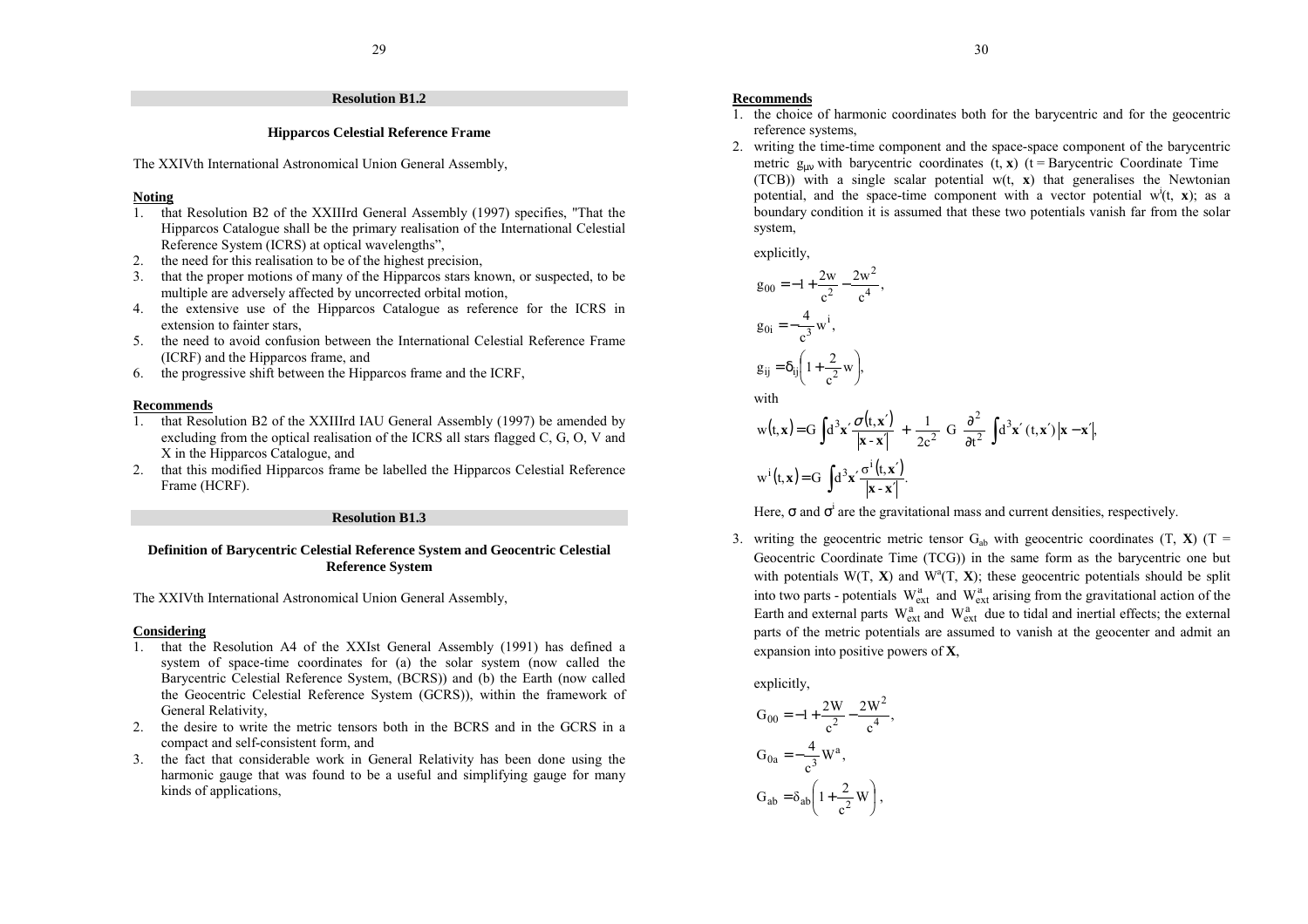the potentials W and  $W^a$  should be split according to

$$
W(T, \mathbf{X}) = W_E(T, \mathbf{X}) + W_{ext}(T, \mathbf{X}),
$$
  
\n
$$
W^a(T, \mathbf{X}) = W_E^a(T, \mathbf{X}) + W_{ext}^a(T, \mathbf{X}),
$$

the Earth's potentials  $W_E^-$  and  $W_E^a$  are defined in the same way as w and w<sup>i</sup> but with quantities calculated in the GCRS with integrals taken over the whole Earth.

4. using, if accuracy requires, the full post-Newtonian coordinate transformation between the BCRS and the GCRS as induced by the form of the corresponding metric tensors,

explicitly, for the kinematically non-rotating GCRS (T=TCG, t=TCB,  $r_E^i = x^i - x_E^i(t)$ , and a summation from 1 to 3 over equal indices is implied),

$$
T = t - \frac{1}{c^2} \Big[ A(t) + v_E^i r_E^i \Big] + \frac{1}{c^4} \Big[ B(t) + B^i(t) r_E^i + B^{ij}(t) r_E^i r_E^j + C(t, x) \Big] + O(c^{-5})
$$
  

$$
\mathbf{X}^a = \delta_{ai} \Big[ r_E^i + \frac{1}{c^2} \Big( \frac{1}{2} v_E^i v_E^j r_E^j + w_{ext}(\mathbf{x}_E) r_E^i + r_E^i a_E^i r_E^j - \frac{1}{2} a_E^i r_E^2 \Big) \Big] + O(c^{-4}),
$$

where

$$
\frac{d}{dt}A(t) = \frac{1}{2}v_E^2 + w_{ext}(\mathbf{x}_E),
$$
\n
$$
\frac{d}{dt}B(t) = -\frac{1}{8}v_E^4 - \frac{3}{2}v_E^2w_{ext}(\mathbf{x}_E) + 4v_E^iw_{ext}^i(\mathbf{x}_E) + \frac{1}{2}w_{ext}^2(\mathbf{x}_E),
$$
\n
$$
B^i(t) = -\frac{1}{2}v_E^2v_E^i + 4w_{ext}^i(\mathbf{x}_E) - 3v_E^iw_{ext}(\mathbf{x}_E),
$$
\n
$$
B^{ij}(t) = -v_E^i\delta_{aj}Q^a + 2\frac{\partial}{\partial x^j}w_{ext}^i(\mathbf{x}_E) - v_E^i\frac{\partial}{\partial x^j}w_{ext}(\mathbf{x}_E) + \frac{1}{2}\delta^{ij}\dot{w}_{ext}(\mathbf{x}_E),
$$
\n
$$
C(t, \mathbf{x}) = -\frac{1}{10}r_E^2(\dot{a}_E^i r_E^i),
$$

here  $x_{E}^{i}$ ,  $v_{E}^{i}$ , and  $a_{E}^{i}$  are the components of the barycentric position, velocity and acceleration vectors of the Earth, the dot stands for the total derivative with respect to t, and

$$
Q^{a} = \delta_{ai} \left[ \frac{\partial}{\partial x_{i}} w_{ext} (\mathbf{x}_{E}) - a_{E}^{i} \right].
$$

The external potentials,  $w_{ext}$  and  $w_{ext}^{i}$ , are given by

$$
w_{ext} = \sum_{A \neq E} w_A
$$
,  $w_{ext}^i = \sum_{A \neq E} w_A^i$ ,

where E stands for the Earth and  $w_A$  and  $w_A^i$  are determined by the expressions for w and  $w^i$  with integrals taken over body A only.

## *Notes*

It is to be understood that these expressions for **w** and **w**<sup>*i*</sup> give  $g_{00}$  correct up to  $O(c^{5})$ ,  $g_{0i}$  *up to*  $O(c^{5})$ *, and*  $g_{ij}$  *up to*  $O(c^{4})$ *. The densities*  $\sigma$  *and*  $\sigma^{i}$  *are determined by the components of the energy momentum tensor of the matter composing the solar system bodies as given in the references. Accuracies for*  $G_{ab}$  *in terms of*  $c^n$  correspond to those  $of g_{uv}.$ 

The external potentials  $W_{ext}$  and  $W_{ext}^{a}$  can be written in the form

$$
W_{ext} = W_{tidal} + W_{iner},
$$

$$
W_{ext}^a = W_{tidal}^a + W_{iner}^a.
$$

Wtidal *generalises the Newtonian expression for the tidal potential. Post-Newtonian*

*expressions for* W<sub>tidal</sub> and W<sub>tidal</sub> can be found in the references. The potentials W<sub>iner</sub>,

W<sub>iner</sub> are inertial contributions that are linear in  $X^a$  . The former is determined mainly *by the coupling of the Earth's nonsphericity to the external potential. In the kinematically non-rotating Geocentric Celestial Reference System, W<sub>iner</sub> describes the Coriolis force induced mainly by geodetic precession.*

*Finally, the local gravitational potentials*  $W_E$  and  $W_E^a$  of the Earth are related to the barycentric gravitational potentials  $w_E$  and  $w_E^i$  by

$$
W_{E}(T, \mathbf{X}) = w_{E}(t, \mathbf{x}) \left( 1 + \frac{2}{c^{2}} v_{E}^{2} \right) - \frac{4}{c^{2}} v_{E}^{i} w_{E}^{i}(t, \mathbf{x}) + O\left(c^{-4}\right)
$$
  

$$
W_{E}^{a}(T, \mathbf{X}) = \delta_{ai} \left( w_{E}^{i}(t, \mathbf{x}) - v_{E}^{i} w_{E}(t, \mathbf{x}) \right) + O\left(c^{-2}\right).
$$

#### *References*

Brumberg, V.A., Kopeikin, S.M., 1988, *Nuovo Cimento* B **103**, 63. Brumberg, V.A., 1991, *Essential Relativistic Celestial Mechanics*, Hilger, Bristol. Damour, T., Soffel, M., Xu, C., *Phys. Rev. D* **43**, 3273 (1991); **45**, 1017 (1992); **47**, 3124 (1993); **49**, 618 (1994). Klioner, S.A., Voinov, A.V., 1993, *Phys. Rev. D*, **48**, 1451. Kopeikin, S.M., 1989, *Celest. Mech.*, **44**, 87.

#### **Resolution B1.4**

## **Post-Newtonian Potential Coefficients**

The XXIVth International Astronomical Union General Assembly,

## **Considering**

1. that for many applications in the fields of celestial mechanics and astrometry a suitable parametrization of the metric potentials (or multipole moments) outside the massive solar system bodies in the form of expansions in terms of potential coefficients are extremely useful, and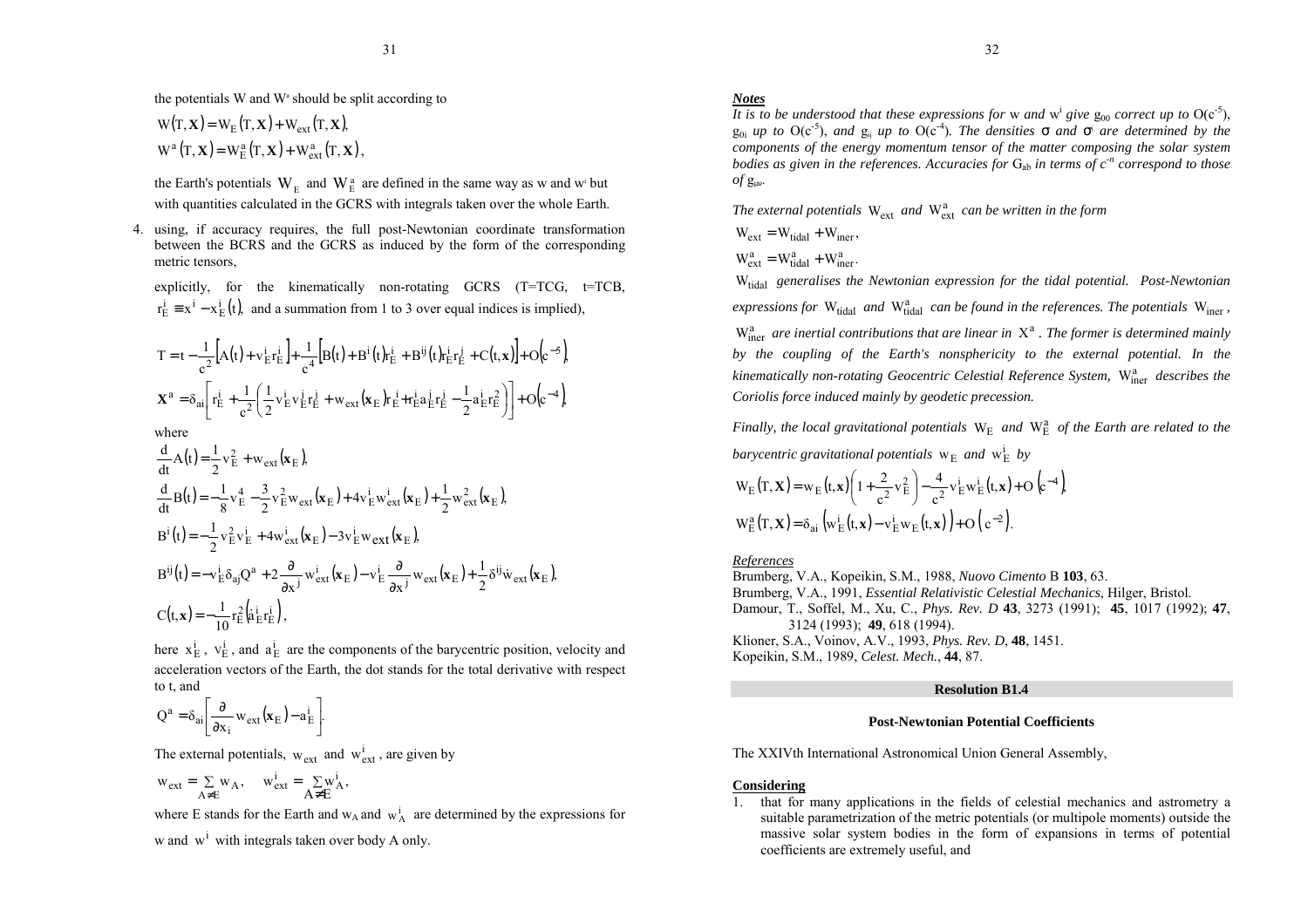2. that physically meaningful post-Newtonian potential coefficients can be derived from the literature,

#### **Recommends**

1. expansion of the post-Newtonian potential of the Earth in the Geocentric Celestial Reference System (GCRS) outside the Earth in the form

$$
W^{E}(T, \mathbf{X}) = \frac{GM^{E}}{R} \left[ 1 + \sum_{\ell=2}^{\infty} \sum_{m=0}^{+\ell} \left( \frac{R^{E}}{R} \right)^{\ell} P_{\ell m}(\cos \theta) \Big( C_{\ell m}^{E}(T) \cos m \phi + S_{\ell m}^{E}(T) \sin m \phi \Big) \right].
$$

Here  $C_{\ell m}^{\rm E}$  and  $S_{\ell m}^{\rm E}$  are, to sufficient accuracy, equivalent to the post-Newtonian multipole moments introduced by Damour *et al.* (Damour *et al.*, *Phys. Rev. D*, **43**, 3273, 1991).  $\theta$  and  $\phi$  are the polar angles corresponding to the spatial coordinates  $X^a$  of the GCRS and  $R = |X|$ , and

2. expression of the vector potential outside the Earth, leading to the well-known Lense-Thirring effect, in terms of the Earth's total angular momentum vector  $S_E$ in the form

$$
W_{E}^{a}(T,\mathbf{X})=-\frac{G}{2}\frac{(\mathbf{X}\times\mathbf{S}_{E})^{a}}{R^{3}}.
$$

#### **Resolution B1.5**

#### **Extended Relativistic Framework for Time Transformations and Realisation ofCoordinate Times in the Solar System**

The XXIVth International Astronomical Union General Assembly,

#### **Considering**

- 1. that the Resolution A4 of the XXIst General Assembly (1991) has defined systems of space-time coordinates for the solar system (Barycentric Reference System) and for the Earth (Geocentric Reference System), within the framework of General Relativity,
- 2. that Resolution B1.3 entitled "Definition of Barycentric Celestial Reference System and Geocentric Celestial Reference System<sup>3</sup> has renamed these systems the Barycentric Celestial Reference System (BCRS) and the Geocentric Celestial Reference System (GCRS), respectively, and has specified a general framework for expressing their metric tensor and defining coordinate transformations at the first post-Newtonian level,
- 3. that, based on the anticipated performance of atomic clocks, future time and frequency measurements will require practical application of this framework in the BCRS, and
- 4. that theoretical work requiring such expansions has already been performed,

#### **Recommends**

that for applications that concern time transformations and realisation of coordinate times within the solar system, Resolution B1.3 be applied as follows:

1. the metric tensor be expressed as

$$
g_{00} = -\left(1 - \frac{2}{c^2} \left(w_0(t, \mathbf{x}) + w_L(t, \mathbf{x})\right) + \frac{2}{c^4} \left(w_0^2(t, \mathbf{x}) + \Delta(t, \mathbf{x})\right)\right),
$$
  
\n
$$
g_{0i} = -\frac{4}{c^3} w^i(t, \mathbf{x}),
$$
  
\n
$$
g_{ij} = \left(1 + \frac{2w_0(t, \mathbf{x})}{c^2}\right) \delta_{ij},
$$

where ( $t \equiv$  Barycentric Coordinate Time (TCB), **x**) are the barycentric coordinates,

 $=\text{G}\sum_{\text{A}}{}^{\text{M}}\text{A}\!\!/\!\!{}_{\Gamma_{\text{A}}}$  $_0 = G \sum_{\Lambda} {}^{N1} A \frac{A}{I_{\Lambda}}$  $W_0 = G \sum_{n=1}^{M} M_A$ , with the summation carried out over all solar system bodies  $A$ ,  $\mathbf{r}_A = \mathbf{x} - \mathbf{x}_A$ ,  $\mathbf{x}_A$  are the coordinates of the center of mass of body A,  $\mathbf{r}_A = |\mathbf{r}_A|$ , and where  $w_L$  contains the expansion in terms of multipole moments [see their definition in the Resolution  $B1.4$  entitled "Post-Newtonian Potential Coefficients" required for each body. The vector potential  $w^{i}(t, x) = \sum_{A} w_{A}^{i}(t, x)$  $w^{i}(t, x) = \sum_{n} w_{A}^{i}(t, x)$ , and the function  $\Delta(t, \mathbf{x}) = \sum_{A} \Delta_A(t, \mathbf{x})$  are given in note 2.

2. the relation between TCB and Geocentric Coordinate Time (TCG) can be expressed to sufficient accuracy by

$$
TCB - TCG = c^{-2} \left[ \int_{t_0}^{t} \left( \frac{v_E^2}{2} + w_{0ext}(\mathbf{x}_E) \right) dt + v_E^i r_E^i \right]
$$
  

$$
- c^{-4} \left[ \int_{t_0}^{t} \left( -\frac{1}{8} v_E^4 - \frac{3}{2} v_E^2 w_{0ext}(\mathbf{x}_E) + 4v_E^i w_{ext}^i(\mathbf{x}_E) + \frac{1}{2} w_{0ext}^2(\mathbf{x}_E) \right) dt - \left( 3w_{0ext}(\mathbf{x}_E) + \frac{v_E^2}{2} \right) v_E^i r_E^i \right],
$$

where  $v<sub>E</sub>$  is the barycentric velocity of the Earth and where the index ext refers to summation over all bodies except the Earth.

## *Notes*

 *1. This formulation will provide an uncertainty not larger than 5* <sup>×</sup>*10-18 in rate and, for quasi-periodic terms, not larger than 5* <sup>×</sup>*10-18 in rate amplitude and 0.2 ps in phase amplitude, for locations farther than a few solar radii from the Sun. The same uncertainty also applies to the transformation between TCB and TCG for locations within 50000 km of the Earth. Uncertainties in the values of astronomical quantities may induce larger errors in the formulas.*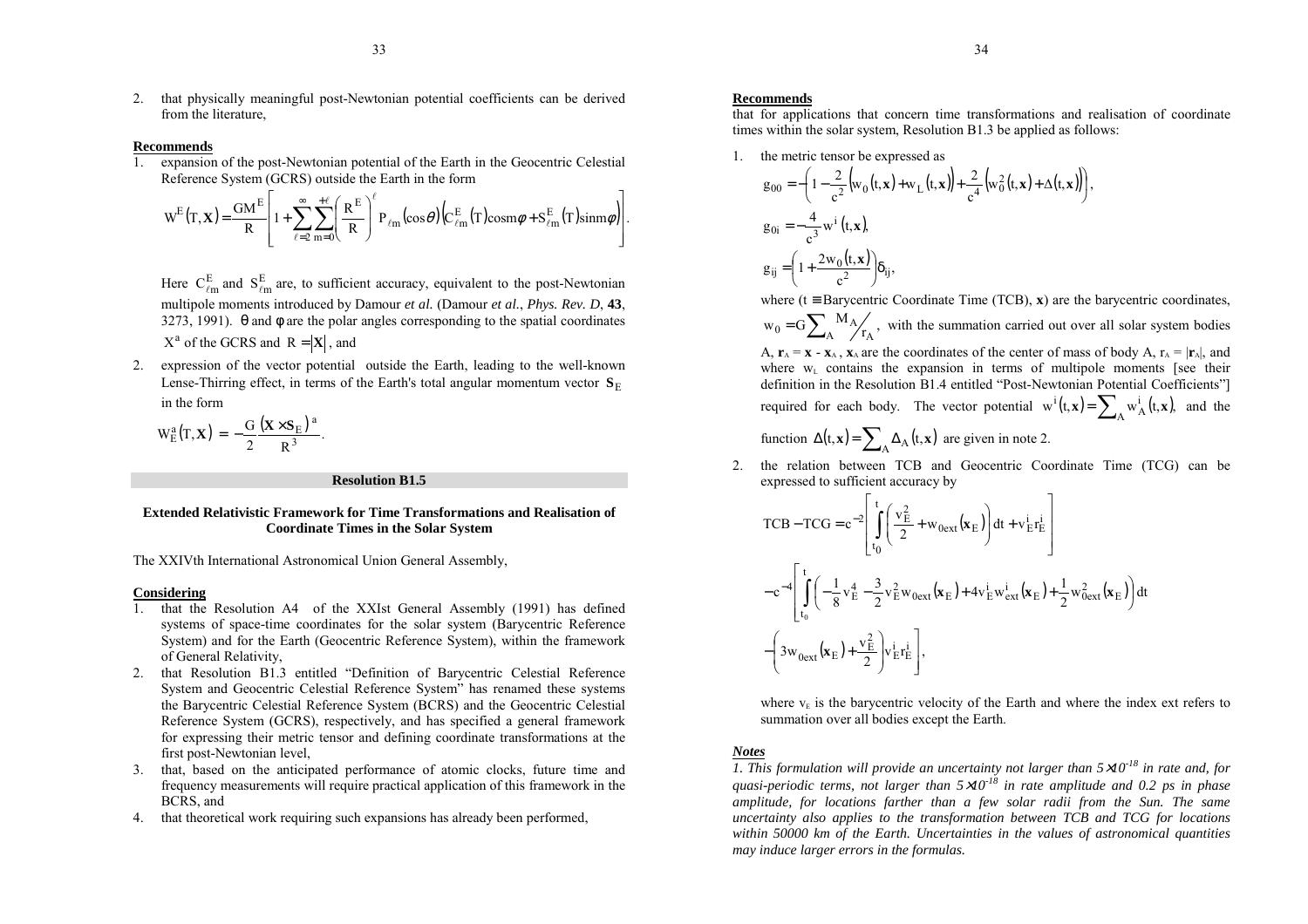*2. Within the above mentioned uncertainties, it is sufficient to express the vector potential*  $w_A^i(t, x)$  *of body* **A** *as* 

$$
w_A^i\left(t,\mathbf{x}\right) = G\left[\frac{-\left(\mathbf{r}_A \times \mathbf{S}_A\right)^i}{2r_A^3} + \frac{M_A v_A^i}{r_A}\right],
$$

*where*  $S_A$  *is the total angular momentum of body* A *and*  $v_A^i$  *are the components of the barycentric coordinate velocity of body* A. As for the function  $\Delta_\mathrm{A}(\mathsf{t},\mathbf{x})$  it is sufficient to *express it as*

$$
\Delta_A(t,\mathbf{x}) = \frac{GM_A}{r_A} \left[ -2v_a^2 + \sum_{B \neq A} \frac{GM_B}{r_{BA}} + \frac{1}{2} \left( \frac{\left( r_A^k v_A^k \right)^2}{r_A^2} + r_A^k a_A^k \right) \right] + \frac{2Gv_A^k \left( r_A \times S_A \right)^k}{r_A^3},
$$

*where*  $\mathbf{r}_{BA} = |\mathbf{x}_B - \mathbf{x}_A|$  and  $\mathbf{a}_A^k$  is the barycentric coordinate acceleration of body A. In *these formulas, the terms in*  $S_A$  *are needed only for Jupiter* ( $S \approx 6.9 \times 10^{38}$   $m^2 s^2 kg$ ) and *Saturn* ( $S \approx 1.4 \times 10^{38}$   $m^2 s^2 kg$ ), in the immediate vicinity of these planets.

*3. Because the present Recommendation provides an extension of the IAU 1991 recommendations valid at the full first post-Newtonian level, the constants L<sub>c</sub> and*  $L<sub>B</sub>$ *that were introduced in the IAU 1991 recommendations should be defined as*  $\langle \text{TCG/TCB} \rangle = 1$  -  $L_c$  and  $\langle \text{TT/TCB} \rangle = 1$  -  $L_B$  ,where TT refers to Terrestrial Time and *<> refers to a sufficiently long average taken at the geocenter. The most recent estimate of LC is (Irwin, A. and Fukushima, T., 1999, Astron. Astroph. 348, 642-652)*

$$
L_C = 1.48082686741 \times 10^{-8} \pm 2 \times 10^{-17},
$$

*From the Resolution B1.9 on "Redefinition of Terrestrial Time TT", one infers*  $L_B$  =  $1.55051976772 \times 10^{-8} \pm 2 \times 10^{-17}$  by using the relation  $1-L_B=(1-L_C)(1-L_G)$ .  $L_G$  is defined in *Resolution B1.9.*

*Because no unambiguous definition may be provided for L*B *and LC , these constants should not be used in formulating time transformations when it would require knowing their value with an uncertainty of order 1* ×*10-16 or less.*

*4. If* TCB-TCG *is computed using planetary ephemerides which are expressed in terms of a time argument (noted*  Teph*) which is close to Barycentric Dynamical Time* (TDB)*, rather than in terms of* TCB*, the first integral in Recommendation 2 above may be computed as*

$$
\int_{t_0}^t \left( \frac{v_E^2}{2} + w_{0ext}(\mathbf{x}_E) \right) dt = \left[ \int_{T_{eph_0}}^{T_{eph}} \left( \frac{v_E^2}{2} + w_{0ext}(\mathbf{x}_E) \right) dt \right] / \left( 1 - L_B \right)
$$

## **Resolution B1.6**

## **IAU 2000 Precession-Nutation Model**

The XXIVth International Astronomical Union General Assembly,

## **Recognising**

- 1. that the International Astronomical Union and the International Union of Geodesy and Geophysics Working Group (IAU-IUGG WG) on 'Non-rigid Earth Nutation Theory' has met its goals by
	- a. establishing new high precision rigid Earth nutation series, such as (1) SMART97 of Bretagnon *et al.*, 1998, *Astron. Astroph.* **329**, 329-338; (2) REN2000 of Souchay *et al.*, 1999, *Astron. Astroph. Suppl. Ser* **135**, 111- 131; (3) RDAN97 of Roosbeek and Dehant 1999, *Celest. Mech.* **70**, 215- 253,
	- b. completing the comparison of new non-rigid Earth transfer functions for an Earth initially in non-hydrostatic equilibrium, incorporating mantle anelasticity and a Free Core Nutation period in agreement with observations,
	- c. noting that numerical integration models are not yet ready to incorporate dissipation in the core, and
	- d. noting the effects of other geophysical and astronomical phenomena that must be modelled, such as ocean and atmospheric tides, that need further development,
- 2. that, as instructed by IAU Recommendation C1 in 1994, the International Earth Rotation Service (IERS) will publish in the IERS Conventions (2000) a precessionnutation model that matches the observations with a weighted rms of 0.2 milliarcsecond (mas),
- 3. that semi-analytical geophysical theories of forced nutation are available which incorporate some or all of the following - anelasticity and electromagnetic couplings at the core-mantle and inner core-outer core boundaries, annual atmospheric tide, geodetic nutation, and ocean tide effects,
- 4. that ocean tide corrections are necessary at all nutation frequencies, and
- 5. that empirical models based on a resonance formula without further corrections do also exist,

#### **Accepts**

the conclusions of the IAU-IUGG WG on Non-rigid Earth Nutation Theory published by Dehant *et al.*, 1999, *Celest. Mech*. **72**(4), 245-310 and the recent comparisons between the various possibilities, and

## **Recommends**

that, beginning on 1 January 2003, the IAU 1976 Precession Model and IAU 1980 Theory of Nutation, be replaced by the precession-nutation model IAU 2000A (MHB2000, based on the transfer functions of Mathews, Herring and Buffett,  $2000$ submitted to the *Journal of Geophysical Research*) for those who need a model at the 0.2 mas level, or its shorter version IAU 2000B for those who need a model only at the 1 mas level, together with their associated precession and obliquity rates, and their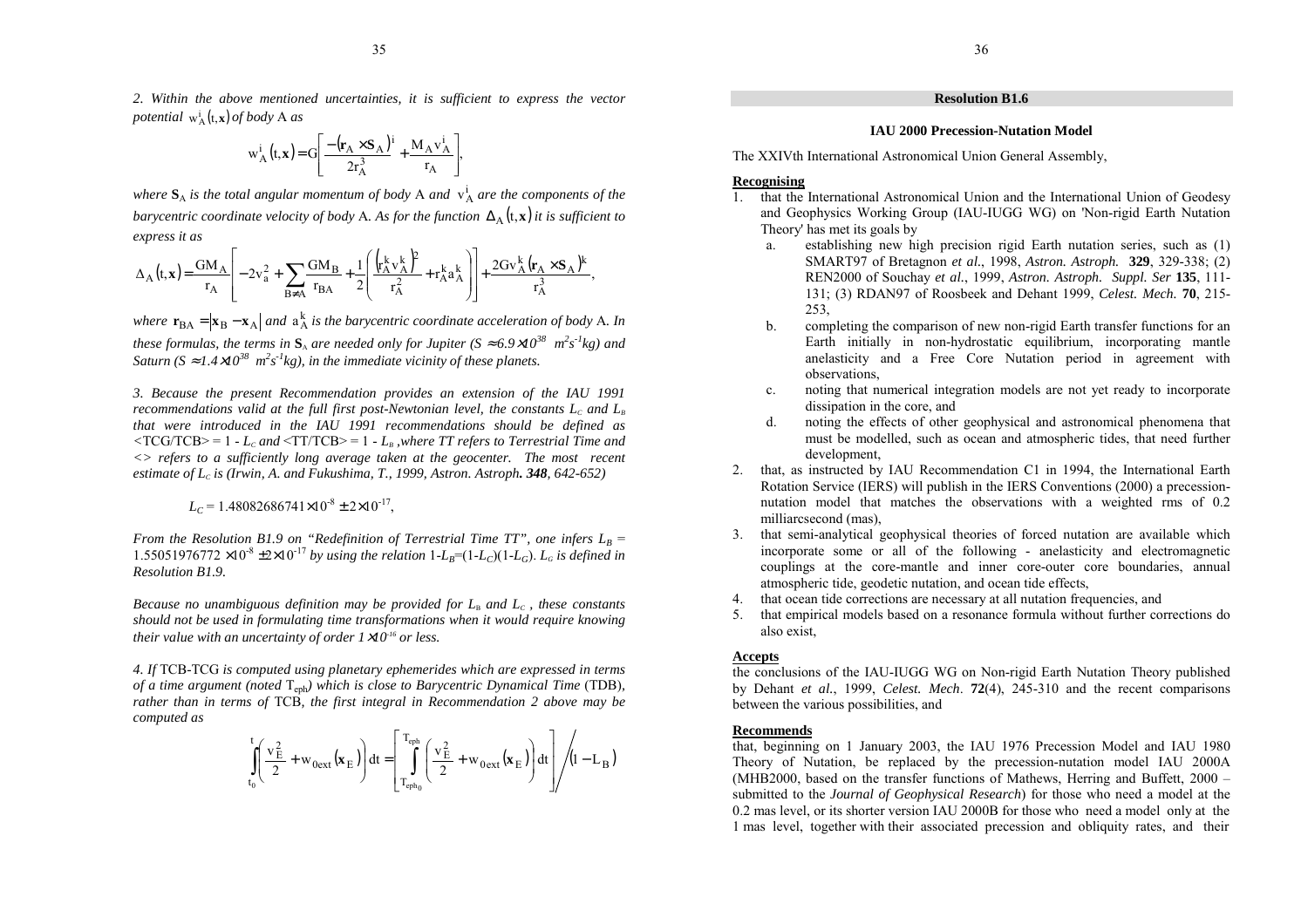associated celestial pole offsets at J2000.0, to be published in the IERS Conventions 2000, and

## **Encourages**

- 1. the continuation of theoretical developments of non-rigid Earth nutation series,
- 2. the continuation of VLBI observations to increase the accuracy of the nutation series and the nutation model, and to monitor the unpredictable free core nutation, and
- 3. the development of new expressions for precession consistent with the IAU 2000A model.

## **Resolution B1.7**

## **Definition of Celestial Intermediate Pole**

The XXIVth International Astronomical Union General Assembly,

## **Noting**

the need for accurate definition of reference systems brought about by unprecedented observational precision, and

## **Recognising**

- 1. the need to specify an axis with respect to which the Earth's angle of rotation is defined, and
- 2. that the Celestial Ephemeris Pole (CEP) does not take account of diurnal and higher frequency variations in the Earth's orientation,

## **Recommends**

- 1. that the Celestial Intermediate Pole (CIP) be the pole, the motion of which is specified in the Geocentric Celestial Reference System (GCRS, see Resolution B1.3) by motion of the Tisserand mean axis of the Earth with periods greater than two days,
- 2. that the direction of the CIP at J2000.0 be offset from the direction of the pole of the GCRS in a manner consistent with the IAU 2000A (see Resolution B1.6) precession-nutation model,
- 3. that the motion of the CIP in the GCRS be realised by the IAU 2000 A model for precession and forced nutation for periods greater than two days plus additional time-dependent corrections provided by the International Earth Rotation Service (IERS) through appropriate astro-geodetic observations,
- 4. that the motion of the CIP in the International Terrestrial Reference System (ITRS) be provided by the IERS through appropriate astro-geodetic observations and models including high-frequency variations,
- 5. that for highest precision, corrections to the models for the motion of the CIP in the ITRS may be estimated using procedures specified by the IERS, and
- 6. that implementation of the CIP be on 1 January 2003.

## *Notes*

*The forced nutations with periods less than two days are included in the model for the motion of the CIP in the ITRS.*

*The Tisserand mean axis of the Earth corresponds to the mean surface geographic axis, quoted B axis, in Seidelmann, 1982, Celest. Mech. 27, 79-106.*

*As a consequence of this resolution, the Celestial Ephemeris Pole is no longer necessary.*

## **Resolution B1.8**

## **Definition and use of Celestial and Terrestrial Ephemeris Origins**

The XXIVth International Astronomical Union General Assembly,

## **Recognising**

- 1. the need for reference system definitions suitable for modern realisations of the conventional reference systems and consistent with observational precision,
- 2.the need for a rigorous definition of sidereal rotation of the Earth, and
- 3. the desirability of describing the rotation of the Earth independently from its orbital motion, and

## **Noting**

that the use of the "non-rotating origin" (Guinot,  $1979$ ) on the moving equator fulfills the above conditions and allows for a definition of UT1 which is insensitive to changes in models for precession and nutation at the microarcsecond level,

## **Recommends**

- 1.the use of the "non-rotating origin" in the Geocentric Celestial Reference System (GCRS) and that this point be designated as the Celestial Ephemeris Origin (CEO) on the equator of the Celestial Intermediate Pole (CIP),
- 2.the use of the "non-rotating origin" in the International Terrestrial Reference System (ITRS) and that this point be designated as the Terrestrial Ephemeris Origin (TEO) on the equator of the CIP,
- 3. that UT1 be linearly proportional to the Earth Rotation Angle defined as the angle measured along the equator of the CIP between the unit vectors directed toward the CEO and the TEO,
- 4. that the transformation between the ITRS and GCRS be specified by the position of the CIP in the GCRS, the position of the CIP in the ITRS, and the Earth Rotation Angle,
- 5. that the International Earth Rotation Service (IERS) take steps to implement this by 1 January 2003, and
- 6. that the IERS will continue to provide users with data and algorithms for the conventional transformations.

## *Note*

*The position of the CEO can be computed from the IAU 2000A model for precession and nutation of the CIP and from the current values of the offset of the CIP from the pole of the ICRF at J2000.0 using the development provided by Capitaine et al. (2000).*

*The position of the TEO is only slightly dependent on polar motion and can be extrapolated as done by Capitaine et al. (2000) using the IERS data.*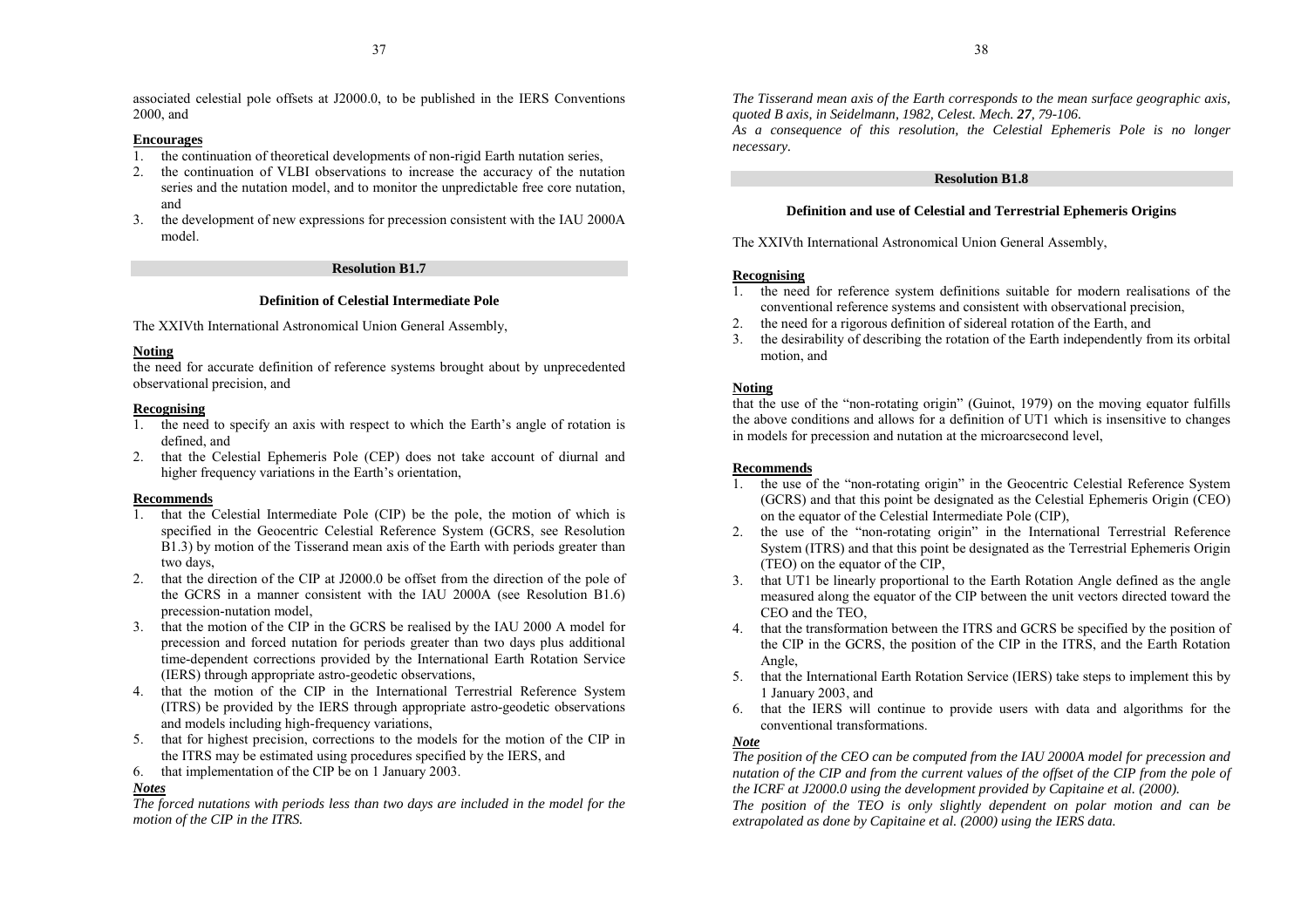*The linear relationship between the Earth's rotation angle* θ *and UT1 should ensure the continuity in phase and rate of UT1 with the value obtained by the conventional relationship between Greenwich Mean Sidereal Time (GMST) and UT1. This is accomplished by the following relationship:*

θ*(UT1)=2*π *(0.7790572732640+1.00273781191135448* <sup>×</sup> *(Julian UT1date-2451545.0))*

## *References*

Guinot, B., 1979, in D.D. McCarthy and J.D. Pilkington (eds.), Time and the Earth's Rotation, D. Reidel Publ., 7-18.

Capitaine, N., Guinot, B. and McCarthy, D.D., 2000, *Astron. Astrophys.,* 335, 398-405.

## **Resolution B1.9**

## **Re-definition of Terrestrial Time TT**

The XXIVth International Astronomical Union General Assembly,

## **Considering**

- 1. that IAU Resolution A4 (1991) has defined Terrestrial Time (TT) in its Recommendation 4, and
- 2. that the intricacy and temporal changes inherent to the definition and realisation of the geoid are a source of uncertainty in the definition and realisation of TT, which may become, in the near future, the dominant source of uncertainty in realising TT from atomic clocks,

## **Recommends**

that TT be a time scale differing from TCG by a constant rate:  $dTT/dTCG = 1-L<sub>G</sub>$ , where  $L<sub>G</sub> = 6.969290134 \times 10<sup>-10</sup>$  is a defining constant,

## *Note*

*LG was defined by the IAU Resolution A4 (1991) in its Recommendation 4 as equal to*  $U_{\rm g}/c^2$  where  $U_{\rm G}$  is the geopotential at the geoid.  $L_{\rm G}$  is now used as a defining constant.

## **Resolution B2**

## **Coordinated Universal Time**

The XXIVth International Astronomical Union General Assembly,

## **Recognising**

- 1. that the definition of Coordinated Universal Time (UTC) relies on the astronomical observation of the UT1 time scale in order to introduce leap seconds,
- 2. that the unpredictability of leap seconds affects modern communication and navigation systems, and
- 3. that astronomical observations provide an accurate estimate of the secular deceleration of the Earth's rate of rotation.

## **Recommends**

- 1. that the IAU establish a working group reporting to Division I at the General Assembly in 2003 to consider the redefinition of UTC,
- 2. that this study discuss whether there is a requirement for leap seconds, the possibility of inserting leap seconds at pre-determined intervals, and the tolerance limits for UT1-UTC, and
- 3. that this study be undertaken in cooperation with the appropriate groups of the International Union of Radio Science (URSI), the International Telecommunications Union (ITU-R), the International Bureau for Weights and Measures (BIPM), the International Earth Rotation Service (IERS), and relevant navigational agencies.

## **Resolution B3**

## **Safeguarding the Information in Photographic Observations**

The XXIVth International Astronomical Union General Assembly,

## **Consequent upon**

its Recommendation C13 (1991) of the XXIst General Assembly to create accessible archives of the large quantities of observational material collected during the 20th Century and currently stored on photographic plates,

## **Recognising**

that unless action is taken, this unique historical record of astronomical phenomena will be lost to future generations of astronomers,

## **Considering**

the important efforts made by the Working Groups on (i) Sky Surveys, (ii) Carte du Ciel plates and (iii) Spectroscopic Data Archives, as well as by the Centre for European Plates recently launched at the Royal Observatory of Belgium, in locating and cataloguing plates, in defining the tools needed to safeguard them, and in negotiating the means to preserve their recorded information in digital form in the public domain, and

## **Realising**

that the cataloguing, storage and safeguarding of the photographic plates is an important aspect for the implementation of the possible future digitisation processes needed for selective media transfer of high quality data,

## **Recommends**

the transfer of the historic observations onto modern media by digital techniques, which will provide worldwide access to the data so as to benefit astronomical research in a way that is well matched to the tools of the researcher in the future.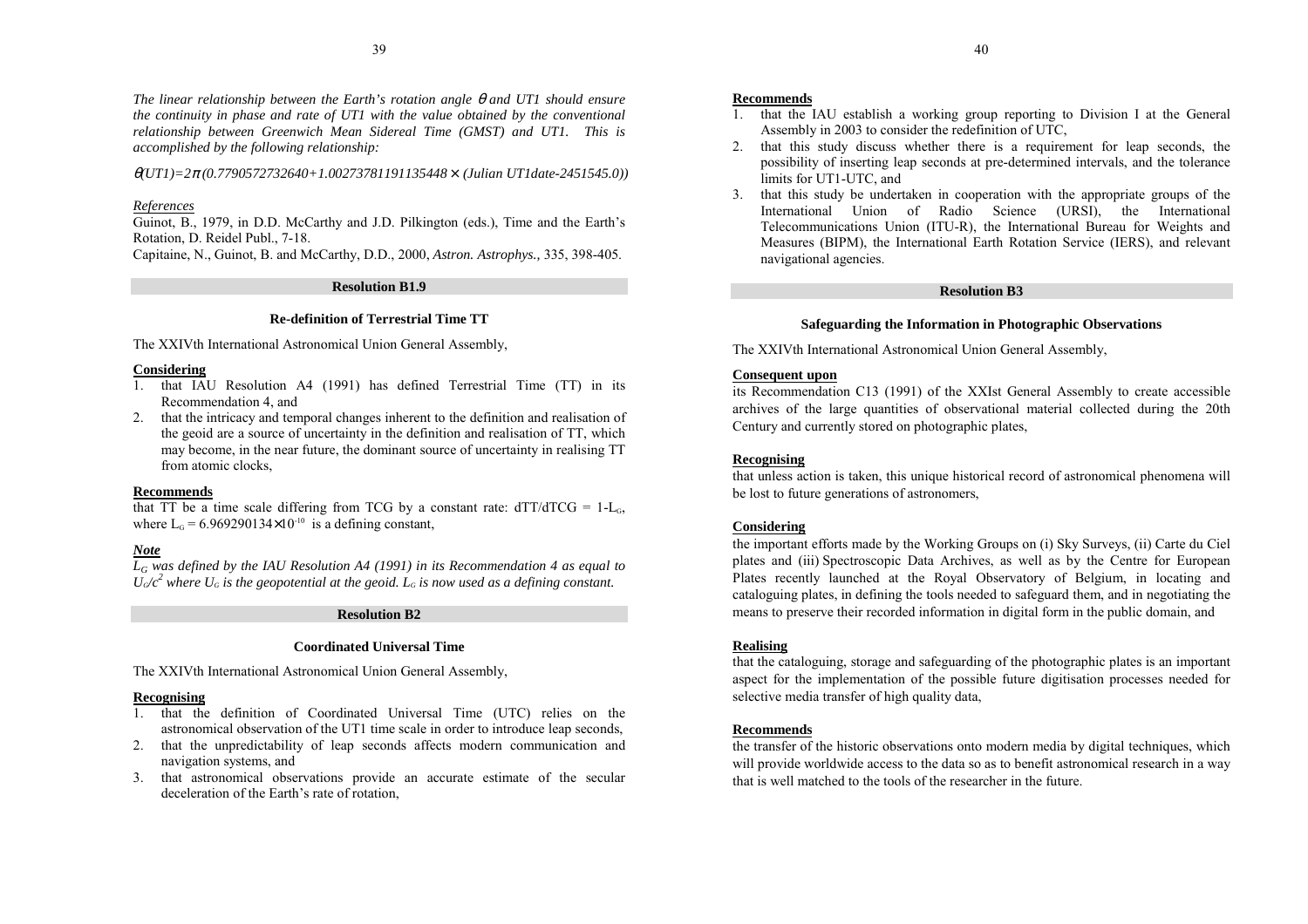## <span id="page-21-0"></span>**7.3. Explanations Concerning GA Resolution B3**

#### **A Comment on General Assembly Resolution B3**

General Assembly (GA) resolution B3 was forwarded to the GA by the Resolutions Committee and printed in the "Northern Lights" for August 15. At the second session of the GA, the Executive Committee unanimously recommended against its adoption; yet, it was approved by a small majority of the GA. As the persons most directly responsible for the organization of the GA, we have been asked by a number of colleagues to clarify this somewhat unusual event.

First, the rules for processing IAU Resolutions seem still unclear to many. Briefly, proposed resolutions are submitted ahead of the GA to the Resolutions Committee (RC) which examines them for suitability, wording, and consistency with previous IAU resolutions. The RC "may refer a resolution back to the proposers for reconsideration or withdrawal, but can neither withdraw or modify the substance of a Resolution on its own initiative." The RC must, however, notify the EC of any perceived problems with substance, on which the EC subsequently advises the GA.

Resolution B3 was processed strictly according to this procedure: The RC informed the EC of its contents already on Monday, August 7, when the EC expressed its unanimous opposition to its substance. It was subsequently discussed between the RC and the proposer and modified, but not withdrawn, and the RC accordingly forwarded it to the GA with the other proposed Resolutions. The EC discussed the modified proposal on August 15 but maintained its opposition and informed the GA accordingly. On both occasions, all Division Presidents present agreed with the rest of the EC.

After discussion, the GA voted according to the rules for scientific matters, i.e. each individual member having one vote; 130 were in favour and 110 against its approval. While both numbers were uncertain by 1-2 votes, and in the absence of any rules on quorum, abstentions, etc., the only scientifically reasonable conclusion was that Resolution B3 had been adopted by the GA.

There is no discussion that valuable photographic records should be preserved and an easily accessible inventory compiled: GA Resolution C13 from 1991 says exactly so and still stands; indeed, Resolution B3 quotes it. The EC objects to an IAU recommendation to 'transfer' them to digital form for three reasons, two of which are scientific: (i) not all information is preserved in the digitisation, so a digital copy is not a substitute for the original; and (ii) no digital medium is yet known to be a safer longterm depository of the information than the photographic plates themselves. The third, and main, objection, is on matters of principle: 'Importance' or 'priority' are not absolute but relative quantities, and recommending one specific project is necessarily at the expense of something else, which has not been discussed.

While it was correctly pointed out at the GA that the IAU has made many such gratuitous recommendations in the past, the outgoing EC felt strongly and unanimously that this tradition should not be carried into the 21st century. Given that less than 3% of the membership took part in the vote, it would appear that our scientific decision making processes need another overhaul.

| Johannes Andersen                | Robert P. Kraft          |
|----------------------------------|--------------------------|
| IAU General Secretary, 1997-2000 | IAU President, 1997-2000 |

## **The Enactment of General Assembly Resolution B3**

In view of the disquiet unanimously felt by the Executive Committee and those who voted against the acceptance of Resolution B3, "Safeguarding the information in photographic observations", at the 24th GA, I would like to thank Hans Rickman for this opportunity to enlarge upon the purpose of the Resolution B3.

The wording of B3 is intentionally general, and its precise enactment will need to be evolved and guided by a new Working Group in consultation with holders of plate archives. The purpose of B3 is not to dictate where, or by whom, digitization is to be carried out; those are details to be decided according to the type and quality of individual plate collections if and when a suitable scanning facility is set up somewhere. Nor is it to urge the wholesale digitization of all photographic observations; selection is an important element in this particular exercise, and priorities according to quality, object and re-useability of information content are vital; they are in any case essential if the overall objective is to be achieved at the desired level of finesse within a (suggested) time-scale of 5<sup>−</sup>10 years.

There is also no intended implication that digitization be an acceptable alternative to preservation of the originals. More than a few observatories regard (and seem likely to continue to regard) their plate archives as an integral part of their own heritage, and may only lend plates for digitizing on the condition that they are returned. Other observatories which have neither the wish nor the means to store their plates in suitable conditions indefinitely may prefer to be relieved of that duty, and since B3 specifically expresses the community wish that plates be preserved, it will then be incumbent upon the WG to help those observatories negotiate an alternative long-term solution (such as a repository in a local or national museum).

There is, however, a need to stress the timeliness of this activity because (a) the plates themselves are deteriorating with time, and (b) the necessary equipment and expertise are becoming lost and are not being replaced.

The new Working Group for the Preservation and Digitization of Photographic Plates (PDPP) is planned to be established under the auspices of Commission 5 at the 25th IAU GA in Sydney 2003. Until then it will exist as a Task Group of the same Commission, working in close contact with the WG on Astronomical Data. It will act as a general watchdog and agent in matters relating to the Resolution, while in areas of preservation and digitization it will advise, co-ordinate, and cross-fertilize ideas. It will include a core membership of those with working experience of preserving and (or) digitizing photographic observations, and it will keep contacts with astronomers from each country tha has holdings of photographic plates of research quality.

Interested individuals are invited to contact the undersigned

Elizabeth GriffinChair, WG for Spectroscopic Data Archives  $(remg/aastro.ox.ac.uk)$ .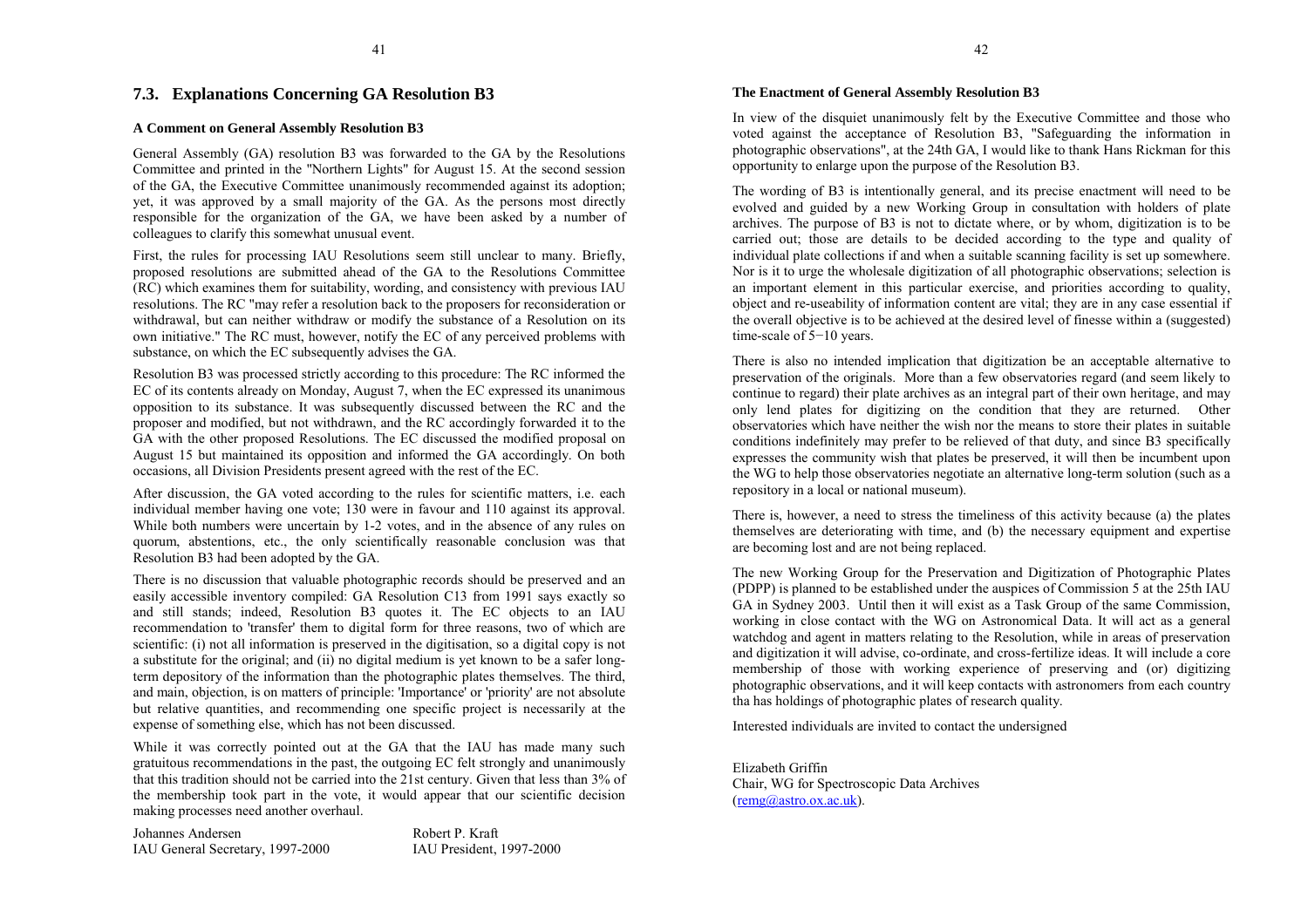## <span id="page-22-0"></span>**7.4. Accounts for the Period 1997-1999 (CHF)**

## **AS APPROVED BY NATIONAL REPRESENTATIVES (August 16, 2000)**

| <b>INCOME</b>                                                           | 1997   | 1998                    | 1999            | 2000<br><b>Budget*</b> |
|-------------------------------------------------------------------------|--------|-------------------------|-----------------|------------------------|
| Unit of contribution                                                    | 2820   | 2880                    | 2950            | 3040                   |
| Number of units of contribution                                         | 2.54   | 2.54                    | 254             | 254                    |
| <b>Adhering Organizations</b>                                           | 780730 | 659475                  | 875528          | 772160                 |
| <b>Special Contributions</b>                                            | 131187 |                         | 556             |                        |
| <b>ICSU/UNESCO</b>                                                      | 28400  | 21150                   | 17490           | <i><b>40000</b></i>    |
| <b>Publications: Royalties</b>                                          | 6110   | 85546                   | 66173           | 30000                  |
| <b>Bank Interests</b>                                                   | 37351  | 15283                   | 10623           | 15000                  |
| <b>Other Income</b>                                                     | 1038   | 20321                   | 2539            |                        |
| <b>TOTAL INCOME</b>                                                     | 984816 | 801775                  | 972909          | 857160                 |
| <b>EXPENDITURE</b>                                                      | 1997   | 1998                    | 1999            | <b>2000</b><br>Budget* |
| <b>Scientific Activities</b>                                            |        |                         |                 |                        |
| <b>General Assembly</b>                                                 |        |                         |                 |                        |
| Grants<br><b>Commission Presidents</b>                                  | 508978 |                         |                 | 180000<br>40000        |
| Operation                                                               | 31474  | 1294                    | 6360            | 45000                  |
| <b>Sub-total General Assembly</b>                                       | 540452 | 1294                    | 6360            | 265000                 |
| <b>Meetings</b>                                                         |        |                         |                 |                        |
| Symposia/Colloquia<br>Co-sponsored Meetings<br><b>Regional Meetings</b> | 43456  | 218339<br>5000<br>25000 | 278012<br>10000 | 264000                 |
| <b>Sub-total Meetings</b>                                               | 43456  | 248339                  | 288012          | 264000                 |
| <b>Commissions &amp; Working Groups</b>                                 |        |                         |                 |                        |
| Telegram Bureau (06)<br>Minor Planet Center (20)                        | 4000   | 6000                    | 4000<br>6000    | <i>4000</i>            |
| Meteor Data Center (22)                                                 |        | 1100                    | 2200            | <i>1100</i>            |
| <b>EC WGs</b>                                                           | 2506   | 7072                    | 1631            | 18000                  |
| Commission WGs                                                          | 4432   | 683                     | 3176            | 15000                  |
| <b>Sub-total Commissions &amp; Working Groups</b>                       | 10938  | 14855                   | 17007           | 38100                  |
| <b>Total Scientific Activities</b>                                      | 594845 | 264488                  | 311379          | 567100                 |

| <b>EXPENDITURE</b>                              | 1997         | 1998   | 1999   | 2000<br>Budget* |
|-------------------------------------------------|--------------|--------|--------|-----------------|
| <b>Educational Activities</b>                   |              |        |        |                 |
| ISYA(46)                                        | 32085        |        | 31314  |                 |
| VLP/TAD(46)                                     | 29591        | 23929  | 39060  | 30000           |
| Astronomy Teaching (46)                         |              |        |        | 5000            |
| Exchange of Astronomers (38)                    | 27729        | 12825  | 28124  | 25000           |
| UN/ESA Workshop                                 |              |        | 2293   |                 |
| <b>Total Educational Activities</b>             | 89405        | 36754  | 100791 | 60000           |
| <b>Delegates to other Unions</b>                | 15083        | 8272   | 16159  | 10000           |
| <b>Dues to other Unions/Organizations</b>       |              |        |        |                 |
| <b>ICSU</b>                                     | 14542        | 14409  | 16500  | 17000           |
| <b>IERS/FAGS</b>                                | 7500         | 7500   | 7500   | 7500            |
| <b>IUCAF</b>                                    | 7500         | 7500   | 7500   | 7500            |
| <b>Total Dues to other Unions/Organizations</b> | 29542        | 29409  | 31500  | 32000           |
| <b>Executive Committee</b>                      |              |        |        |                 |
| <b>Executive Committee meetings</b>             | 82031        | 40239  | 50476  | 65000           |
| Officers meetings                               | 9662         | 8729   | 2498   | 5200            |
| General Secretary expenditure                   | 22329        | 34305  | 27919  | 27500           |
| President expenditure                           | 2363         | 3588   | 4245   | 3500            |
| Asst General Secretary expenditure<br>Archives  | 333<br>14473 |        | 7519   | 3000            |
|                                                 |              | 11230  |        |                 |
| <b>Total Executive Committee</b>                | 131191       | 98091  | 92657  | 104200          |
| <b>Publications</b>                             | 30084        | 59523  | 76181  | 53000           |
| <b>Administration/Secretariat</b>               |              |        |        |                 |
| Salaries & Charges                              | 169886       | 185133 | 184496 | <i>164000</i>   |
| Training courses                                |              |        | 2946   | 4500            |
| General office expenses                         | 62087        | 59135  | 50579  | 72000           |
| Audit fee                                       | 2035         | 2378   | 2503   | 2000            |
| Bank                                            | 13912        | 10276  | 3989   | 8500            |
| <b>Total Administration/Secretariat</b>         | 247920       | 256922 | 244513 | 251000          |
| <b>TOTAL EXPENDITURE</b>                        | 1138070      | 753459 |        | 873180 1077300  |
| <b>Excess of Income over Expenditure</b>        | -153255      | 48316  |        | 99729 -220140   |
| General Fund, end of year                       | 836394       | 884710 | 984439 |                 |

(\*) 2000 budget as approved at the XXIIIrd General Assembly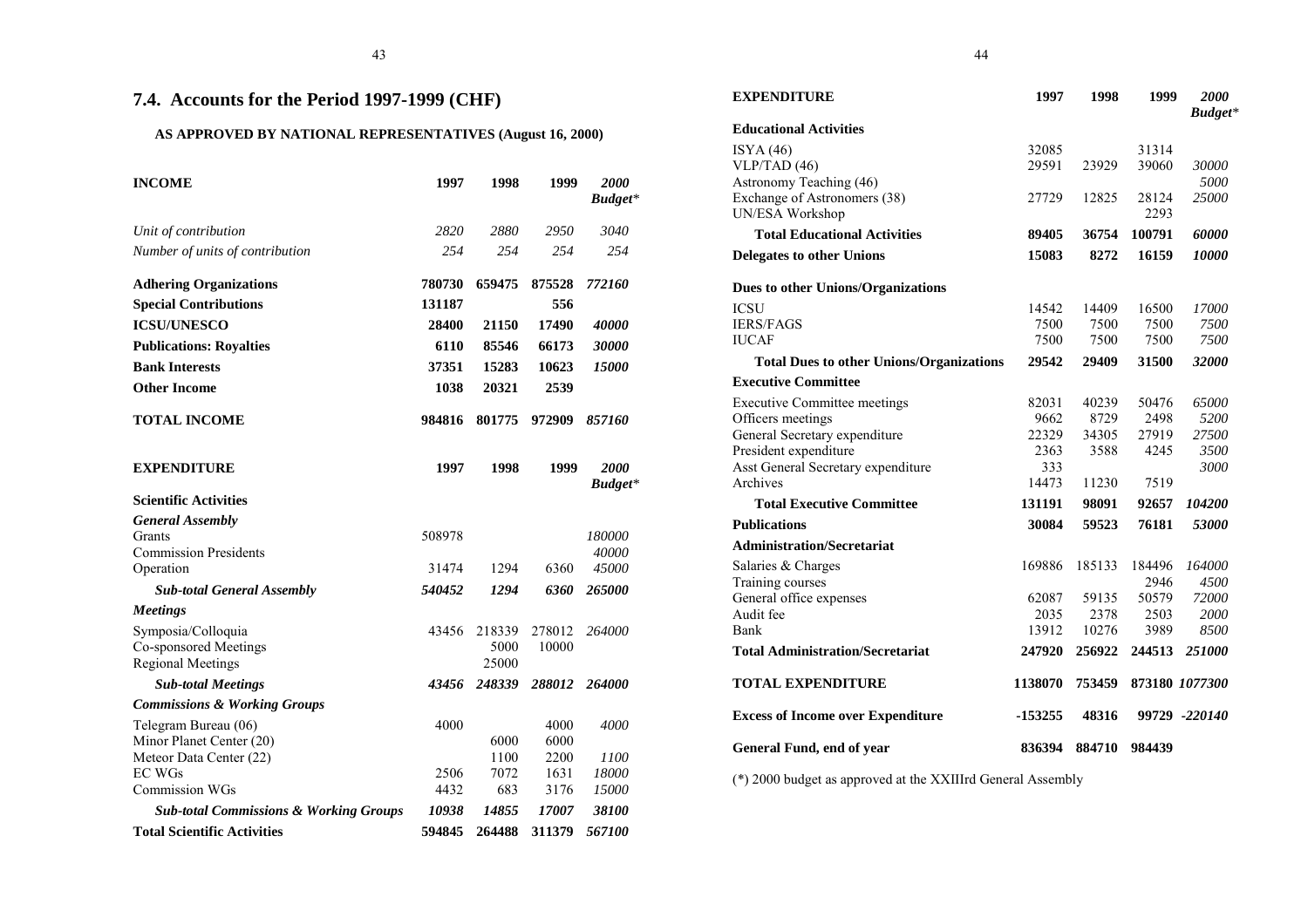## <span id="page-23-0"></span>**7.5. Budget 2001-2003 (CHF)**

## **AS APPROVED BY NATIONAL REPRESENTATIVES (August 16, 2000)**

| <b>INCOME</b>                                     | 2000*               | 2001   | 2002   | 2003           |
|---------------------------------------------------|---------------------|--------|--------|----------------|
| Adjustment for inflation                          |                     | 2%     | 2.4%   | 2.7%           |
| Unit of contribution                              | 3040                | 3100   | 3175   | 3260           |
| Number of units of contribution                   | 2.54                | 260    | 260    | 260            |
| <b>Adhering Organizations</b>                     | 772160              | 806000 | 825500 | 847600         |
| <b>ICSU/UNESCO</b>                                | <i><b>40000</b></i> | 15000  | 15000  | 15000          |
| <b>Publications: royalties</b>                    | 30000               | 25000  | 25000  | 25000          |
| <b>Bank Interest</b>                              | 15000               | 25000  | 25000  | 25000          |
| <b>TOTAL INCOME</b>                               | 857160              | 871000 | 890500 | 912600         |
| <b>EXPENDITURE</b>                                | 2000*               | 2001   | 2002   | 2003           |
| <b>Scientific Activities</b>                      |                     |        |        |                |
| <b>General Assemblies</b>                         |                     |        |        |                |
| Grants                                            | 180000              |        |        | 180000         |
| <b>Commission Presidents</b><br>Operation         | 40000<br>45000      | 5000   | 5000   | 40000<br>45000 |
| <b>Sub-total General Assemblies</b>               | 265000              | 5000   | 5000   | 265000         |
| <b>Meetings</b>                                   |                     |        |        |                |
| Symposia/Colloquia                                | 264000              | 240000 | 240000 | 240000         |
| <b>Regional Meetings</b>                          |                     | 25000  | 25000  |                |
| <b>Sub-total Meetings</b>                         | 264000              | 265000 | 265000 | 240000         |
| <b>Commissions &amp; Working Groups</b>           |                     |        |        |                |
| Telegram Bureau (06)                              | 4000                | 4000   | 4000   | 4000           |
| Meteor Planet Center (20)                         |                     | 6000   | 6000   | 6000           |
| Meteor Data Center (22)                           | 1100                | 1100   | 1100   | 1100           |
| <b>EC WGs</b>                                     | 18000               | 5000   | 5000   | 5000           |
| <b>Commission WGs</b>                             | 20000               | 5000   | 5000   | 5000           |
| <b>Sub-total Commissions &amp; Working Groups</b> | 43100               | 21100  | 21100  | 21100          |
| <b>Total Scientific Activities</b>                | 572100              | 291100 | 291100 | 526100         |

| <b>EXPENDITURE</b>                            |               | 2000*                | 2001   | 2002   | 2003           |
|-----------------------------------------------|---------------|----------------------|--------|--------|----------------|
| <b>Educational Activities</b>                 |               |                      |        |        |                |
| ISYA (46)                                     |               |                      | 30000  | 30000  |                |
| <b>TAD</b> (46)                               |               | 30000                | 40000  | 40000  | 40000          |
| Exchange of Astronomers (38)                  |               | 25000                | 20000  | 20000  | 20000          |
| Other activites                               |               |                      | 10000  | 10000  | 10000          |
| <b>Total Educational Activities</b>           |               | 55000                | 100000 | 100000 | 70000          |
| <b>Delegates to other Unions</b>              |               | <i>10000</i>         | 10000  | 10000  | 10000          |
| <b>Dues to other Unions/Organizations</b>     |               |                      |        |        |                |
| <b>ICSU</b>                                   |               | 17000                | 17000  | 17000  | 17000          |
| <b>IERS/FAGS</b>                              |               | 7500                 | 7500   | 7500   | 7500           |
| <b>IUCAF</b>                                  |               | 7500                 | 7500   | 7500   | 7500           |
| <b>Total Dues to Unions/Organizations</b>     |               | 32000                | 32000  | 32000  | 32000          |
| <b>Executive Committee</b>                    |               |                      |        |        |                |
| <b>Executive Committee meetings</b>           |               | 65000                | 36000  | 37000  | 75000          |
| Officers meetings                             |               | 5200                 | 6000   | 6000   | 6000           |
| General Secretary expenditure                 |               | 27500                | 30000  | 30000  | 30000          |
| President expenses                            |               | 3500                 | 1000   | 1000   | 1000           |
| Assist General Secretary expenses             |               | 3000                 | 2000   | 2000   | 2000           |
| <b>Total Executive Committee</b>              |               | 104200               | 75000  | 76000  | 114000         |
| <b>Publications</b>                           |               |                      |        |        |                |
| <b>Information Bulletin</b>                   |               | <i>34000</i>         | 30000  | 42000  | 30000          |
| Free Distribution                             |               | 19000                | 10000  | 10000  | 10000          |
| <b>Total Publications</b>                     |               | <i><b>53000</b></i>  | 40000  | 52000  | 40000          |
| <b>Administration/Secretariat</b>             |               |                      |        |        |                |
| Salaries & Charges                            |               | 164000               | 175000 | 175000 | 175000         |
| Training courses                              |               | 4500                 | 5000   | 5000   | 5000           |
| General office expenses:                      | $\mathcal{E}$ |                      |        |        |                |
| Mail, Telephone, Office supplies,             | $\mathcal{E}$ | 72000                | 70000  | 72000  | 72000          |
| Rental (INSU/IAP), Furniture, Computers       | $\lambda$     |                      |        |        |                |
| Audit fee                                     |               | <i>2000</i>          | 2500   | 2500   | 2500           |
| <b>Bank</b> charges                           |               | 8500                 | 4000   | 4000   | 4000           |
| <b>Total Administration/Secretariat</b>       |               | <i><b>251000</b></i> | 256500 | 258500 | 258500         |
| TOTAL EXPENDITURE                             |               | 1077300              | 804600 |        | 819600 1050600 |
|                                               |               |                      |        |        |                |
| <b>Excess/Loss of Income over Expenditure</b> |               | -220140              | 66400  |        | 70900 -138000  |

(\*) 2000 budget as approved at the XXIIIrd General Assembly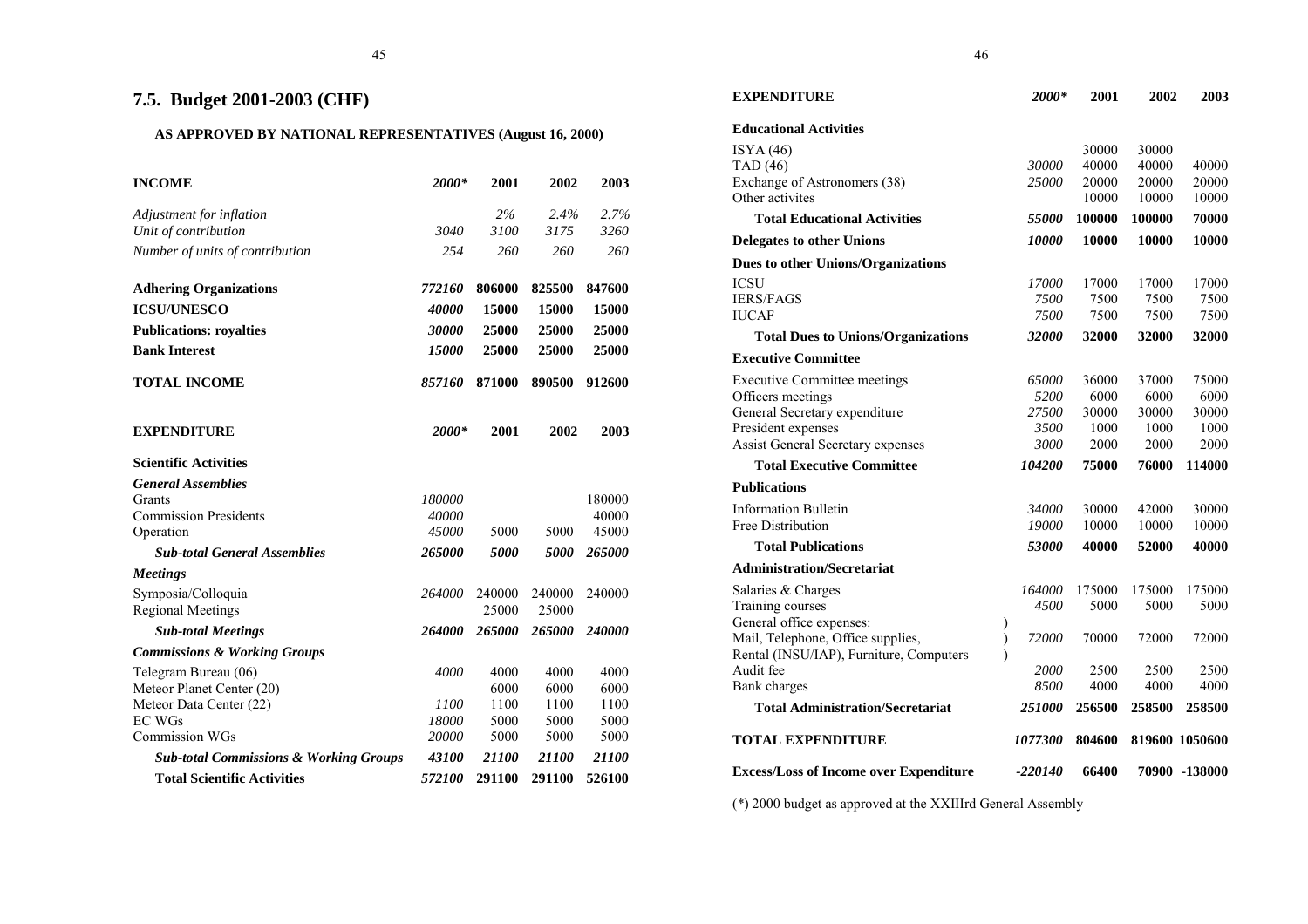## **8. XXVth AND XXVIth GENERAL ASSEMBLIES**

## <span id="page-24-0"></span>**8.1. Report on the Planning of the IAU XXVth General Assembly**

The National Organising Committee (NOC) for IAU 2003 has had a busy 6 months both preparing the exhibit to promote IAU 2003 at the Manchester IAU 2000 Congress, and in a process to learn from the experiences of Manchester in 2000.

The display mounted in Manchester was the first of its kind to promote a forthcoming congress at the immediately preceding one. Through the two weeks in Manchester, we provided not only a pictorial display of the Sydney facilities and Australian tourism to encourage IAU members to come to Sydney in 2003, but also encouraged attendees to fill in pre-registration forms to help us plan the Australian congress.

Some 475 people filled in the forms and since Manchester's congress a further  $\sim$ 200 have filled in the form via our IAU web site [\(http://www.iau-ga2003.org/\),](http://www.iau-ga2003.org/) indicating a significant degree of interest in attending. If you intend coming to Sydney or are wondering about what Australia offers in the way of tourist options before and after the Sydney Congress (to be held between 13-26 July 2003) we urge you to fill in a preregistration form at the IAU 2003 web site.

It is clear from the pre-registration forms that all of the proposed adventure tours to be organised both before and after the Sydney GA have enough potential participants that we will now be undertaking detailed planning to organize all of the tours for IAU members and their families or friends. As a reminder, we propose to run tours to: i) The Great Barrier Reef; ii) a painters and photographers tour to the Desert areas of Central Australia; iii) to the McDonald Ranges, Uluru and the Olgas; iv) to Kakadu and the Kimberleys in north-west Australia; and v) to the rain forests and mountains of Tasmania. For those that have not seen the wonders of Australia this is a life-timeopportunity to experience Australia and participate in what we hope to be the best ever IAU Congress.

The NOC is just now in the process of establishing a number of sub-committees to handle the complex logistics of running the large Congress in Sydney. The Australian astronomy community is also devoting considerable effort to promoting an exciting scientific program of 6 Symposia and all the associated Joint Discussions, Commission meetings and business meetings and encouraging the Divisions and Commissions to plan early. By the end of November the sub-committees will all have been formed and each will be starting the detailed planning that will go into IAU 2003 over the next two or so years.

### 13 November, 2000

Raymond Haynes, Harry Hyland for the National Organising Committee, IAU 2003 Sydney, Australia

Professor A. R. (Harry) Hyland, Deputy Vice-Chancellor, James Cook University, Townsville Queensland 4811, Australia Tel: 61 7 4781 5451 Fax: 61 7 4781 5452 Email: <u>[Harry.Hyland@jcu.edu.au](mailto:Harry.Hyland@jcu.edu.au)</u>

## **8.2. IAU XXVIth General Assembly**

After almost forty years, the 26th IAU General Assembly in 2006 will come back again to Prague, the city that was proud to organize the 13th IAU General Assembly in 1967. The world has changed a lot since that time and so has Prague, especially after the `velvet revolution' in 1989. In addition to historical monuments dating back one millennium and a rich scientific past (Charles University was founded by the Roman Emperor and King of Bohemia Charles IV in 1348; astronomical celebrities such as Tycho Brahe, Johannes Kepler, Christian Doppler and Albert Einstein lived and worked in Prague), a modern Congress Center and many new hotels, restaurants, metro, etc. are now in place for hosting international congresses. Czech astronomers are very happy that the invitation by the Astronomical Institute, Academy of Sciences of the Czech Republic, and the Czech National Committee for Astronomy has been accepted by the IAU, and they are looking forward to warmly welcome all participants of the 26th IAU General Assembly in 2006.

September 30, 2000 Jan Vondrák, Jan Palouš

## **9. SPECIAL ANNOUNCEMENTS**

## **9.1. The Cosmology Prize of the Peter Gruber Foundation**

The IAU Executive Committee decided at its  $73<sup>rd</sup>$  meeting to enter into a collaboration with the Peter Gruber Foundation (PGF) concerning its Cosmology Prize. This prize is awarded annually to scientists of any nationality working in the fields of astronomy, physics, mathematics and philosophy of science for scientific advances in our understanding of the Universe and how we perceive it. The Prize recipients are selected by an International Advisory Board of seven members nominated by the IAU and other scientific unions. The Prize consists of a medal and a cash sum of 150,000 USD. The Prizes for the year 2000 were recently awarded to Allan Sandage and James Peebles.

Nominations for the 2001 Cosmology Prize may be submitted by individuals, organizations and institutions (comprising individual IAU members and astronomical institutions) and are hereby invited. For this purpose a nomination form, available at [http://www.iau.org/cosprize.html o](http://www.iau.org/cosprize.html)r by fax from the IAU Secretariat, should be used. It should reach the Secretariat no later than April 30, 2001. Nominators should also include a concise letter of motivation and brief description of the nominee's achievements in addition to the required data in the form.

## **9.2. The Peter Gruber Foundation Fellowships**

Thanks to funding from the PGF, the IAU is pleased to announce the availability of two fellowships to be awarded during the year 2001, and again at three-year intervals beginning in 2003. Each fellowship amounts to USD 37,500 and will be given as a stipend covering travel, subsistence and research expenses during a postdoctoral appointment for a period which is typically of one year duration but may be extended to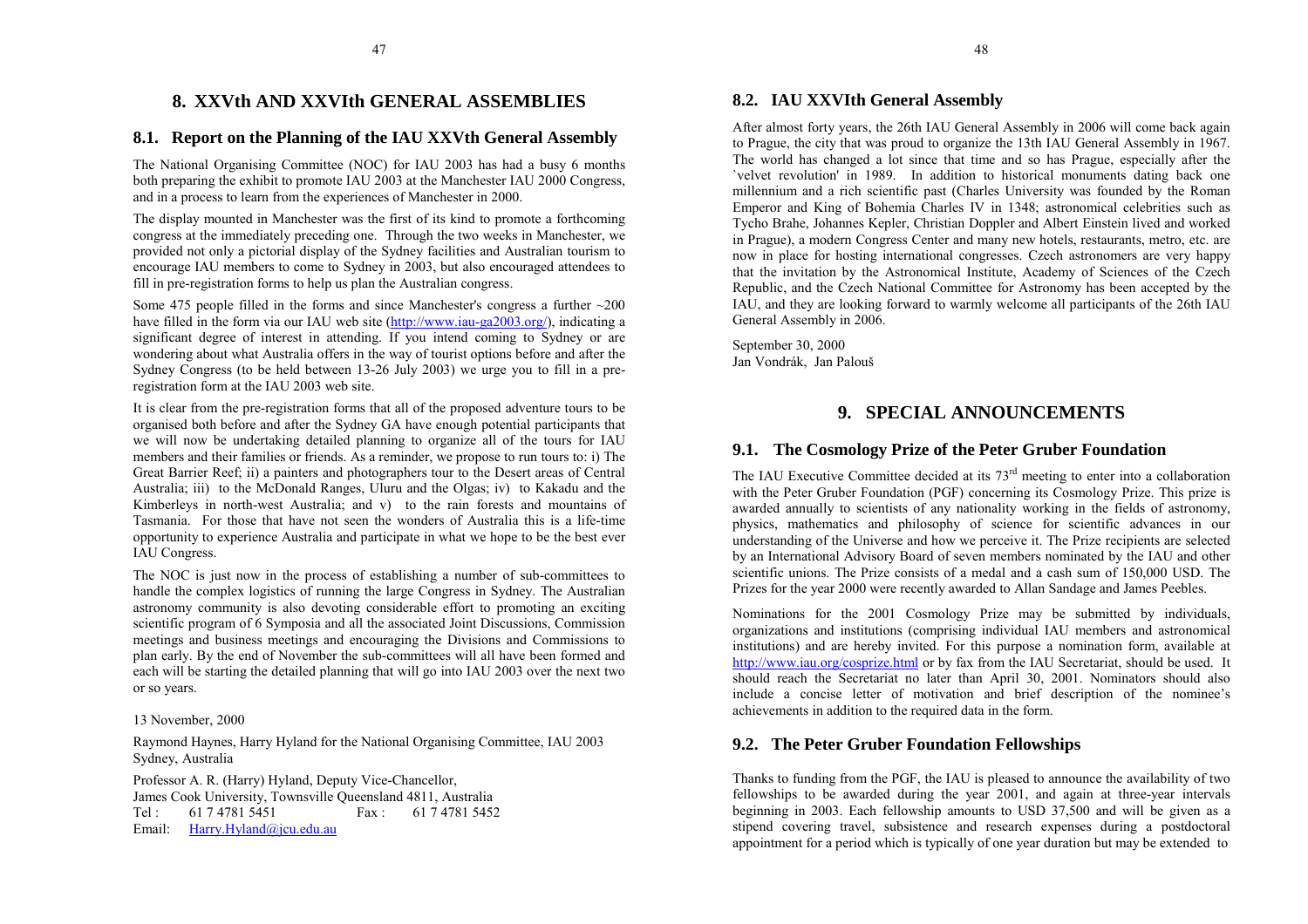<span id="page-25-0"></span>two years. The Awards will be given to extremely promising, young astrophysicists working in any field of astrophysics - either theoretical, observational or experimental. There are no limitations on the nationality, but preference will be given to applicants from countries in difficult economic conditions.

The host institution of the postdoctoral appointment shall be a center of excellence in the applicant's field of research, located in a country different from that of the applicant's current country of residence. The host institution must agree to administer the stipend and to offer the basic facilities such that the PGF stipend is not used as a replacement for those. The stipend is primarily intended to cover living and research expenses, but upon agreement between the host institution and the IAU, part of it can also be used for salary.

Applications for PGF Fellowships to be awarded in 2001 are hereby invited. They must contain (a) a research plan for the period during which the stipend will be used, and a draft budget for the use of the money; (b) a CV with a list of publications; (c) letters of support from 2–4 people who know the applicant's work; and (d) a letter of acceptance from the host institution. These should be submitted to the IAU Secretariat with a strictdeadline for receipt on 30 April, 2001. Applicants will be notified about the outcome before 31 May, 2001, and the first PGF fellows and host institutions will be announced in the next issue of the IAU Information Bulletin, to appear in June-July, 2001.

## **9.3. News from "Astronomy and Astrophysics"**

The Board of Directors of "Astronomy and Astrophysics" has the pleasure of informing you of two important decisions. First, from 1st January 2001, the "Supplement Series" will be merged with the Main Journal and secondly, the new merged journal will be published by EDP Sciences who has been publishing the Supplement Series since 1980.

The new merged Journal will appear four times per month. Library subscriptions for the new Journal per 100 pages will be significantly lower than for the old Main Journal and Supplement Series. A library which subscribed in the year 2000 to both Journals will pay less in 2001. A library which in 2000 took only the Main Journal will pay a little more for the merged Journal. The merged Journal will publish 400 pages weekly.

In addition to the existing web sites, there are now three new web sites available for the Journal. The Board of Directors of "Astronomy and Astrophysics" now has its own domain and web sit[e](http://www.aanda.org.) <http://www.aanda.org.> On this web site you can find details of the Board of Directors and their work. The Editorial Offices have web sites which give instructions to authors about submitting their papers. They are: <http://www.obspm.fr/aanda>and [http://www.strw.leidenuniv.nl/~aanda.](http://www.strw.leidenuniv.nl/~aanda)

In order to ensure a smooth transition of the subscriptions, we recommend that institutes inform EDP Sciences of their subscriptions by sending an email to [subscribers@edpsciences.org. I](mailto:subscribers@edpsciences.org)f your subscription to "Astronomy and Astrophysics" is on a standing order basis, this information is needed now so that your renewal subscription is in effect right from the beginning. Online access to the Journal will continue through the IP number to institutes that have paid an institutional subscription.

Finally, we would like to take this opportunity to thank you for your fidelity to "Astronomy and Astrophysics" and to assure you of our continuing endeavour to produce a journal of the highest scientific quality, constituting an invaluable contribution to the international community of astronomers and astrophysicists.

Aa. Sandqvist (Chairman), A.G. Hearn (Vice-Chairman) for the Board of Directors

## **10. EDUCATIONAL ACTIVITIES**

## **The Revised IAU Commission 46**

The new IAU Commission 46 Astronomy Education and Development has already been discussed in previous IBs and was approved at the 24th General Assembly last August. The commission is now composed of 9 Program Groups : Advance Development (AD), Teaching for Astronomy Development (TAD), Collaborative Programs (CP), International Schools for Young Astronomers (ISYA), Exchange of Astronomers (EA), National Liaison, Newsletter, Public Understanding of Science at the Time of Solar Eclipses, and Exchanges of books, journals, etc.

Details of the activities of each PG can be referred to at the IAU Commission 46 web site[http://physics.open.ac.uk/IAU46.](http://physics.open.ac.uk/IAU46)

Commission 46 is expected to organize all educational activities in the future - 'from the cradle to the grave'. To achieve this target, we set up the above mentioned 9 PGs, however, these may not be able to cover all the above expectations. Therefore proposals for new PGs to fill these gaps from IAU members are welcome.

Because of the reorganization of Commission 46, its budget for the triennium 2001-2003 is increased to CHF 270,000, which is approximately 10% of the total IAU budget. This sum reflects substantial support from the EC to Commission 46, but its activities still rely on voluntary efforts by individual PG members.

## **PG for Exchange of Astronomers**

The previous Commission 38 Exchange of Astronomers is now one of the PGs of the new Commission 46. However, its function is carried over to the PG of Exchange of Astronomers. All information on applications for grants to enable such exchanges is available at the IAU Commission 46 web site. All correspondence should be directed to the Chair and Vice-Chair of the PG to the following addresses:

| Chair                     | Vice - Chair           |
|---------------------------|------------------------|
| Dr. Richard West          | Dr. Charles Tolbert    |
| <b>ESO</b>                | <b>Univ Station</b>    |
| Karl Schwarzshildstr. 2   | Univ of Virginia       |
| D 85724 Garching Munchen  | Box 3818               |
| Germany                   | Charlottesville VA 229 |
| Phone 49 89 320 06276     | 1 804 924 7494         |
| Fax 49 89 320 2362        | 1 804 924 3104         |
| e-mail $rwest(a)$ eso.org | tolbert@virginia.edu   |

Germany Charlottesville VA 22903-0818, USA<br>Phone 49 89 320 06276 1 804 924 7494 1 804 924 7494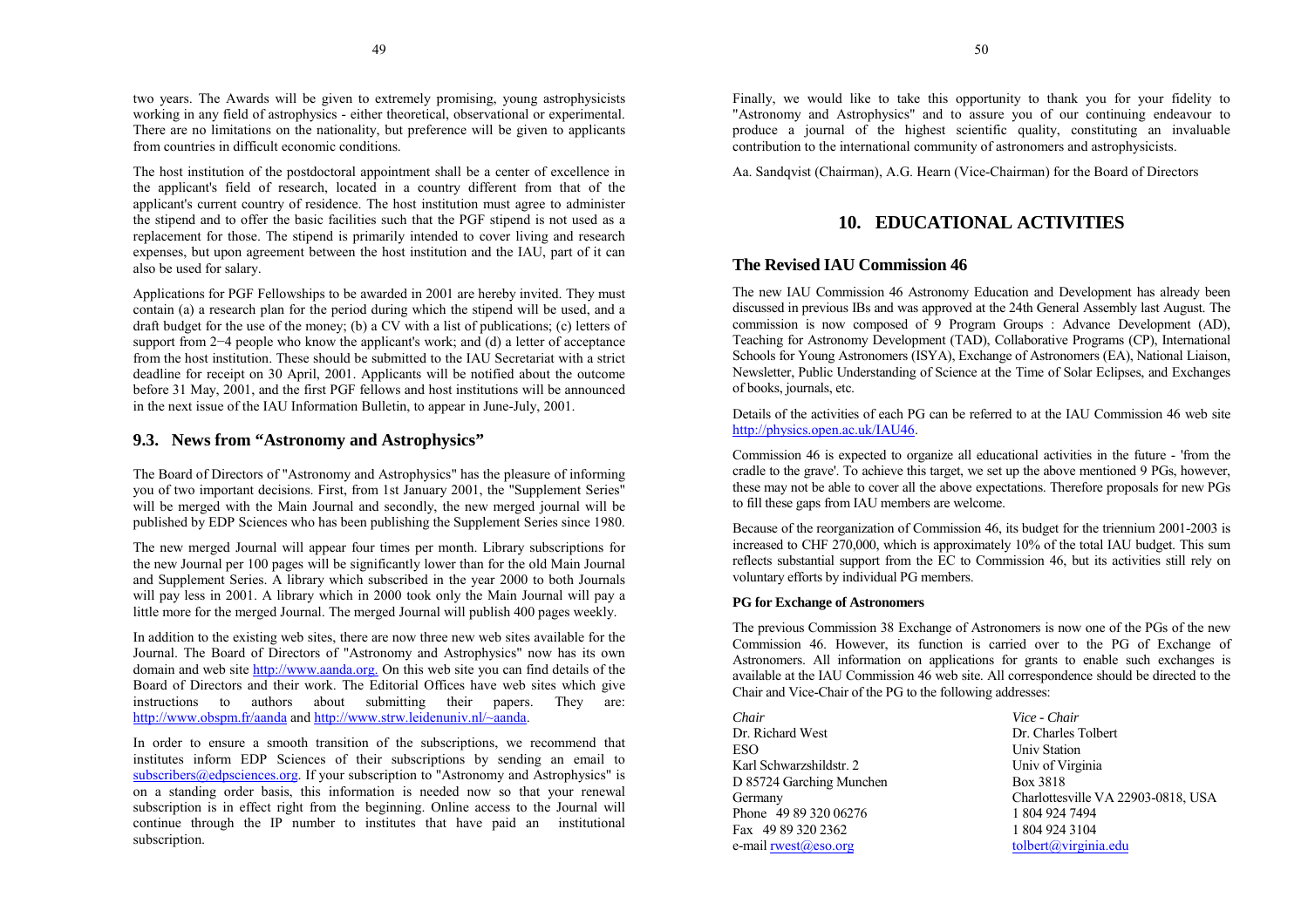## <span id="page-26-0"></span>**PG for Collaborative Programs**

The IAU has a long history in work on Teaching of Astronomy. In recent years, some related organizations have started similar work. The Committee on Peaceful Use of Outer Space of the United Nations has organized a meeting on Basic Space Science for developing countries every year since 1989; the International Astronautical Federation held a Scientific Symposium, Bringing Space into Education, at Strasbourg, in April, 2000; COSPAR held a Special Symposium, Public Understanding of Space Science, at Warsaw in July, 2000; and the International Council for Science held an International Conference on Primary School Science and Mathematics Education at Beijing, in November, 2000. Some IAU Commission 46 members attended all these meetings and contributed significantly. We started this PG to help to use the resources of each organization efficiently, and include a representative from each as our liaison member.

### **PG for Public Understanding of Science at the Time of Solar Eclipses**

This PG is active on all occasions of solar eclipses. It distributes material on request, and partly on the web site : <http://www.williams.edu/astronomy/eclipses>

#### **Others**

Information on PGs for Teaching for Astronomy Development and International Schools for Young Astronomers was given in IB 86 and 87, and there is no further change here. Newsletter 53, issued in October, 2000, is also available on the web site of IAU Commission 46,<http://physics.open.ac.uk/IAU46.>

November 13, 2000 Syuzo Isobe

## **11. IAU REPRESENTATIVES TO INTERNATIONALORGANIZATIONS 20002003**

| Acronym     | <b>Organization</b>                                                                                                                                                         | Representative(s)            |
|-------------|-----------------------------------------------------------------------------------------------------------------------------------------------------------------------------|------------------------------|
| <b>ICSU</b> | International Council of Scientific Unions<br>General Committee                                                                                                             | O. Engvold                   |
| <b>BIPM</b> | Bureau International des Poids et Mesures<br><b>CCTF:</b> International Consultative Committee T. Fukushima<br>for the Time Frequency<br>CCU: Comité Consultatif des Unités | J. Kovalevsky<br>S. Débarbat |
| <b>CIE</b>  | Compagnie Internationale de l'Eclairage                                                                                                                                     | S. Isobe                     |
|             | <b>CODATA</b> Committee on Data for Science & Technology                                                                                                                    | R. Norris                    |
|             | <b>COPUOS</b> Committee on the Peaceful Uses of Outer<br>Space Scientific and Technical Subcommittee J. Andersen                                                            |                              |

| <b>COSPAR</b> | Committee on Space Research<br><b>COSPAR SC B</b><br><b>COSPAR SCD</b><br><b>COSPAR SCE</b><br><b>COSPAR Sub. Committee E1</b><br><b>COSPAR Sub. Committee E2</b> | H. Rickman<br>C. de Bergh<br>M. Vandas<br>W. Wamsteker<br>G. Srinivasan<br>O. Engvold |
|---------------|-------------------------------------------------------------------------------------------------------------------------------------------------------------------|---------------------------------------------------------------------------------------|
| <b>COSTED</b> | Committee on Science $&$ Technology in<br>Developing Countries                                                                                                    | O. Engvold                                                                            |
| <b>FAGS</b>   | Federation of Astronomical & Geophysical<br><b>Services</b>                                                                                                       | $P.$ Pâquet/<br>E. Tandberg-Hanssen                                                   |
| <b>IAF</b>    | International Astronautical Federation                                                                                                                            | J. Tarter (2000-01)                                                                   |
| <b>IERS</b>   | <b>International Earth Rotation Service</b>                                                                                                                       | J. Vondrak                                                                            |
| <b>IGBP</b>   | International Geosphere-Biosphere Programme                                                                                                                       | <b>TBA</b>                                                                            |
| <b>ISES</b>   | International Space Environment Service                                                                                                                           | H. Coffey                                                                             |
| <b>ITU</b>    | International Telecommunication Union<br><b>ITU-R</b> Radiocommunication Bureau                                                                                   | T. Gergely/<br>M. Ohishi                                                              |
| <b>IUCAF</b>  | Inter-Union Commission on Frequency<br>Allocation for Radio Astronomy &<br>Space Science                                                                          | K. Tapping<br>I. Kawaguchi<br>D. Emerson<br>R.J. Cohen                                |
| <b>IUPAP</b>  | International Union of Pure & Applied Physics<br><b>IUPAP C4</b> Commission on Cosmic Rays                                                                        | H. Rickman<br>H. Voelk                                                                |
| <b>IVS</b>    | International VLBI Service                                                                                                                                        | N. Capitaine                                                                          |
| <b>QBSA</b>   | Quarterly Bulletin on Solar Activity                                                                                                                              | I. Kawaguchi                                                                          |
|               | <b>SCOSTEP</b> Scientific Committee on Solar-Terrestrial Physics                                                                                                  | <b>B.</b> Schmieder                                                                   |
| <b>URSI</b>   | Union Radio-Scientifique Internationale                                                                                                                           | L. Padrielli                                                                          |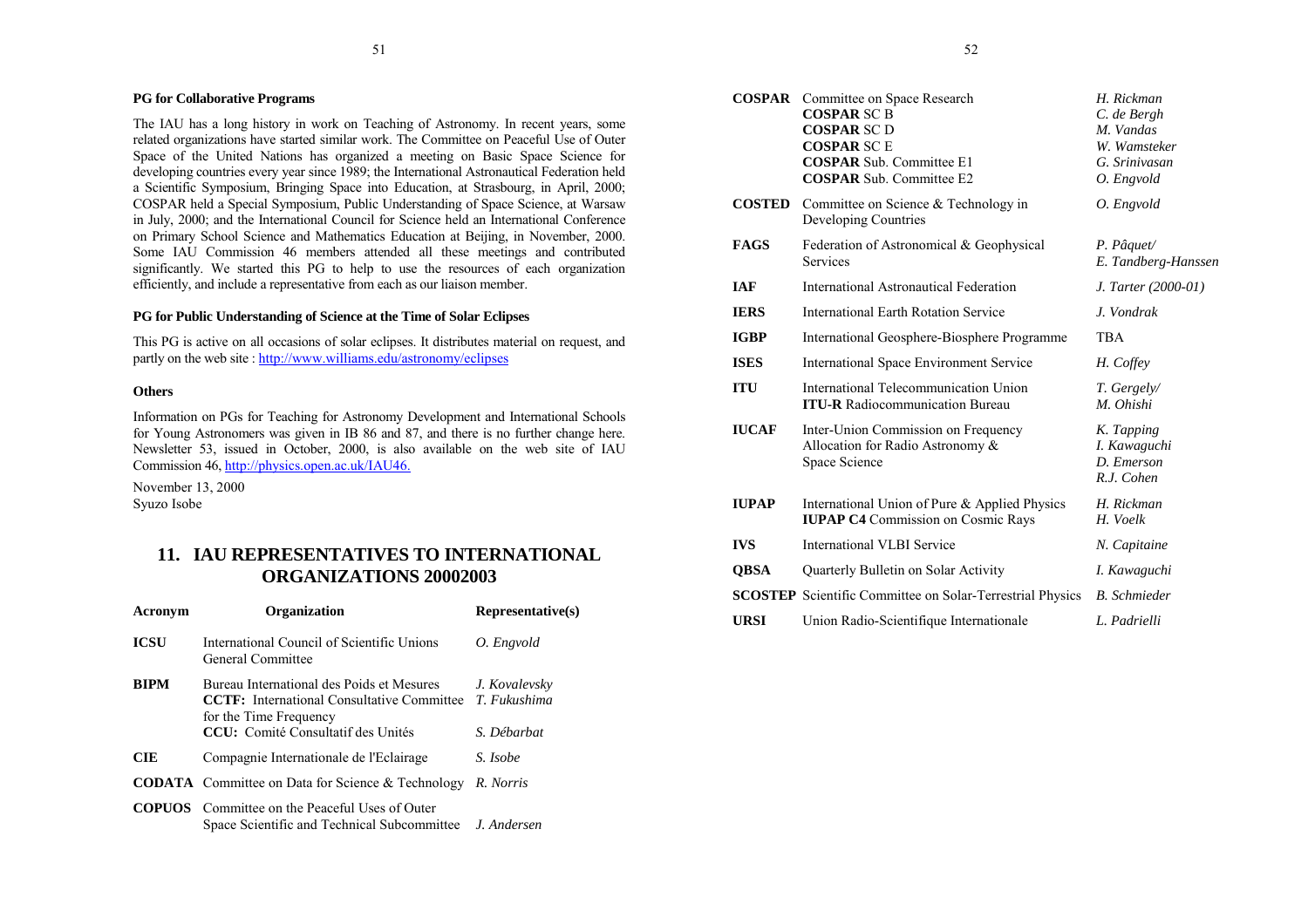## **12. MEMBERSHIP**

<span id="page-27-0"></span>At the XXIVth General Assembly the Union welcomed as New Associate Members Cuba, Jordan, Morocco and The Philippines. At its  $73<sup>rd</sup>$  meeting on August 15, 2000, the Executive Committee, upon the advice of the Nominating Committee, admitted 703 new individual members to the Union. At the second session of the General Assembly, on August 16, 2000 a moment of silence was observed in remembrance of the members deceased since the XXIIIrd General Assembly, as their names were read by the General Secretary (a complete list of these individual's names will be published in Transactions XXIVB). In all, the IAU had a total of 8737 individual members as of that date.

All membership lists will appear in the Proceedings of the XXIVth General Assembly (IAU Transactions Vol. XXIVB) and the full current membership directory as a separate publication. In addition, the online membership directory remains available on the web, as always with some inaccuracies that we would like to correct. Therefore, please check your entry and inform the Secretariat of all changes required.

It is with great sadness that we note the recent death of former IAU member Hendrik van de Hulst, prof. em. at Leiden University, Netherlands, who was one of the most prominent astronomers of the 20th century. The news was learnt during the 24th GA in Manchester and reported in the "Northern Lights" newspaper. Finally, the General Secretary regrets to report the names of former and current IAU members whose death has been communicated to the Secretariat since the previous list published in IB 87.

| Ravilsh Bibarsov    | Robert Hjellming  |  |
|---------------------|-------------------|--|
| Donald Billings     | Erik Holmberg     |  |
| Valentin Boriakoff  | William Kaula     |  |
| Izabella Breido     | Vadim Karpinski   |  |
| Woyk Chvojkova      | Frank Kerr        |  |
| Petar-Kasimir Colic | Ivan Kopylov      |  |
| Imre Csada          | John Kennedy      |  |
| James Cuffey        | J. Kumsishvili    |  |
| John deWitt Jr.     | Nina Magnaradze   |  |
| Nikolaj Erpylev     | Miklos Marik      |  |
| John Evans          | Nikolaj Mikhelson |  |
| Herbert Friedman    | Freeman Miller    |  |
| Virginia Gregorieva | Igor Minin        |  |
| Stefania Grudzińska | Paul Muller       |  |

John O'Keefe Erank Orrall Irina Proko'eva Victor Safronov Dusan Saletic Wagner Sessin Alexander Sharov Jaromir Siroky Gijsbert van Herk Hendrik van de Hulst Gennadij Vyalshin Joseph Weber Frank Wood

## **13. PUBLICATIONS**

## **13.1. IAU Symposia**

- **177 THE CARBON STAR PHENOMENON**Ed. R.F. Wing Kluwer Academic Publishers, Dordrecht, 2000, ISBN 0-7923-6346-9
- **200 THE BIRTH AND EVOLUTION OF BINARY STARS: POSTER PROCEEDINGS**B. Reiputh & H. Zinnecker Astrophysikalisches Institut Potsdam, 2000

## **13.2 IAU Colloquia**

- **174 SMALL GALAXY GROUPS**Eds. M.J. Valtonen & C. Flynn ASP Conference Series Vol. 209, 2000, ISBN 1-58381-040-4 US\$ 52.00
- **176 THE IMPACT OF LARGE-SCALE SURVEYS ON PULSATING STARRESEARCH**Eds. L. Szabados & D.W.KurtzASP Conference Series Vol. 203, 2000, ISBN 1-58381-030-7 US\$ 52.00
- **178 POLAR MOTION: HISTORICAL AND SCIENTIFIC PROBLEMS**Eds. S. Dick, D. McCarthy & B. Luzum ASP Conference Series, Vol 208, 2000, ISBN 1-58381-039-0 US\$52.00

## **13.3 Other Publications Received**

*ASP Conference Series, San Francisco, CA, USA,* \$ 52.00

- **204 THERMAL AND IONIZATION ASPECTS OF FLOWS FROM HOT STARS: OBSERVATIONS AND THEORIES**
- **205 LAST TOTAL SOLAR ECLIPSE OF THE MILLENIUM IN TURKEY**
- **206 HIGH ENERGY SOLAR PHYSICS ANTICIPATING HESSI**
- **207 NGST SCIENCE AND TECHNOLOGY EXPOSITION**
- **210 DELTA SCUTI AND RELATED STARS**
- **211 MASSIVE STELLAR CLUSTERS**

*Kluwer Academic Publishers, Dordrecht, The Netherlands*

**INFORMATION HANDLING IN ASTRONOMY**Ed. André Heck, ISBN 0-7923-9494-5 (HB)

**STAR GUIDES 2001**Ed. André Heck, ISBN 0-7923-6509-7 (HB) US\$ 465.00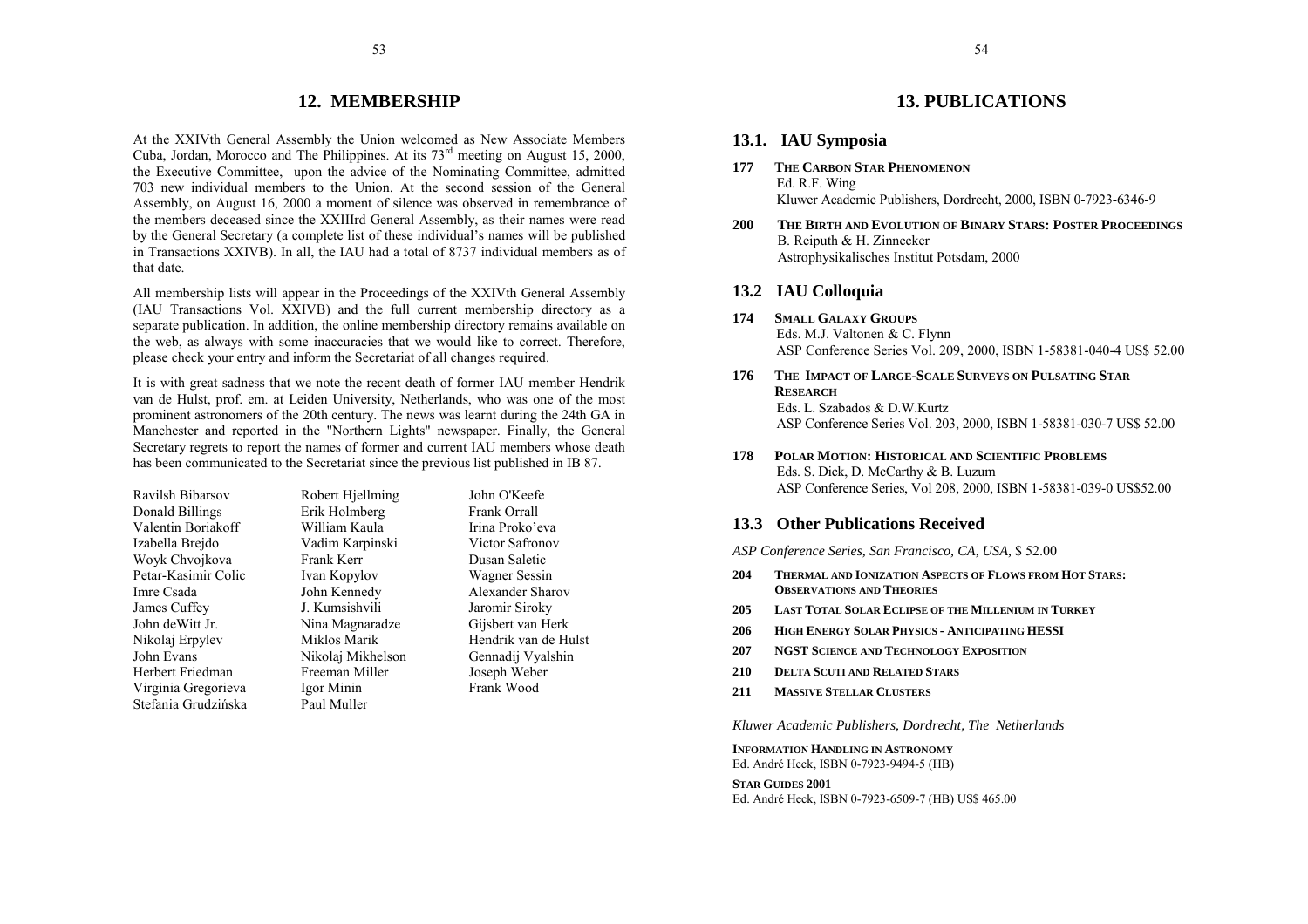<span id="page-28-0"></span>**THE UNIVERSE: VISIONS AND PERSPECTIVES**Eds. N. Dadhich & A. Kembhavi, ISBN 0-7923-6210-1 (HB) US\$ 150.00

**COSMIC PERSPECTIVES IN SPACE PHYSICS**S. Biswas, ISBN 0-7923-5813-9 (HB) US\$ 199.00

*Cambridge University Press, Cambridge, UK*

**GALAXIES IN THE UNIVERSE**Eds. L. Sparke & J. Gallagher, ISBN 0-521-59241-0 (PB) US\$ 34.95

**CARL SAGAN'S COSMIC CONNECTION: AN EXTRATERRESTRIAL PERSPECTIVE**Carl Sagan , produced by J. Angel ISBN 0-521-78303-8 (HB) US\$ 24.95

**AN INTRODUCTION TO THE THEORY OF STELLAR STRUCTURE**D. Prialnik, ISBN 0-521-65937-X (PB) US\$ 24.95

**DYNAMICS OF GALAXIES**G. Bertin, ISBN 0-521-47855-3 (PB) US\$ 34.95

**THE CAMBRIDGE HANDBOOK OF PHYSICS FORMULAS**G. Woan, ISBN 0-521-57507-7 (PB) US\$ 19.95

**HANDBOOK OF CCD ASTRONOMY**S. Howell, ISBN 0-521-64834-3 (PB) US\$ 24.95

**CELESTIAL SITES, CELESTIAL SPLENDORS** H. Bruillier, ISBN 0-521-66773-9 (PB) US\$ 14.95

**UNSOLVED PROBLEMS IN STELLAR EVOLUTION**Ed. M. Livio, ISBN 0-521-78091-8 (HB)

**COSMIC STRINGS AND OTHER TOPOLOGICAL DEFECTS**A. Vilenkin & E. Shellard, ISBN 0-521-65476-9 (PB) US\$ 49.95

**TYPE IA SUPERNOVAE: THEORY AND COSMOLOGY** Eds. J. Niemeyer & J. Truran, ISBN 0-521-78036-5 (HB) US\$ 59.95

**THE ORIGIN AND EVOLUTION OF PLANETARY NEBULAE**S. Kwok, ISBN 0-521-62313-8 (HB) US\$ 59.95

**MAGNETIC RECONNECTION**E. Priest & T. Forbes, ISBN 0-521-48179-1 (HB) \$85.00

**OBSERVING THE MOON**G. North, ISBN 0-521-622740-3 (HB) GB £25.00

#### *Other Publishers*

**ASTROMETRY OF FUNDAMENTAL CATALOGUES**Eds. H. Walter, & O. Sovers, Springer Verlag, Berlin, 2000, ISBN 3-540-67436-5

**WORLD CONFERENCE ON SCIENCE**Ed. A.M. Cetto, UNESCO, London, 2000, ISBN 1 903 598 001

## **14. OTHER MEETINGS ON ASTRONOMICAL TOPICS**

The following is an incomplete list of major meetings in 2001 and 2002 spanning a broad range of topics. More detailed information about these meetings is obtained from the respective contact persons and/or URL addresses. A more exhaustive list can be found on the IAU web site at [http://www.iau.org/othermeet.html.](http://www.iau.org/othermeet.html)

#### **ASTROPHYSICAL AGES AND TIME SCALES**

February 5-9, 2001, Hilo, Hawaii, USA *Contact:* Ted von Hippel, Gemini Observatory, 670 North A'ohoku Place, Hilo, HI 96720, USA Tel.: 1 808 974 2500 Fax: 1 808 935 9650 Email: timescales @gemini.edu [http://www.gemini.edu/science/timescales/](http://www.gemini.edu/science/timescales)

#### **THE CALIBRATTION LEGACY OF THE ISO MISSION**

February 5 - 9, 2001, Madrid, Spain. *Contact:* Leo Metcalfe. European Space Agency, Apartado 50727, E 28080 Madrid, Spain Tel: 34 91 8131372 Fax: 34 91 8131322Email: [helpdesk@iso.vilspa.esa.es](mailto:helpdesk@iso.vilspa.esa.es) http://www.jso.vilspa.esa.es/meetings/calibration/2nd\_announcement.html

#### **NEW CENTURY OF X-RAY ASTRONOMY**

March 6 - 8, 2001, Yokohama, Japan *Contact:* Hidyo Kunieda, Institute of Space and Astronautical Science, 3-1-1 Yoshinodai, Sagamihara, Kanagawa, Japan Fax: 81 42 759 8455Email: [newcentx@astro.isas.ac.jp](mailto:newcentx@astro.isas.ac.jp) <http://www.astro.isas.ac.jp/conference/newcentx/>

#### **JOINT SOHO/ACE WORKSHOP ON "SOLAR AND GALACTIC COMPOSITION"**

March 6 - 9, 2001, Bern, Switzerland *Contact:* Robert Wimmer, Physikalisches Institut of the University of Bern, Sidlerstrasse 5, CH-3012 Bern, Switzerland Tel: 41 31 631 4420 Fax: 41 31 631 4405Email: [robert.wimmer@phim.unibe.ch](mailto:robert.wimmer@phim.unibe.ch) [http://www.phim.unibe.ch/soho/soho\\_ace/](http://www.phim.unibe.ch/soho/soho_ace/)

#### **MASS OUTFLOW IN ACTIVE GALACTIC NUCLEI: NEW PERSPECTIVES**

March 8 - 10, 2001, The Catholic University of America, Washington, DC, USA *Contact:* Mike Crenshaw, Catholic University of America, 200 Hannan Hall, Washington, DC 20064, USA Tel.: 1 301 286 0871 Fax: 1 301 286 1752 Email: [Crenshaw@buckeye.gsfc.nasa.gov](mailto:Crenshaw@buckeye.gsfc.nasa.gov) <http://iacs.cua.edu/conf.html>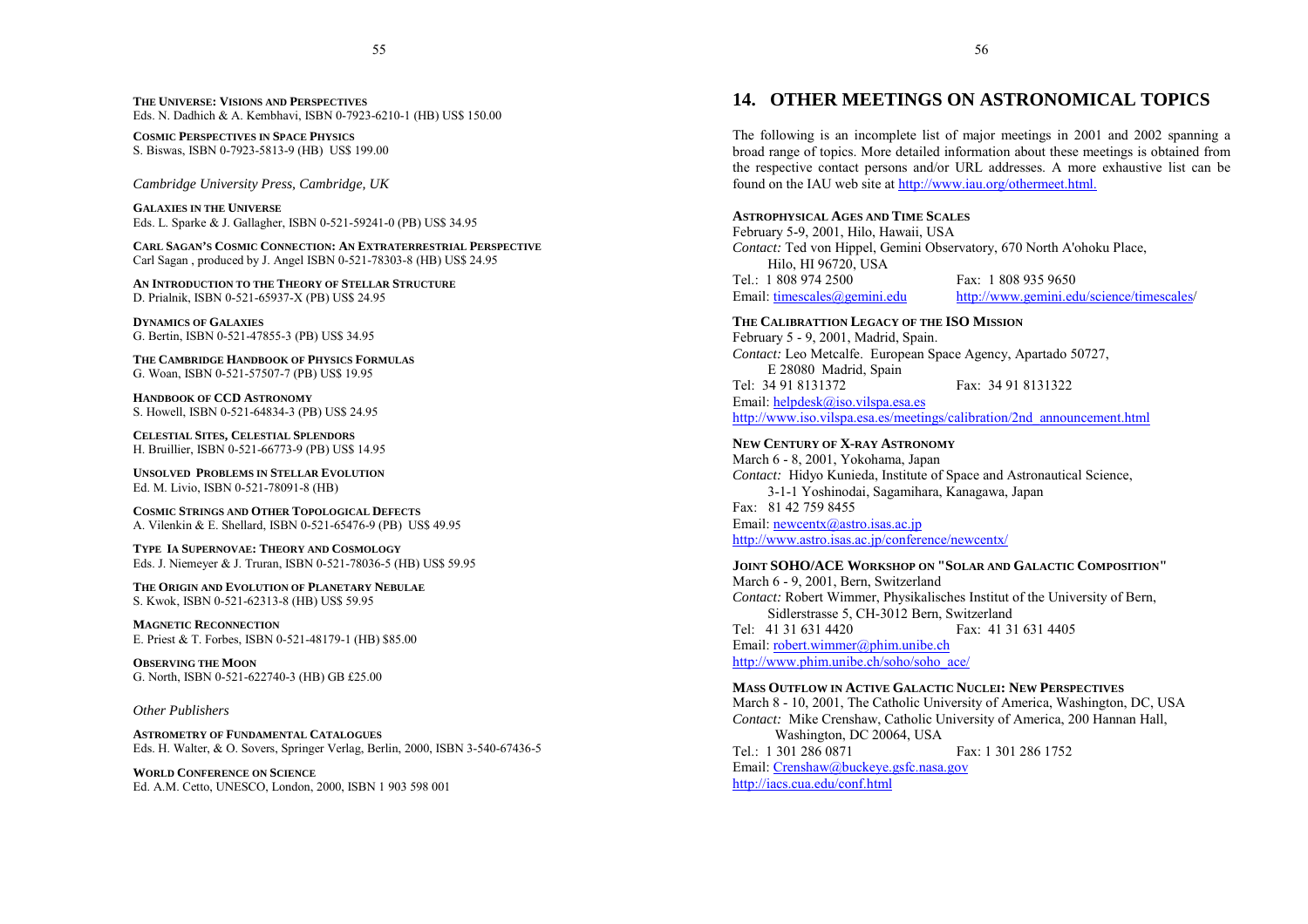#### **BROWN DWARFS AND PLANETS**

April 2 - 6, 2001, Grimentz, Switzerland *Contact:* Dider Queloz, Geneva Observatory, Sauverny, Switzerland 1290 Email: [dider.queloz@obs.unige.ch](mailto:dider.queloz@obs.unige.ch) <http://obswww.unige.ch/~queloz/saasfeeo1/preannoucement.html>

## **SIXTH COMPTON SYMPOSIUM**

April 4 - 6, 2001, Baltimore, MD, USA *Contact:* Sandra Barnes, NASA GSFC, Code 660, Greenbelt, MD 20771, USA Tel.: 1 301 286 7780 Fax: 1 301 286 1684 Email: [barnes@grossc.gsfc.nasa.gov](mailto:barnes@grossc.gsfc.nasa.gov) <http://cossc.gsfc.nasa.gov/meetings/Gamma2001>

## **ASTEROIDS 2001: FROM PIAZZI TO THE 3RD MILLENNIUM**

June 11 - 15, 2001, Palermo, Italy. *Contact:* Carlo Blanco, Universita di Catania, Dipartimento di Fisica e Astronomia, Via S. Sofia, 78, I-95125 Catania, Italy Tel.: 39 095 733 2245 Fax: 39 095 33 0592 Email: [cblanco@alpha4.ct.astro.it](mailto:cblanco@alpha4.ct.astro.it)

## **SOLAR VARIABILITY, CLIMATE AND SPACE WEATHER**

June 13 - 16, 2001, Longmont, Colorado, USA *Contact:* Judit M. Pap, NASA Goddard Space Flight Center, Code 680.0, Greenbelt, Maryland 20771, USA Tel.: 1 301 286 7511 Fax: 1 301 286 1753 Email: [pap@snoppy.gsfc.nasa.gov,](mailto:pap@snoppy.gsfc.nasa.gov) [jpap@solar.stanford.edu](mailto:jpap@solar.stanford.edu)

#### **GASEOUS MATTER IN GALAXIES AND INTERGALACTIC SPACE**

June 19-23, 2001, Paris, France *Contact:* Roger Ferlet, Institut d'Astrophysique de Paris, 98bis Bd. Arago, F 75014 Paris, France Tel: 33 1 44 32 8074 Fax: 33 1 44 32 8001

Email: [ferlet@iap.fr](mailto:ferlet@iap.fr)

## **STELLAR CORONAE IN THE CHANDRA AND XMM-NEWTON ERA**

June 25 - 29, 2001, Noordwijk, The Netherlands *Contact:* Fabio Favata, Space Science Dept., ESA, P.O. Box 299, Noordwijk, The NetherlandsTel.: 31 71 565 4665 Fax: 31 71 565 4690 Email: [ffavata@astro.estec.esa.nl](mailto:ffavata@astro.estec.esa.nl) <http://astro.esa.int/Symposia/Coronae2001>

## **TRACING COSMIC EVOLUTION WITH GALAXY CLUSTERS**

July 3 - 6, 2001, Sesto Pusteria, Bolzano, Italy *Contact:* S.Borgani, G. Giuricin, and M. Mezzetti, Dipartimento di Astronomia, Universita di Trieste, via Tiepolo 11, Trieste, TS I-34131, Italy<br>
Tel : 39 040 3199 227 Fax: 39 040 3094 18 Fax: 39 040 3094 18 Email:[sesto@daut.univ.trieste.it](mailto:sesto@daut.univ.trieste.it) <http://www.daut.univ.trieste.it/Sesto>

### **FIFTH BIENNIAL HISTORY OF ASTRONOMY WORKSHOP**

July 5 - 8, 2001, Notre Dame, IN, USA *Contact*: Dr. Steven J. Dick, U.S. Naval Observatory, 3450 Massachusetts Ave NW, Washington, DC 20392-5420, USA Tel.: 1 202 762 0379 Fax: 1 202 762 1489Email: [dick.steve@usno.navy.mil](mailto:dick.steve@usno.navy.mil) <http://www.nd.edu/histast4>

## **THE 12TH CAMBRIDGE WORKSHOP ON COOL STARS, STELLAR SYSTEMS AND THE SUN**

July 30 - 3 August, 2001 Boulder, Colorado, USA *Contact:* Thomas R. Ayres, University of Colorado, Campus box 389 (CASA), Boulder, Colorado 80309, USA Tel.: 1 303 492 4051 Fax: 1 303 492 4052. Email: [cs12@casca.colorado.edu](mailto:cs12@casca.colorado.edu)

## **METEOROIDS 2001**

August 6 - 10, 2001, Kiruna, Sweden Chairperson LOC: Asta Pellinen-Wannberg *Contact:* Asta Pellinen-Wannberg, Swedish Institute of Space Physics/Meteoroids 2001, Box 812, SE-981 28 Kiruna, Sweden Tel: 46 980 79000 Fax: 46 980 79091Email: [meteoroids2001@irf.se](mailto:meteoroids2001@irf.se) <http://www.irf.se/Meteoroids2001/>

## **VARIABLE STARS-2001**

August 20 - 24, 2001, Odessa Ukraine *Contact:* Valentin G. Karetnikov and Ivan L. Andronov, Astronomical Observatory, Odessa State University, T.G. Shevchenko Park, Odessa Ukraine 65014 Tel.: 38 0482 220396 Email: [astro@paco.odessa.ua](mailto:astro@paco.odessa.ua)

#### **THE EVOLUTION OF GALAXIES. II-BASIC BUILDING BLOCKS**

October 2001, St. Denis de la Reunion, France *Contact*: Laurent Vigroux, CEA, Service d'Astrophysique, Gif-sur-Yvette, F-91191, France Tel.: 33 1 69 08 3912 Fax: 33 1 69 08 65 77 Email: lyigroux@cea.fr <http://www.daec.obspm.fr/ThreeConf.html>

## **THE EVOLUTION OF GALAXIES. III-FROM SIMPLE APPROACHES TO SELF-CONSISTENTMODELS**

May 2002, Kiel, Germany *Contact:*Gerhard Hensler,Univ. Kiel, Olshausenstr. 40, D-24098 Kiel, Germany Tel.: 49 431 88 04 125 Fax: 49 431 88 04 100 Email: [hensler@astrophysik.uni-kiel.de](mailto:hensler@astrophysik.uni-kiel.de) <http://www.daec.obspm.fr/ThreeConf.html>

#### **34TH COSPAR SCIENTIFIC ASSEMBLY**

October 2002, Houston, TX, USA *Contact*: COSPAR Secretariat, 51 Bd de Montmorency, F-75016 Paris, France Tel.: 33 1 45 250 679 Fax: 33 1 40 509 827 Email: [COSPAR@paris7.jussieu.fr](mailto:COSPAR@paris7.jussieu.fr)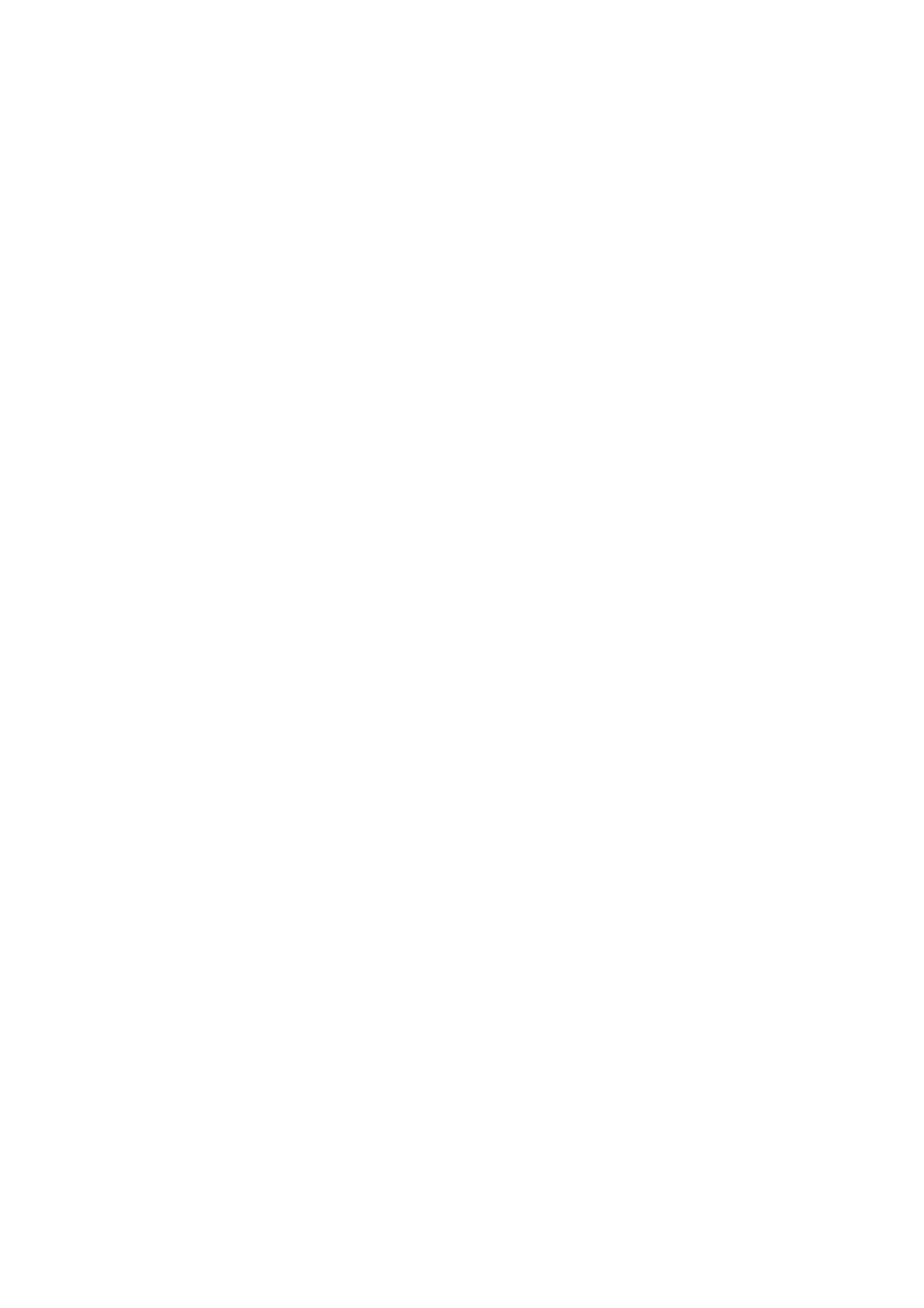## <span id="page-31-0"></span>The International Astronomical Union



## **Information on Organisation of IAU Sponsored Scientific Meetings**

- [Rules and Guidelines for IAU Sponsored Scientific Meetings](http://www.iau.org/meetrules.html)
- [Deadline and Submission Procedures for Proposals for Meetings in 2001](http://www.iau.org/deadline.html)
- [Proposal Form for IAU Symposia](http://www.iau.org/symprop.html)
- [Proposal Form for IAU Colloquia](http://www.iau.org/collprop.html)
- [IAU Travel Grant Application Form \(to single Symposia/Colloquia\)](http://www.iau.org/travappl.html)
- [Proposal Form for Symposia at IAU General Assemblies](http://www.iau.org/gasymprop.html)
- [Proposal Form for Joint Discussions at IAU General Assemblies](http://www.iau.org/jdprop.html)
- [IAU Travel Grant Application Form \(for meetings at IAU General Assemblies\)](http://www.iau.org/ib85/ga_travlapp.html)
- [Post-Meeting Report Form](http://www.iau.org/postmeet.html)

# **Future IAU Scientific Meetings**

- [Future IAU Scientific Meetings](http://www.iau.org/futmeet.html)
- [Deadline and Submission Procedures for Proposals for Meetings in 2001](http://www.iau.org/deadline.html)
- [Other Future Meetings of Interest to IAU members](http://www.iau.org/othermeet.html)

Links to the **Rules and Guidelines for IAU Sponsored Scientific Meetings** and all relevant application forms are found above.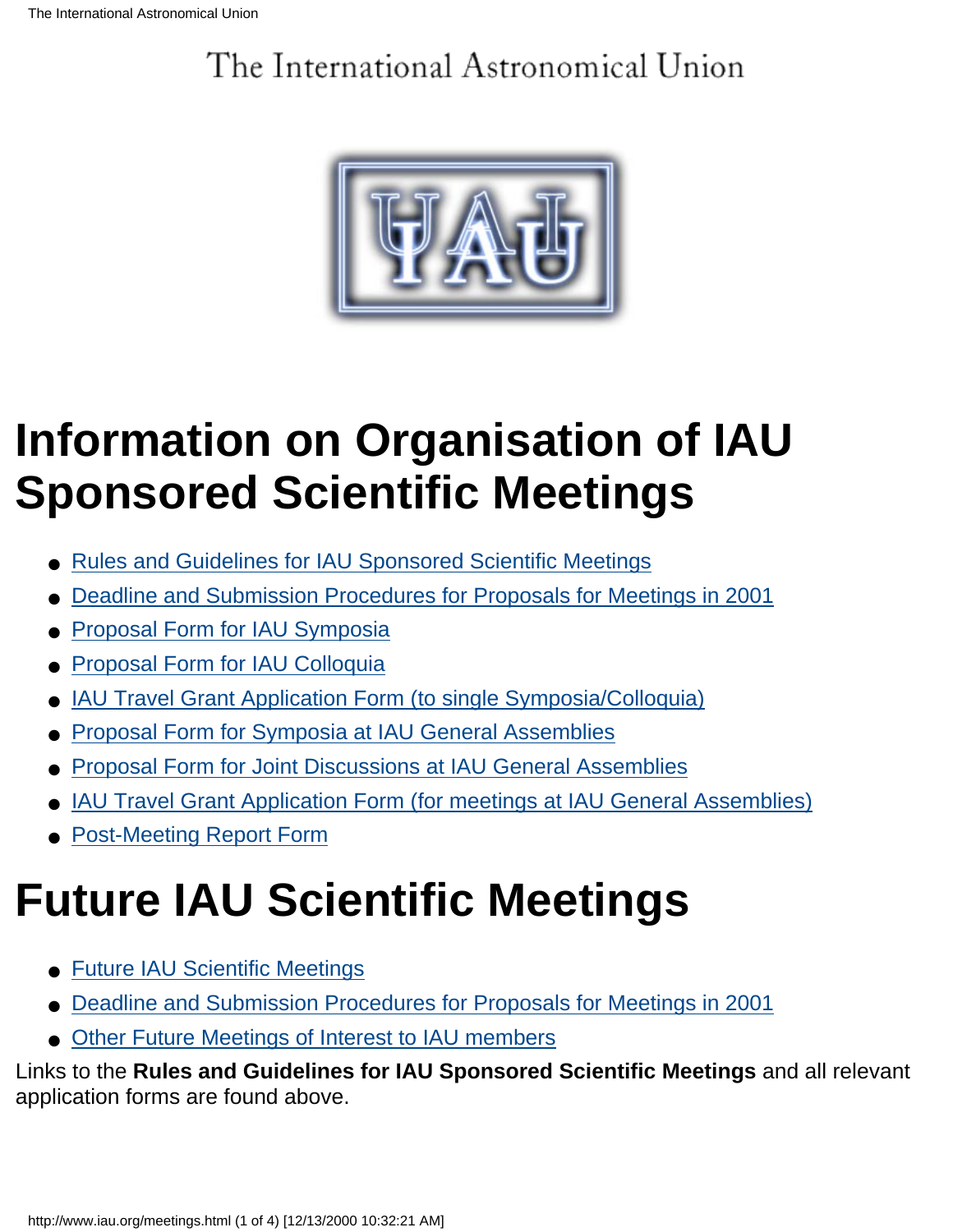## **Past IAU Scientific Meetings**

- [Past IAU General Assemblies](http://www.iau.org/pastgenass.html)
- [Past IAU Symposia](http://www.iau.org/pastsym.html)
- [Past IAU Colloquia](http://www.iau.org/pastcqm.html)
- [Past IAU Regional Meetings](http://www.iau.org/regmtg.html)

## **Proceedings of IAU Scientific Meetings**

Information on the Proceedings of IAU Scientific Meetings can be found [here.](http://www.iau.org/publicat.html)

## **The UNESCO/ICSU World Conference on Science, June 26 - July 1, 1999**

This major conference In Budapest, Hungary, was convened jointly by [UNESCO](http://www.unesco.org/) and [ICSU](http://www.icsu.org/) to review status of world science at the end of the second millennium, and to formulate recommendations for the future. The recommendations as agreed by the participants in the meeting were expressed in the [Budapest Declaration on Science and the Use of Scientific](http://www.unesco.org/science/wcs/eng/declaration_e.html) [Knowledge](http://www.unesco.org/science/wcs/eng/declaration_e.html) and the [Science Agenda - Framework for Action](http://www.unesco.org/science/wcs/eng/framework.html), accessible through the links provided here.

It is to be noted that, subsequently, the 26th General Assembly of ICSU (September 28-29, 1999; in Cairo, Egypt) expressed concerns regarding the formulation of paragraph 26 of the "Declaration" and stressed that "empirical knowledge must be distinguished from approaches that seek to promote anti-science and pseudo-science, and which degrade the values of science as understood by the ICSU community." ICSU, at the same time, reaffirmed its support for "the values and methods of verifiable science".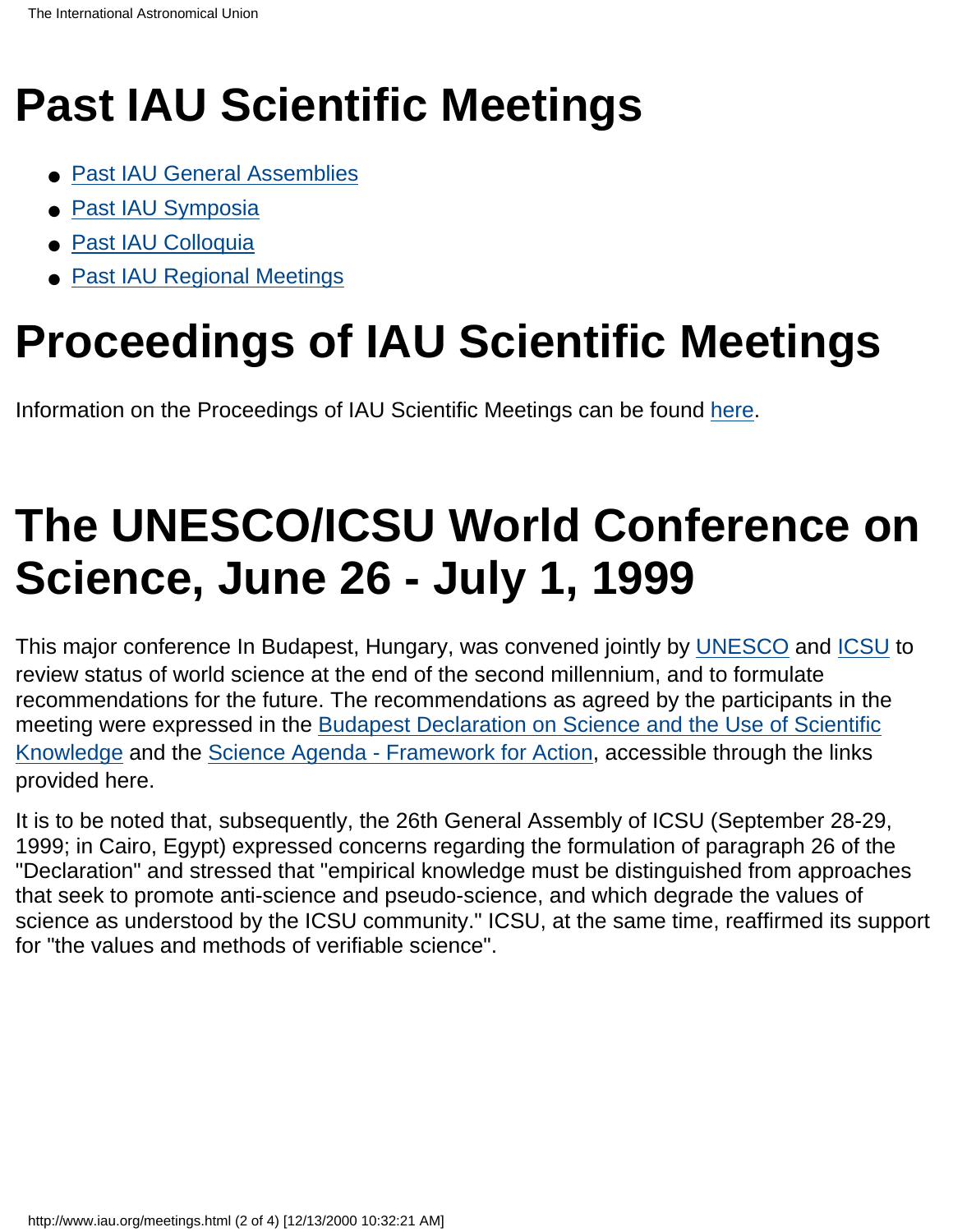## **The Third United Nations Conference on the Exploration and Peaceful Uses of Outer Space**

(UNISPACE III), July 19 - 30, 1999

17 years after its predecessor UNISPACE 82, the conference was convened at the Vienna International Centre, Austria, by the UN Committee on the Peaceful Uses of Outer Space (UN-COPUOS). Its purpose was to review the status of international activities in space, and to formulate priorities and recommendations for the development of these activities during the first decades of the new millennium. Organised by the UN Office of Outer Space Affairs, the conference was attended by over 100 UN Member States and numerous international organizations, including the IAU which has permanent observer status with UN-COPUOS.

 In conjunction with UNISPACE III, the IAU in collaboration with COSPAR and the UN Office of Outer Space Affairs organised two meetings on subjects which are given high priority by the IAU: The **IAU/COSPAR/UN Special Environmental Symposium: "Preserving the Astronomical Sky" (IAU Symposium 196)**, and an **IAU/COSPAR/UN Special Workshop on Education in Astronomy and Basic Space Science**. As part of the "Technical Forum" of INISPACE III, both meetings formulated "Observations and Recommendations" to the main Conference within their respective subjects. These recommendations were forwarded to the Conference and to a very large extent included in the Final Report of UNISPACE III and associated recommendations to the UN General Assembly. The General Assembly will discuss these recommendations in November/December 1999

 The final documents of UNISPACE III: The **Vienna Declaration on Space and Human Development** and the **Background and Recommendations of the Conference**, as well as all background documents, including the recommendations of all meetings held as part of the "Technical Forum", are now available from the web site of the [UN Office of Outer Space Affairs](http://www.un.or.at/OOSA/), eventually in all six official languages of the UN.

Return to [IAU-home](http://www.iau.org/index.html), Return to [top](#page-31-0) of document.